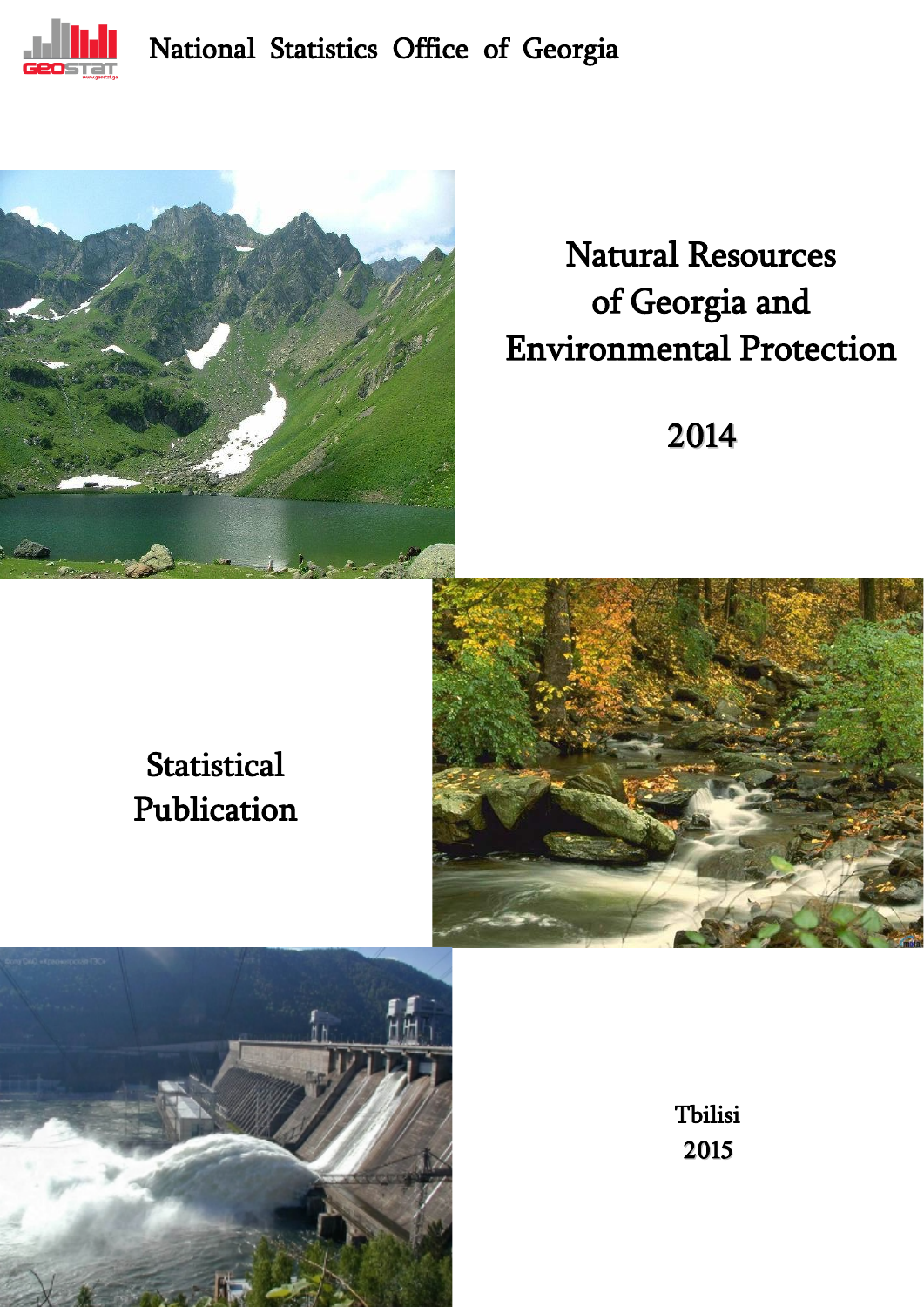

### Statistical Publication

### Natural Resources of Georgia and Environmental Protection

Editor: Maia Guntsadze Vasil Tsakadze

Person responsible for the publication: Vasil Tsakadze Nino Kverghelidze

Prepared by: Nino Kverghelidze

Georgia, Tbilisi 0180, Tsotne Dadiani Ave. 30 Telephone: 2 36 72 10 (500) E-mail: info@geostat.ge Website: www.geostat.ge

National Statistic Office of Georgia, 2015.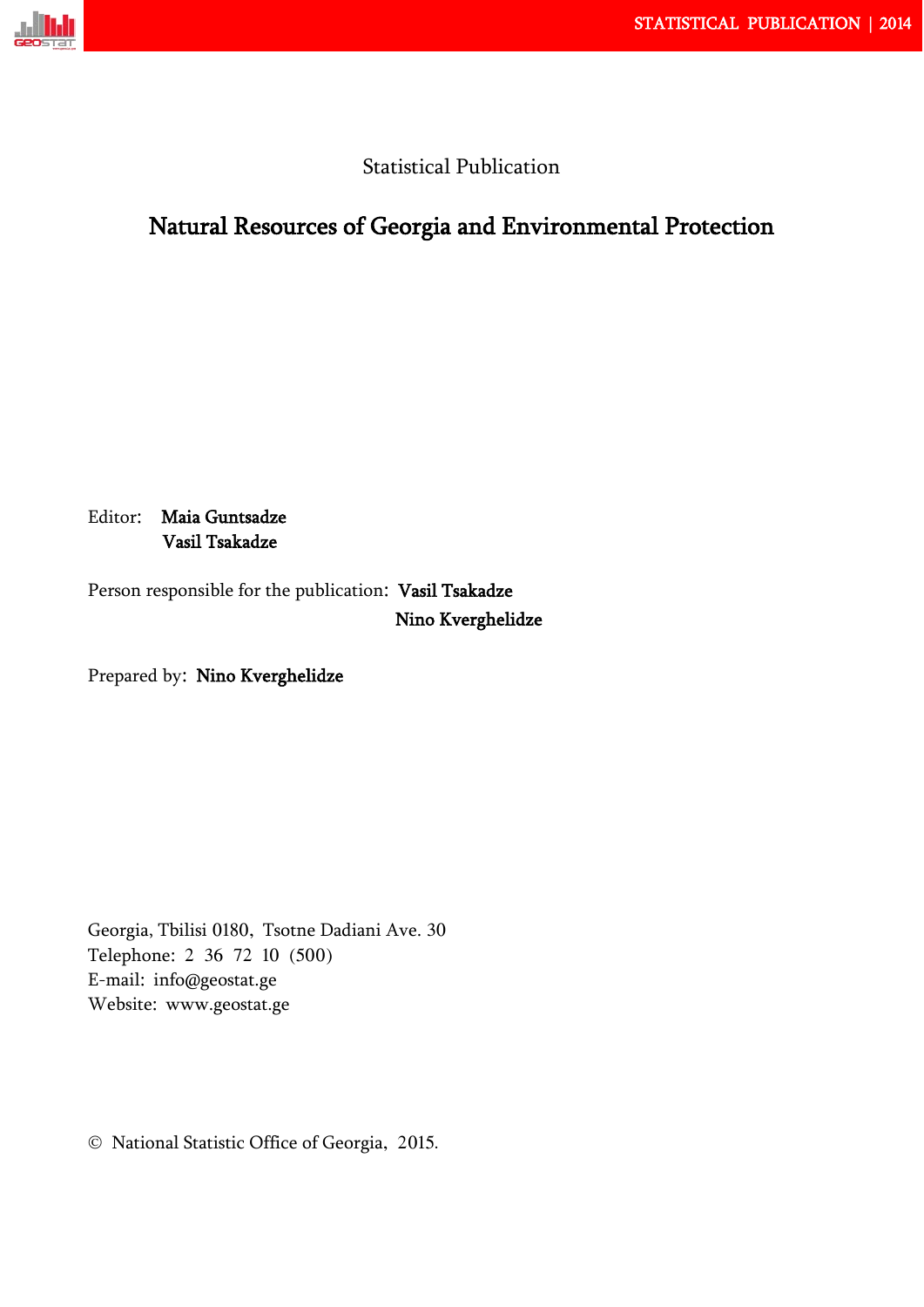

### **CONTENTS**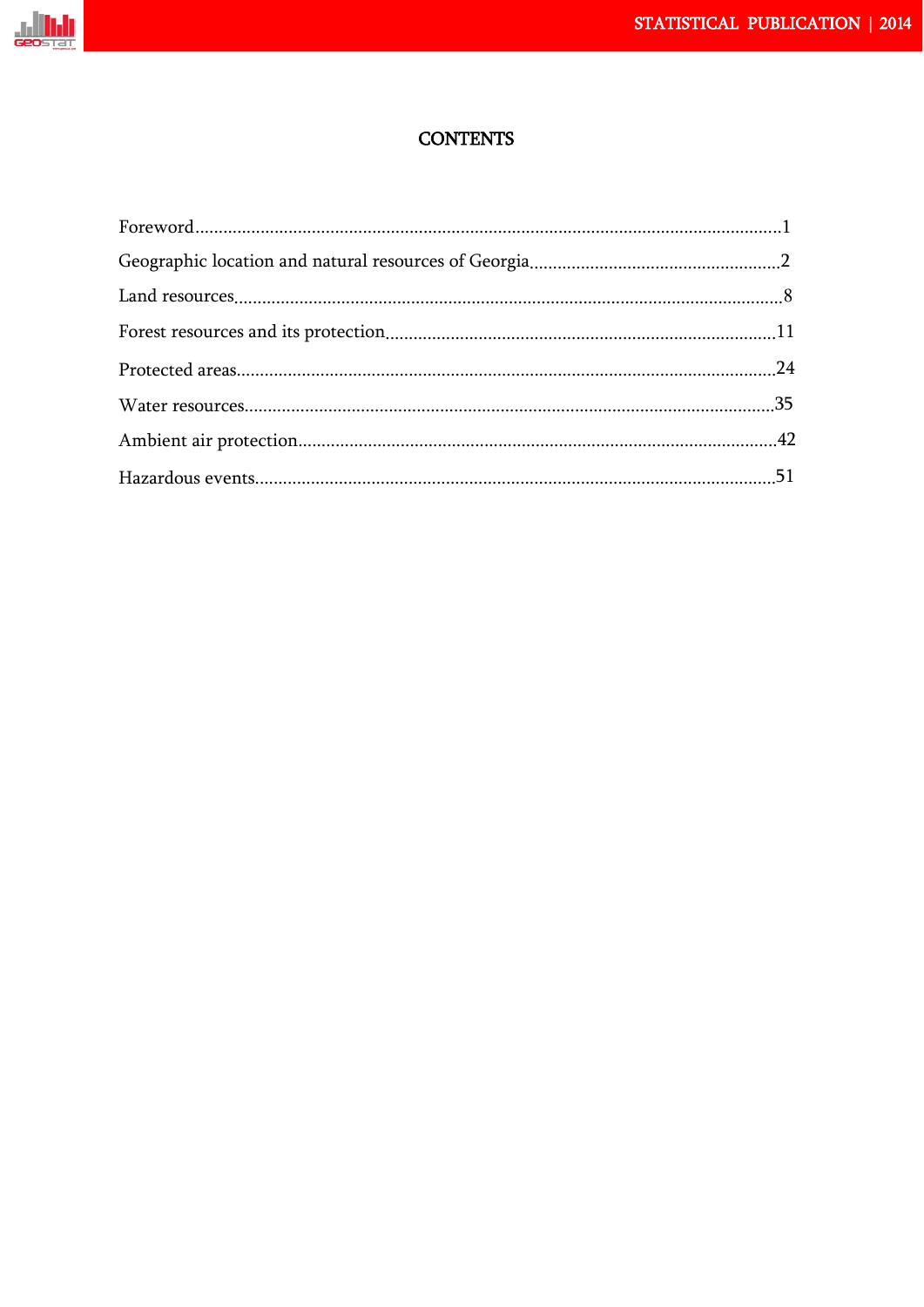

#### FOREWORD

The present statistical publication, "Natural Resources of Georgia and Environmental Protection" provides data on use and protection of land, forest and water resources, protected areas, natural disasters, hydrometeorological events, etc. It also provides some methodological explanations from different scientific sources.

The data given in the publication reflect the main trends in the field of natural resources of Georgia and environmental protection activities in 1995-2014.

### Notation keys:

- No data
- Event does not exist
- 0.0 Insignificant value

An insignificant difference between the summation result and the sum of the summands in some cases can be explained by rounding of the data values.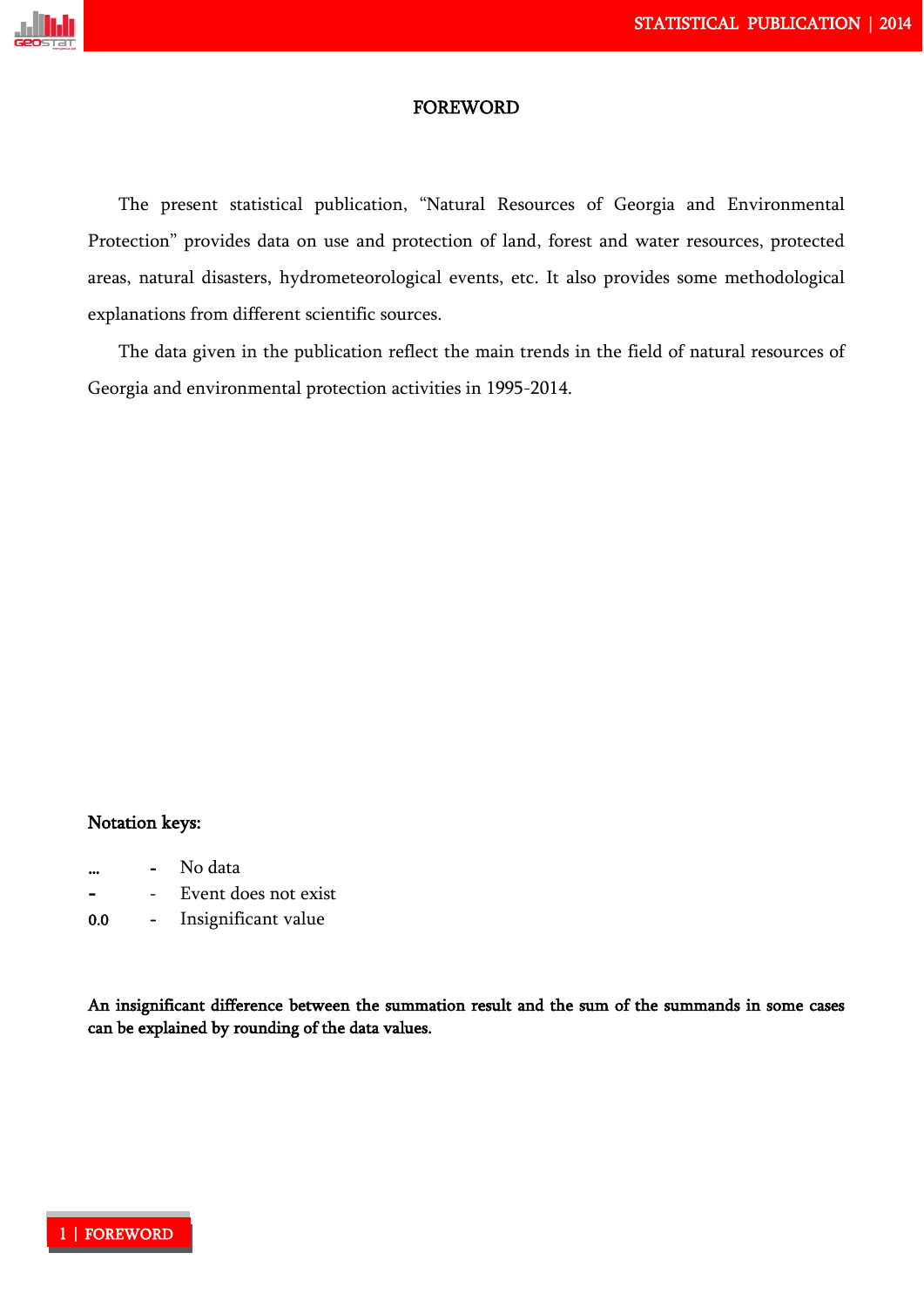

#### GEOGRAPHIC LOCATION AND NATURAL RESOURCES OF GEORGIA

#### (BRIEF OVERVIEW)

Georgia is located in the Central and western part of the South Caucasus. Total length of the border of Georgia is 2148 kilometres, out of these 1839 kilometres on land. To the west Georgia is bounded by the Black Sea – between the estuary of the river Psou and village Sarpi, to the north – by the Russian Federation, to the east – by Azerbaijan, to the south – by Armenia, and to the south west - by Turkey. The extreme west and east borders go through eastern latitude 40°05′ and 46°44′, and north and south borders – through north longitude 41°07′ and 43°35′.

 The territory of Georgia is spread up vertically to 5068.8 m from sea level (peak Shkhara). Georgia is distinguished with complexity of relief – about 2/3 of its territory is mountainous. Along the north border, more than 1/3 of the country area is occupied by the Caucasus Mountain System. The relief of Georgia is represented by high, medium and low mountains, uplands and plains. There are following principal orographic units in Georgia: the Caucasus Mountains, the intermountain plains divided by Likhi Ridge into Kolkheti and Iveria Valleys and Trialeti Ridges (part of the Small Caucasus Mountain System). Some of the peaks of the main watershed ridge of the Caucasus Mountains in Georgia are higher than 5000 m. Relief

 Georgia is characterized by almost every climate zone existing on the earth, from humid sub tropical climate to eternal snow and glaciers zone. Diversity of the climate in Georgia is determined by its location on the northern border of the subtropical zone between the Black and the Caspian Seas on the one hand and by complexity of its relief on the other hand. Average temperature in January is  $+3^{\circ}C$  (on Kolkheti Valley), and in August –  $+23^{\circ}C - +26^{\circ}C$ . The ridges of various direction and height play an important role in climate formation. Climate

A local climate is determined by the Caucasus Mountains which protects Georgia from cold air masses incursion and by the Black Sea which makes the temperature moderate and facilitates to greater precipitation, especially in western Georgia, where annual amount of precipitation is 2800 mm, while in eastern Georgia it is only 300 mm.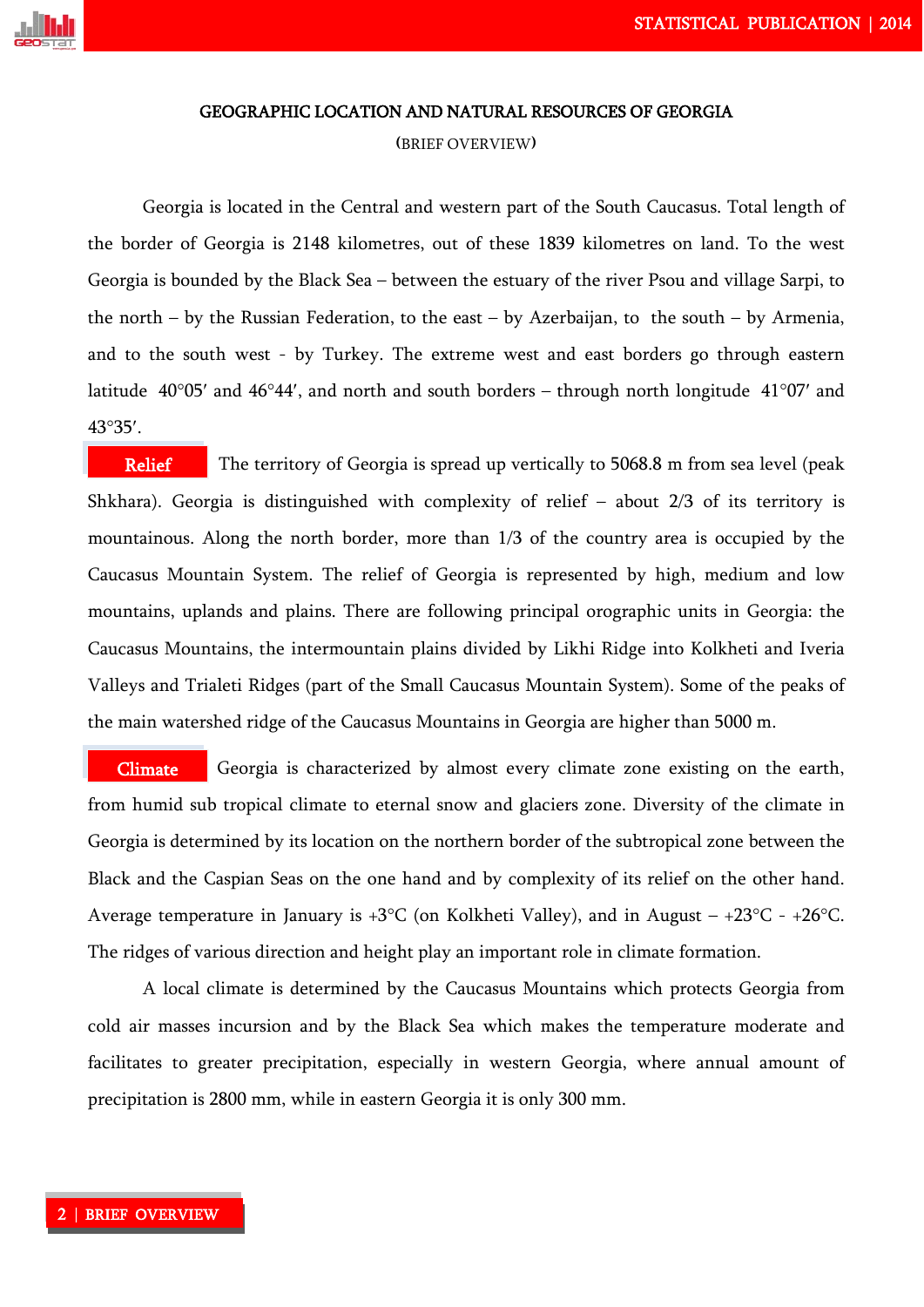

Due to its location on a relatively lower longitude and temperate cloudiness, Georgia receives a significant warmth form the sun. Average annual sunshine is 1350 – 2520 hours.

 There are plenty of mineral resources available in Georgia; out of them the following have industrial importance: oil, coal, non ferrous and rare metals, mining and chemical raw materials, inert materials and other mines. Mineral Resources

 Ground waters have a great importance in the mineral treasure of Georgia. They are very important for development of national economy of the country is highly dependent on the ground water. Georgia is also rich in thermal waters that can have a wide range of use in agriculture and energy sector. There is a big amount of fresh ground water resources in Georgia. Its distribution is very unequal – it increases from the east to the west. Ground Waters Ļ,

 River network in Georgia is unequally distributed; out of 26060 rivers with total length of about 60000 km, 18109 rivers are in western Georgia, and 7951 rivers – in eastern Georgia. Length of 25923 rivers is less than 25 km, of 121 rivers – about 25-100 km, and of 16 rivers – 100-500 km. The rivers of Georgia belong to the Black and the Caspian Sea basins. Almost all rivers of eastern Georgia form the entire system of Mtkvari and flow into the Caspian Sea, while the rivers of western Georgia independently join the Black Sea. The biggest river of Georgia (as well as of the South Caucasus) is Mtkvari. Only its middle part (400 km) is on the territory of Georgia, its origin is in Turkey and flows into the Caspian Sea, on the territory of Azerbaijan. The rivers of Georgia are fed by glaciers, snow, rain and ground waters. Water resources of Georgia are not equally distributed. Run-off of the rivers of western Georgia (together with transit) compiles 49.8 cubic kilometres, and run-off of eastern Georgia – 16.5 cubic kilometres. Rivers  $\cup$ 

The most voluminous river is Rioni; Mtkvari is much less voluminous, its run-off near Georgian Azeri border is 8.3 cubic kilometres. The following rivers - Enguri, Kodori, Bzipi, Tskhenistskali, Kvirila, Liakhvi, Aragvi, Ktsia-Khrami, and Alazani - are worth mentioning as well.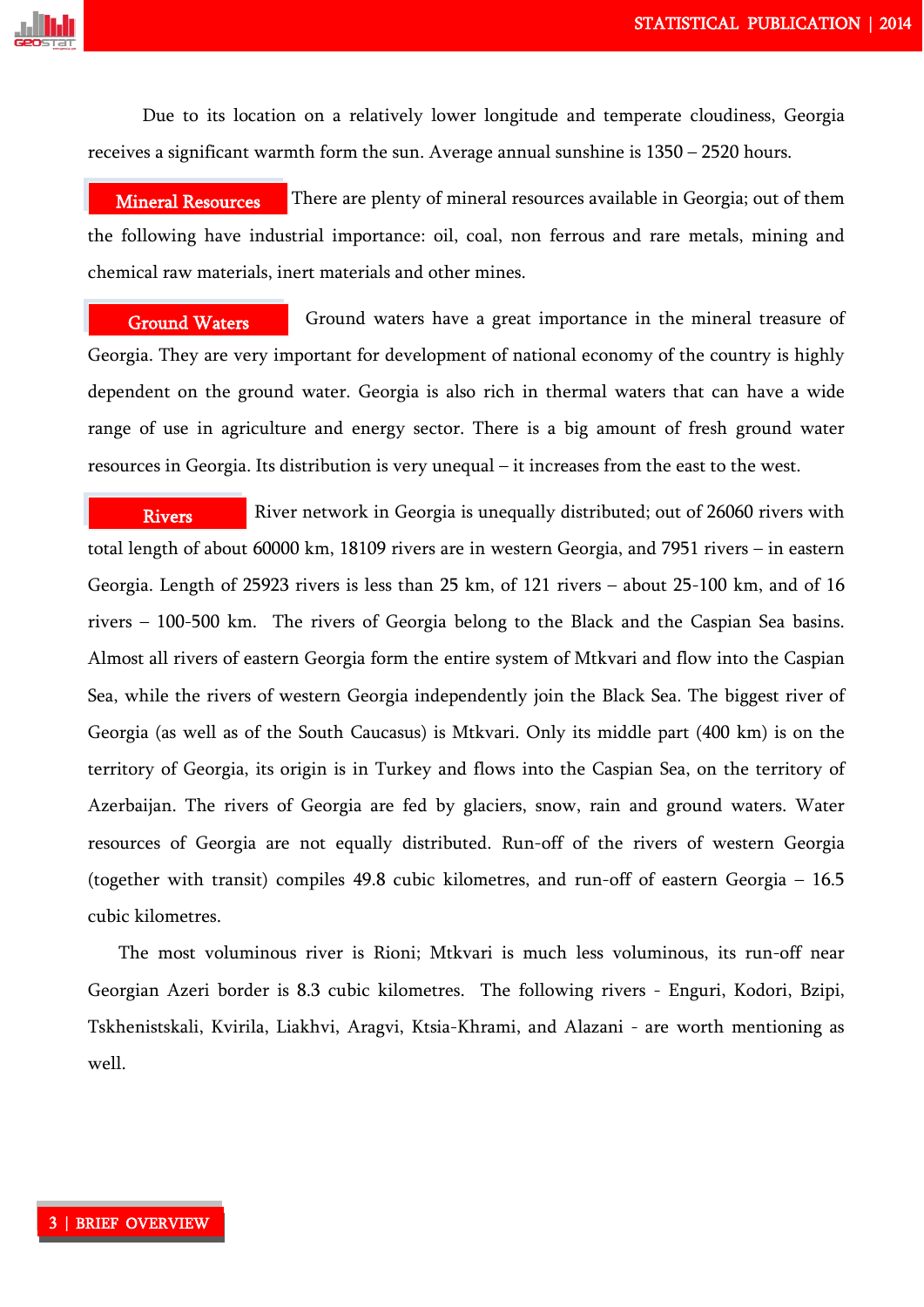

 There are about 860 lakes in Georgia. Most of them are very small; therefore a total area of the lakes does not exceed 170 square kilometres (0.24% of the country territory). The lakes of Georgia are remarkable with their diverse origins. The majority of lakes in Georgia are fresh water, and part of them contains very little salt. The largest lake in area in Georgia is Lake Paravani, in volume – Lake Tabatskuri, in depth – Lake Ritza, that it is the deepest lake in the South Caucasus. Lakes  $\mathbf{C}$ 

 There are 44 reservoirs on the territory of Georgia, their total area is 163 square kilometres, and the total volume of water is 3315 million cubic metres. **Reservoirs** 

There are 734 **glaciers** in Georgia and they all are located in the Caucasus Mountains. Their cumulative area is 511 square kilometres that is 0.7 % of the country territory. e:

Wetlands in Georgia are located on the Kolkheti Valley and its total area is 627 square kilometres. Georgia is bounded to the west by the Black Sea. The length of the coastline is 330 km. Within the territory of Georgia the following rivers flow into the Black Sea: Rioni, Bzipi, Kodori, Enguri and Chorokhi.

Winter is mild and warm on the coast of the Black Sea. An average temperature in January is + 4-7°C. The amount of precipitation is large during all seasons; South part of Kolkheti is especially rainy, where the annual precipitation is more than 2500 mm.

An average value of surface layer salinity of water in an open sea fluctuates from  $17.8\%$ (in spring) to  $18.3\%$  (in winter). From the surface to the depth of 200 metres the salinity increases up to 21.30 /00. Rivers of Georgia make the sea significantly fresher near the coast, especially in spring and in the first half of summer. However, the water stays salty beyond 2-4 miles from the coast.

 There is a rich and diverse fauna in Georgia, mainly represented by the elements of sub district of Mediterranean Sea of Pale arctic district, but in north part of the country the representatives of European and Siberian sub districts are also frequently met, while in south east district – species of Central Asian sub district fauna or others similar to them. Fauna

There are around 100 mammal species, more than 330 bird species, about 48 reptile species, 11 amphibian species, and 160 fish species known in Georgia. Thousands of invertebrate species are met, but an exact number is not determined yet. Animals are distributed by zones, but the species with a great ecologic valence inhabit in several zones.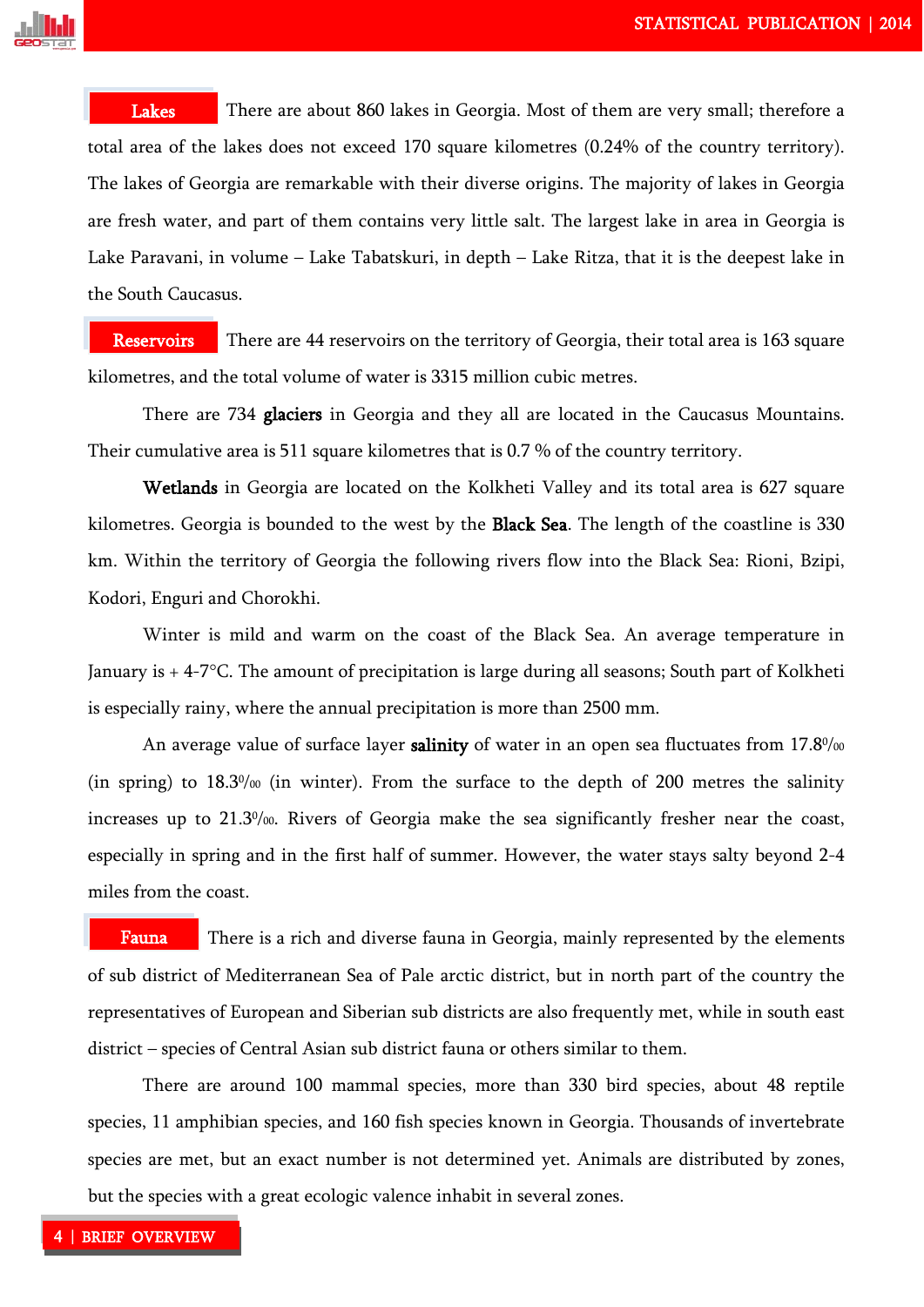

The idea about necessity of protecting the nature in Georgia was formed in ancient past followed by a gradual development of legal norms. Old Georgian sources provide interesting information concerning a legal protection of single objects of nature. "The forest guards" are mentioned in the Book of King Tamar, dated 1189, and "the senior guardians" are mentioned even earlier in 1078. Norms regulating the use of water and pastures are provided in the document of the XVIII century ("Dasturmali"). One of the articles of this document protects hawks' and peregrines' nests. King Vakhtang's Book of Laws also takes into account protecting water, forest and pastures. In Ioane Bagrationi's Book of Laws (the project of public reforms in Kartl-Kakheti Kingdom) the following is mentioned: "there should be a person responsible for hunting forests and fields; nobody can hunt in the royal hunting lands without their permission". Hunting was prohibited in a reproduction period of birds and animals.

Source: Georgian Soviet Encyclopedia

Volume "Soviet Socialistic Republic of Georgia", 1981

L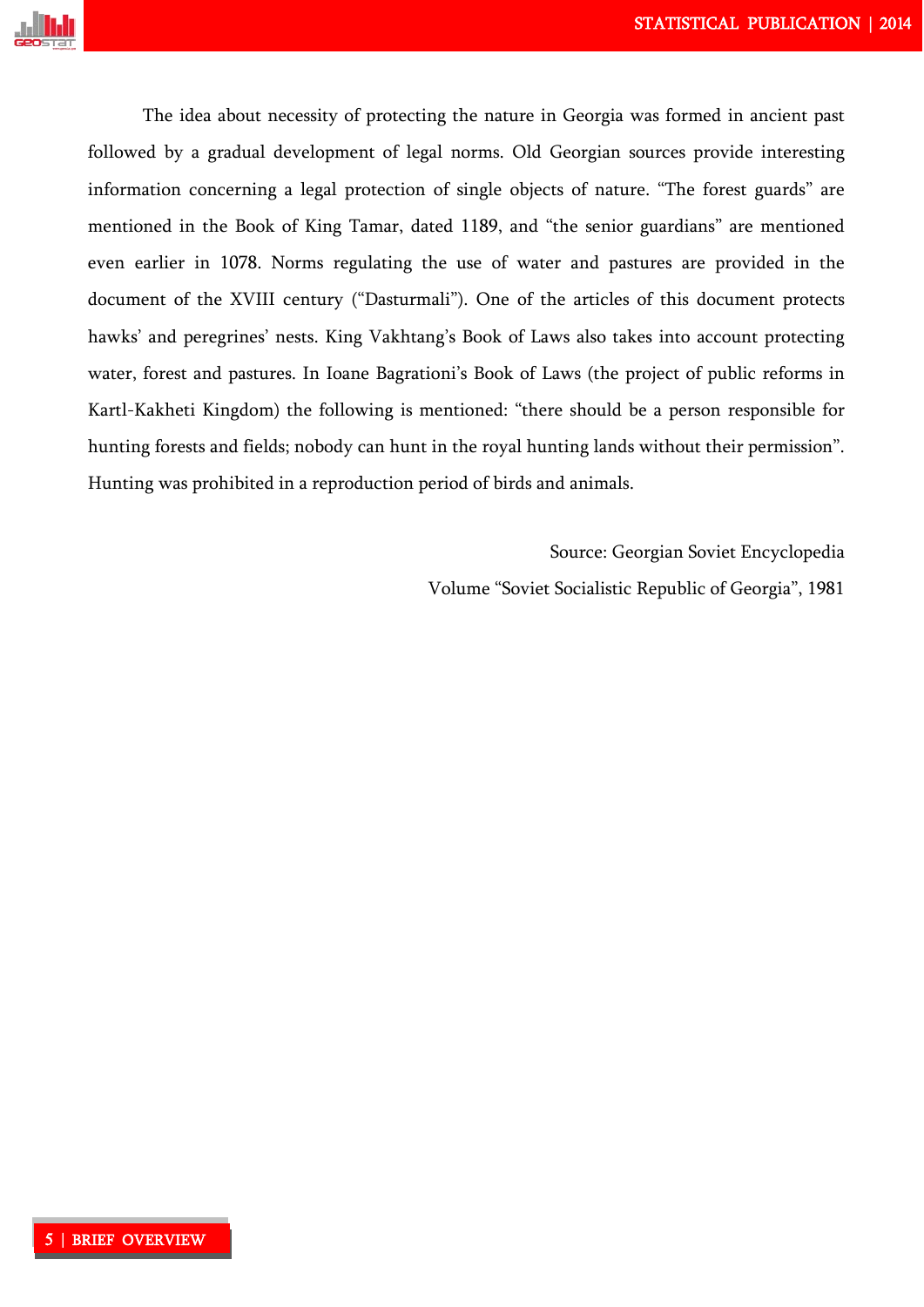

### DEFINITION OF TERMS

|                | <b>Anthropogenic</b> Created as a result of human activity, for example: landscape, vegetation,<br>and soils.                            |
|----------------|------------------------------------------------------------------------------------------------------------------------------------------|
| Arid           | Vegetation spread under dry climate conditions (desert, valley), where<br>amount of evaporated humidity exceeds the precipitation.       |
| Atmosphere     | The gaseous mass or envelope surrounding the earth or any other<br>celestial body.                                                       |
| Climate        | The meteorological conditions, including temperature, precipitation, and<br>wind that characteristically prevail in a particular region. |
| Configuration  | A form or disposition of objects against one another.                                                                                    |
| Ecology        | Social science, studies interrelations of human and nature and technical<br>economic aspects of mentioned process.                       |
| Endemic        | A plant or animal peculiar to a particular geographic area.                                                                              |
| Epiphyte       | A plant that grows on another plant upon which it depend for<br>mechanical support but not for nutrients.                                |
| Fauna          | Animal life. Animals, characteristic of a region, period, or special<br>environment.                                                     |
| Flora          | All the plants that live in a particular area, time, period, or environment.                                                             |
| <b>Genesis</b> | The origination.                                                                                                                         |
| Hydrosphere    | The aqueous envelope of the earth (oceans, seas, lakes, rivers).                                                                         |
| Landscape      | A general view of any place, part of the earth surface characterized by a<br>particular combination of relief, climate, and animals.     |
| Meteorite      | A stony or metallic mass of matter that has fallen to the earth surface<br>from cosmic space.                                            |
| Mile           | A unit of length, employed mainly for marine navigation. The<br>International Nautical Mile equals to 1.85 km.                           |
| Mineral        | A natural chemical substance or element that is naturally formed under<br>the ground.                                                    |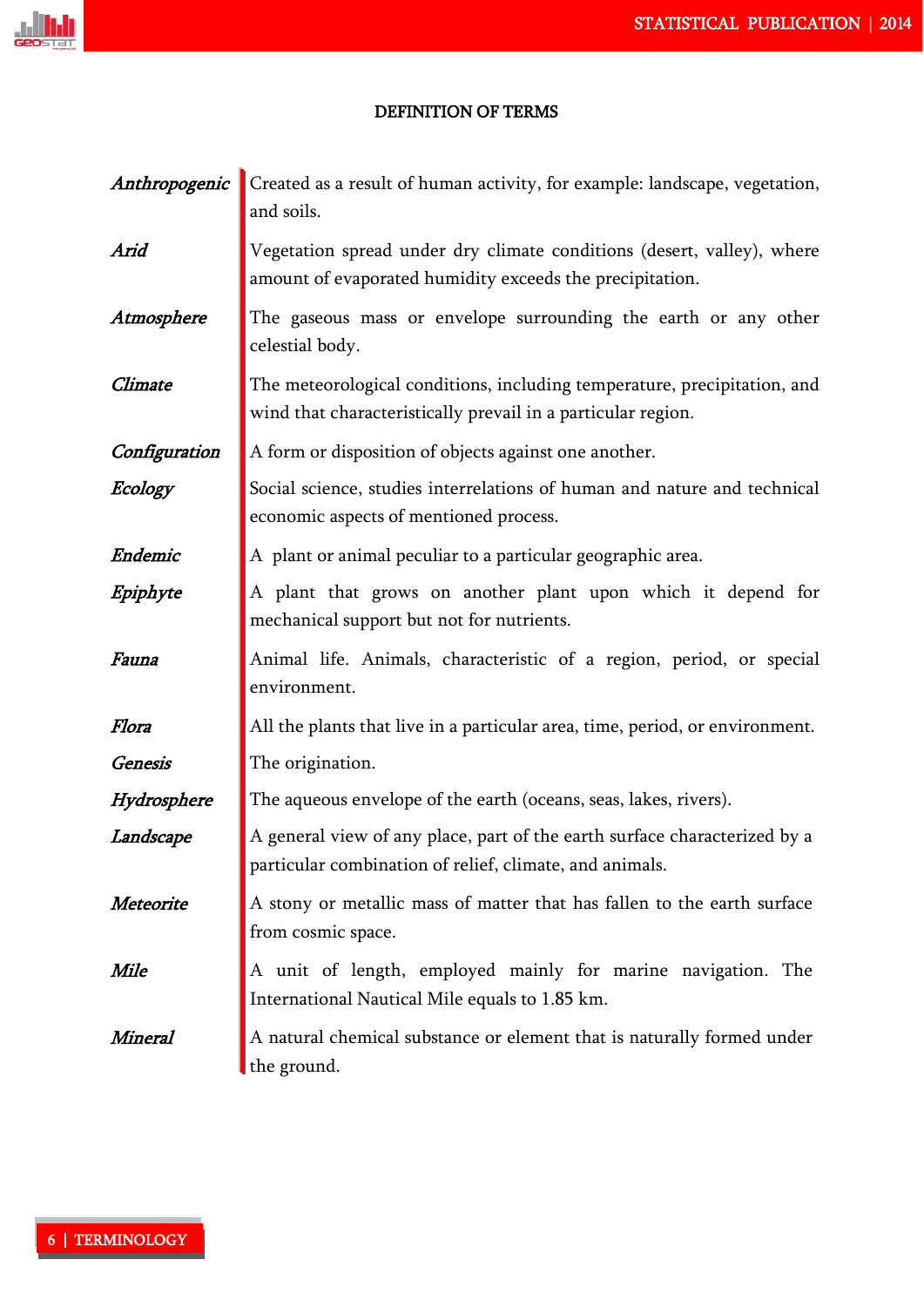| Nival                                    | Associated with a great cold; for example: nival zone $-$ the highest<br>natural zone of mountains, which normally is located above the snow<br>zone (otherwise: permanent snow belt). |
|------------------------------------------|----------------------------------------------------------------------------------------------------------------------------------------------------------------------------------------|
| Orography                                | The study of the physical geography which studies the relief of the<br>earth surface.                                                                                                  |
| Phitocenosis                             | Unity of such plants that grow together and have close relations with<br>one another and environment. A plant community.                                                               |
| Photosynthesis                           | The process by which a green plant turns water and carbon dioxide into<br>food when the plant is exposed to light.                                                                     |
| Promile, $\frac{\partial u}{\partial n}$ | A tenth of a percent or one part per thousands.                                                                                                                                        |
| Radiation                                | Emission of electromagnetic energy by a particular body.                                                                                                                               |
| Steppe                                   | A large, flat area of land with grass and very few trees especially in a dry<br>climate zone.                                                                                          |
| Tectonic                                 | 1. Related to movement and deformation of the earth crust. 2. Related<br>to with composition and development of the earth crust.                                                       |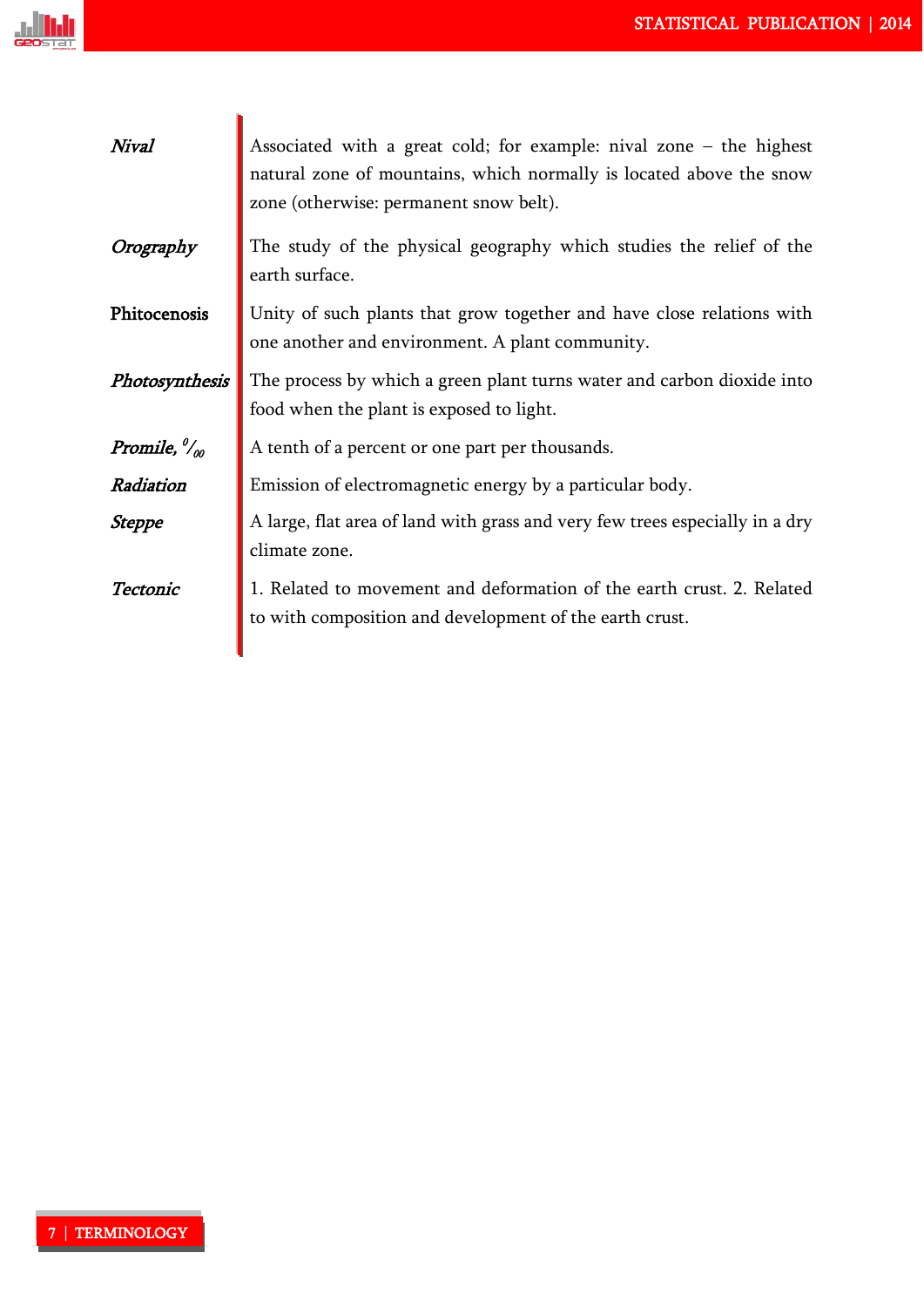

# LAND RESOURCES

8 | LAND RESOURCES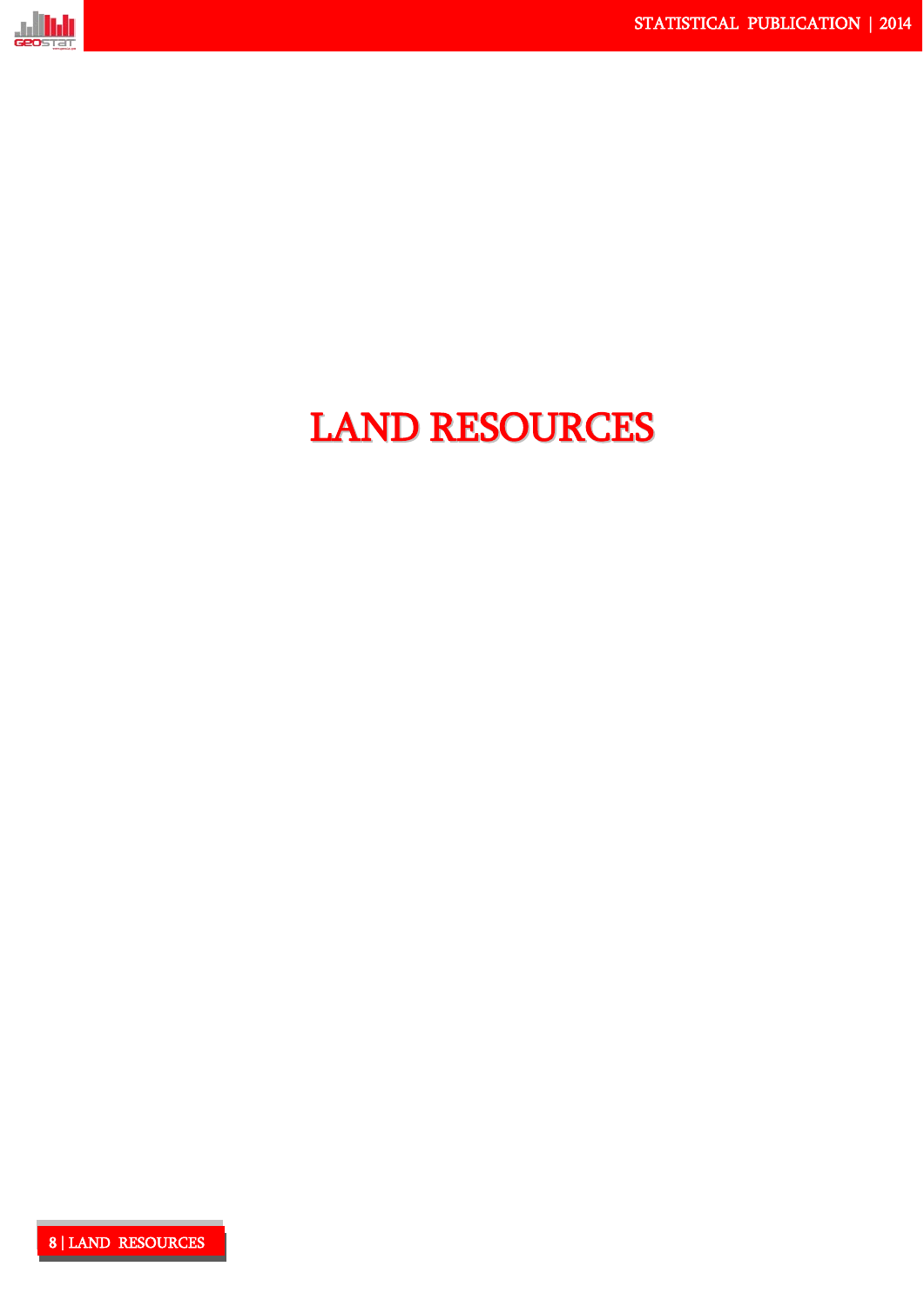

Land resources play an important role in human life and activities. While using the land, man uses its chemical, physical and biological features. Thus, final result of the land cultivation – harvest - depends on thickness of the fertile layer, its mechanical composition, availability of chemical substances, i.e. soil fertility. Land represents the territorial-spatial basis in industrial activities (except the mining industry), in construction and infrastructure sectors. Land is one of the main national wealth that needs special care and protection; almost half of natural wealth of Georgia counts on soil.

Georgia is a highland country. Lowland zone covers only 46% of the country territory. The land resources are characterized by a high level of agricultural utilization and high natural fertility of arable lands. Territorial distribution of lands in Georgia, similarly to other components, is subject to the rule on vertical zoning:

I zone (up to 250 m above sea level) – mainly characterized by sub tropical cultures of western Georgia.

II zone (250-500 m) – area of horticulture, viticulture, market-gardening and intensive field activities.

III zone (500-1000 m) – dominates cereals, arable lands, and animal husbandry.

IV zone (1000-1500 m) - grasslands; field activities are weakly developed;

V zone  $(1500-2000 \text{ m})$  – mainly grasslands.

VI zone (above 2000 m) – agriculture does not exist.

The territory of Georgia can be divided into three parts according to utilization types:

- 1. Agricultural land 15.8%;
- 2. Natural farming area (forest, shrubbery, hay pastures) 70.6%;
- 3. Land not used in agriculture 13.6%.

Agricultural lands are subject to permanent changes in structure and quality, determined by cultivating new areas, intensive melioration activities, and others. Moreover, erosion processes, land salinity or bogging or flooding and other unfavourable conditions cause decreasing the size of agricultural land and worsening its quality. Thus, land resources are under permanent quantitative and qualitative changes.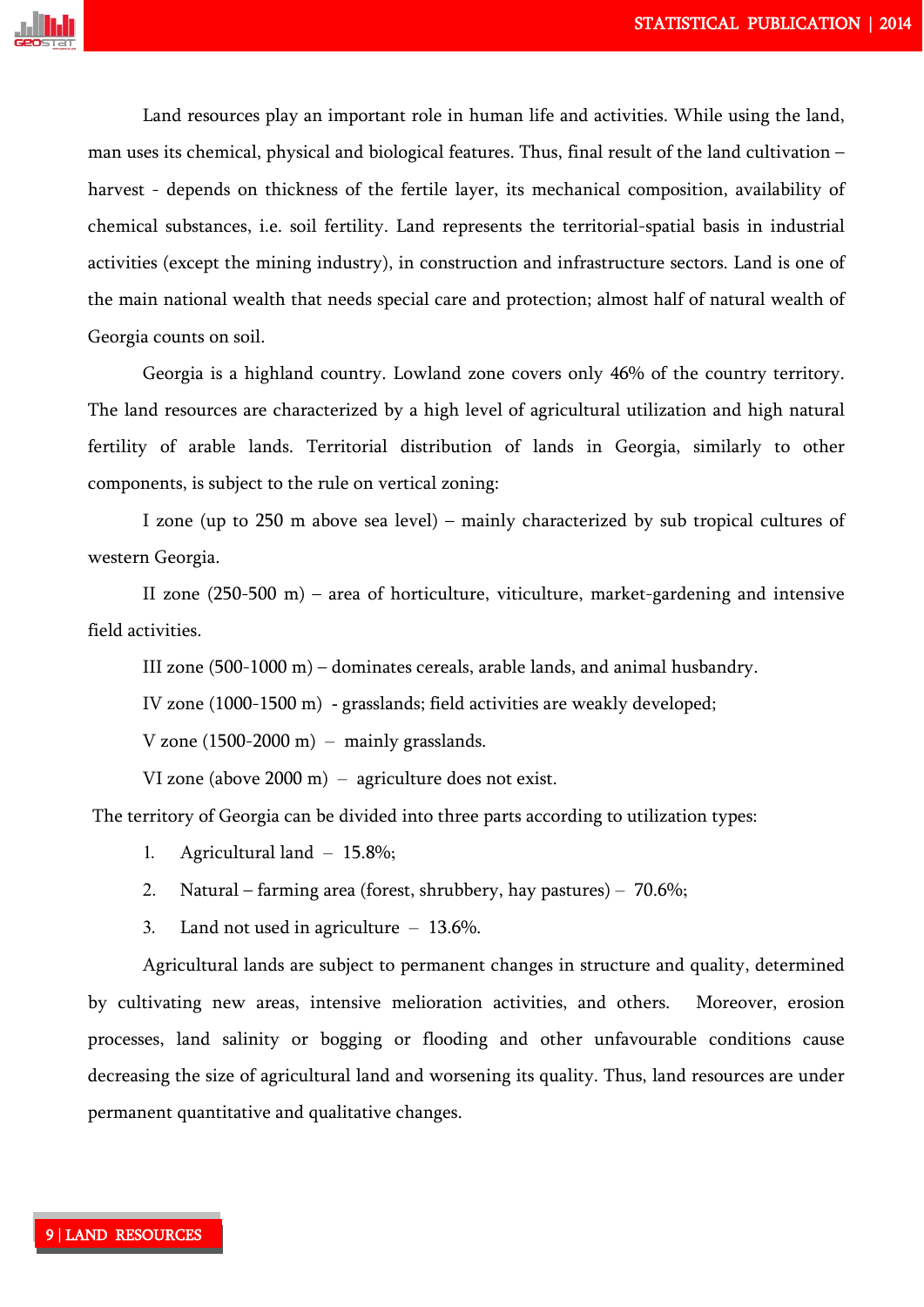### LAND COVER AND LAND USE BY CATEGORIES

(On April 1, 2004)

|                                            |            |                   |             |                 |           |             |                                                | Thousand hectare      |
|--------------------------------------------|------------|-------------------|-------------|-----------------|-----------|-------------|------------------------------------------------|-----------------------|
|                                            |            |                   |             |                 | Of which: |             |                                                |                       |
|                                            |            |                   |             |                 | Of which: |             |                                                |                       |
|                                            | Total area | Agricultural land | Arable land | Permanent crops | Meadow    | Pasture     | Residential or farming<br>facilities and yards | Non agricultural land |
| Total area <sup>1</sup>                    | 7628.4     | 3 0 25.8          | 801.8       | 263.8           | 143.8     | 1796.6      | 19.8                                           | 4 602.6               |
| Of which:                                  |            |                   |             |                 |           |             |                                                |                       |
| Private land                               | 948.9      | 767.3             | 438.5       | 180.5           | 44.0      | 84.5        | 19.8                                           | 181.6                 |
| Public land                                | 6679.5     | 2 2 5 8 . 5       | 363.3       | 83.3            | 99.8      | 1 7 1 2 . 1 |                                                | 4 4 2 1 .0            |
| Of which:                                  |            |                   |             |                 |           |             |                                                |                       |
| Agricultural organizations                 | 2 8 2 2.3  | 2 172.1           | 358.8       | 76.1            | 92.7      | 1 644.5     |                                                | 650.2                 |
| Non agricultural                           | 3857.2     | 86.4              | 4.5         | 7.2             | 7.1       | 67.6        |                                                | 3770.8                |
| Settlements                                | 88.4       | 1.6               | 0.4         | 0.7             |           | 0.5         |                                                | 8.4                   |
| Protected areas                            | 300.7      | 15.6              | 0.1         | 0.1             | 1.1       | 14.3        |                                                | 285.1                 |
| Forest                                     | 2 4 5 6.2  | 55.9              | 2.8         | 6.1             | 5.1       | 41.9        |                                                | 2 400.3               |
| Industry, transport, communications, radio |            |                   |             |                 |           |             |                                                |                       |
| broadcasting, TV, other media, energy,     | 171.9      | 12.8              | 1.2         | 0.3             | 0.9       | 10.4        |                                                | 159.1                 |
| defence and other                          |            |                   |             |                 |           |             |                                                |                       |
| Religious organizations                    | 4.9        |                   |             |                 |           |             |                                                | 4.9                   |
| Water (including territorial waters)       | 835.1      | 0.5               |             |                 |           | 0.5         |                                                | 835.5                 |

Source: State Department for Land Management of Georgia.

<sup>1</sup>Including internal waters.

### SOWN AREAS

|                               |       |       |       |       |       |       |       | Thousand hectare |       |
|-------------------------------|-------|-------|-------|-------|-------|-------|-------|------------------|-------|
|                               | 1990  | 1995  | 2000  | 2005  | 2010  | 2011  | 2012  | 2013             | 2014  |
| Sown area, total              | 701.9 | 453.1 | 610.8 | 539.6 | 256.7 | 262.4 | 259.6 | 310.7            | 316.6 |
| Grain and leguminous crops    | 269.8 | 259.9 | 386.4 | 354.9 | 191.4 | 191.4 | 186.9 | 236.3            | 246.1 |
| Potato, vegetables and melons | 70.0  | 54.3  | 93.1  | 94.4  | 48.3  | 45.3  | 52.6  | 48.6             | 46.9  |
| Other crops                   | 362.1 | 138.9 | 131.3 | 90.3  | 17.0  | 25.7  | 20.1  | 25.8             | 23.6  |

Source: National Statistics Office of Georgia.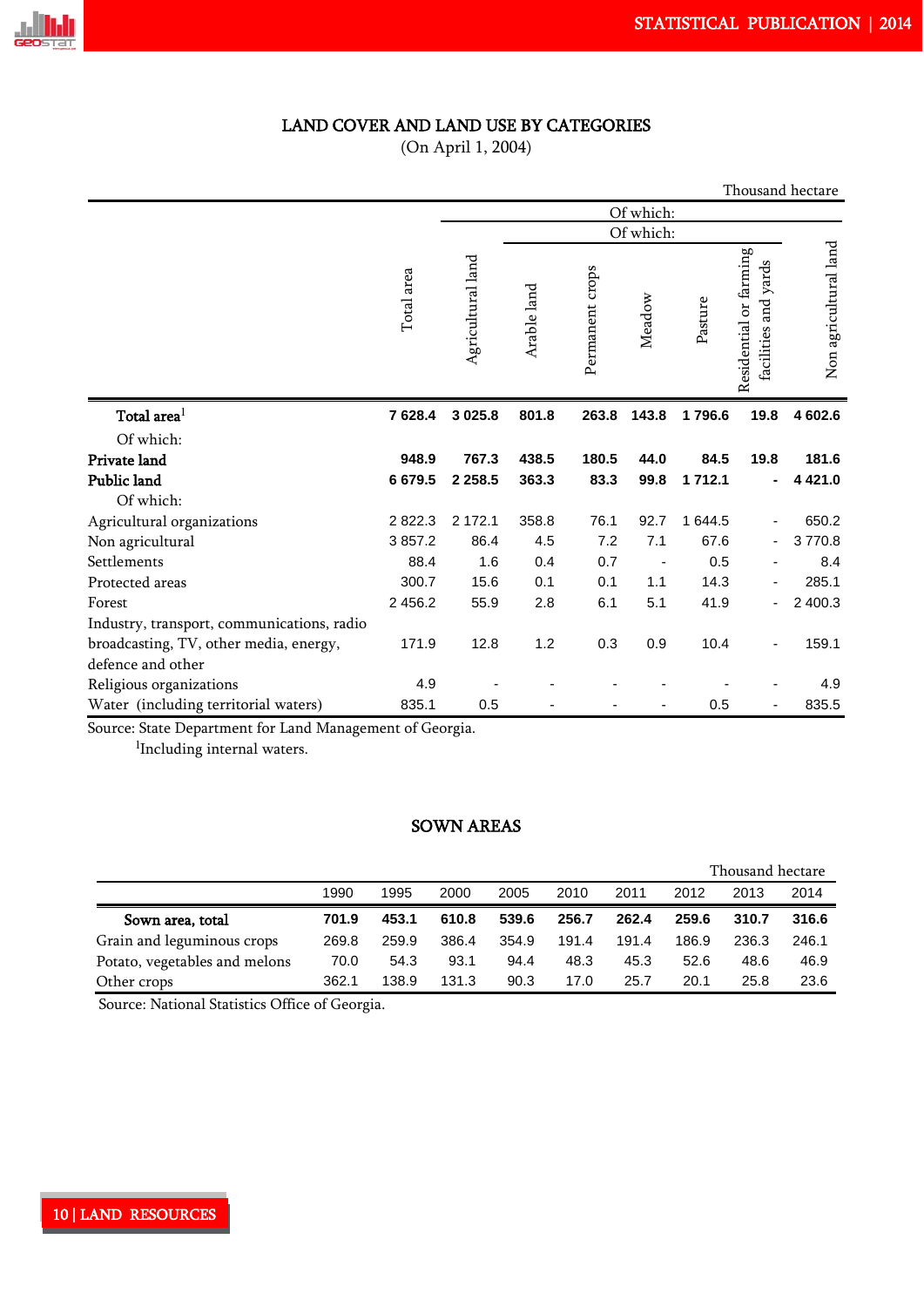

# FOREST RESOURCES AND ITS PROTECTION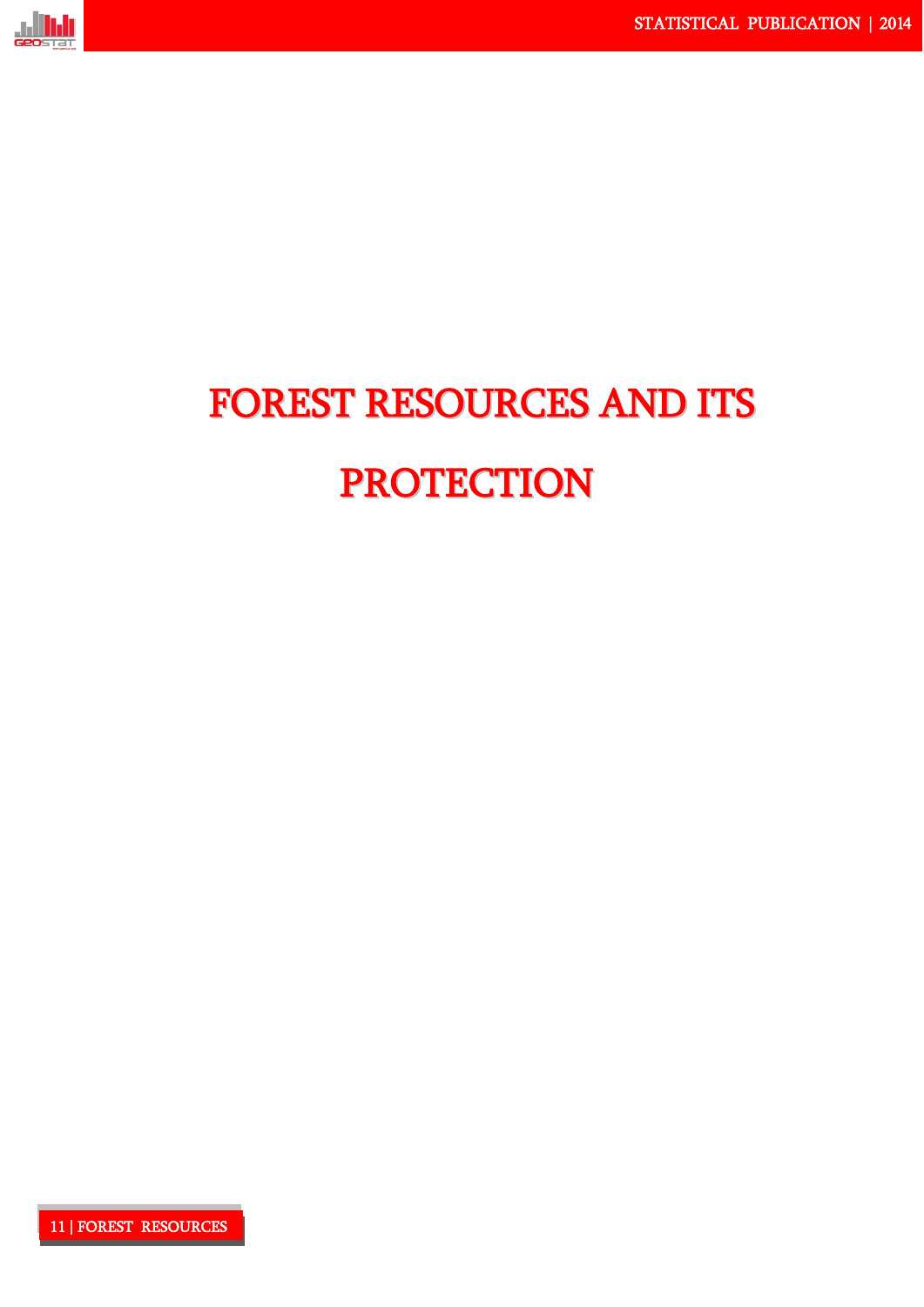

Forest is one of the important components of the biosphere. Forest area is 4.1 billion hectares in the world, i.e. about half of the total land cover. World reserve of wood is around 360 billion cubic metres, and annual growth – 3200 million cubic metres. There are about 30000 species of timber and shrubs, and thousands of bird and animal species. According to modern understanding, forest is a part of geographic landscape, unity of trees, bushes, grass, animals, birds and micro organisms which are biologically interconnected in the process of their development and affect one another and environment.

A quantitative accumulation of wood species creates new qualitative features in a forest. This ecological complex has significant and versatile impact on the environment. A forest differs from parks and gardens since the trees in a forest create a specific functional interconnections.

There are several tiers in a forest that are developed according to the species composition, the biological features of the basic plants, their age and the particular physical geographic conditions. In complex forests of moderate zone the following tiers are identified: the first one consists of trees that develop first value forest (pine, spruce, fur, beech, oak, etc.); the second one is developed by second value trees (lime, maple, hornbeam, elm, etc.); the third or under wood one is composed by bushes (nut, cornel, hawthorn and so on, etc.); the fourth and fifth ones consist of grass and moss cover. One can meet climbing plants and mosses, mushrooms and algae on the branches in the different tiers of forest.

Forests become nonhomogenous on a relatively big territory. Forests differ in species composition (pure – of one species or mixed – composed with several species), form (simple – one tier and complex – multi tier), age (one aged and various aged), origin (seeds and vegetation), frequency, productivity, etc.

The species composition and ecological features of forest vegetation change sharply according to the geographic longitudes, i.e. horizontal zones.

Georgia is a highland country, thus almost all forest (97.7%) are located on the mountain slopes. In western Georgia forests begin from sea level and cover lowlands and foothill slopes up to 500 m above sea level. In lowland swampy areas we meet willow, poplar in some places Imeretian oak, ash and beech; Elevated places and foothills are covered by Colchis forests. In under wood rhododendron, bilberry, etc. are growing. There are lots of climbing plants as well.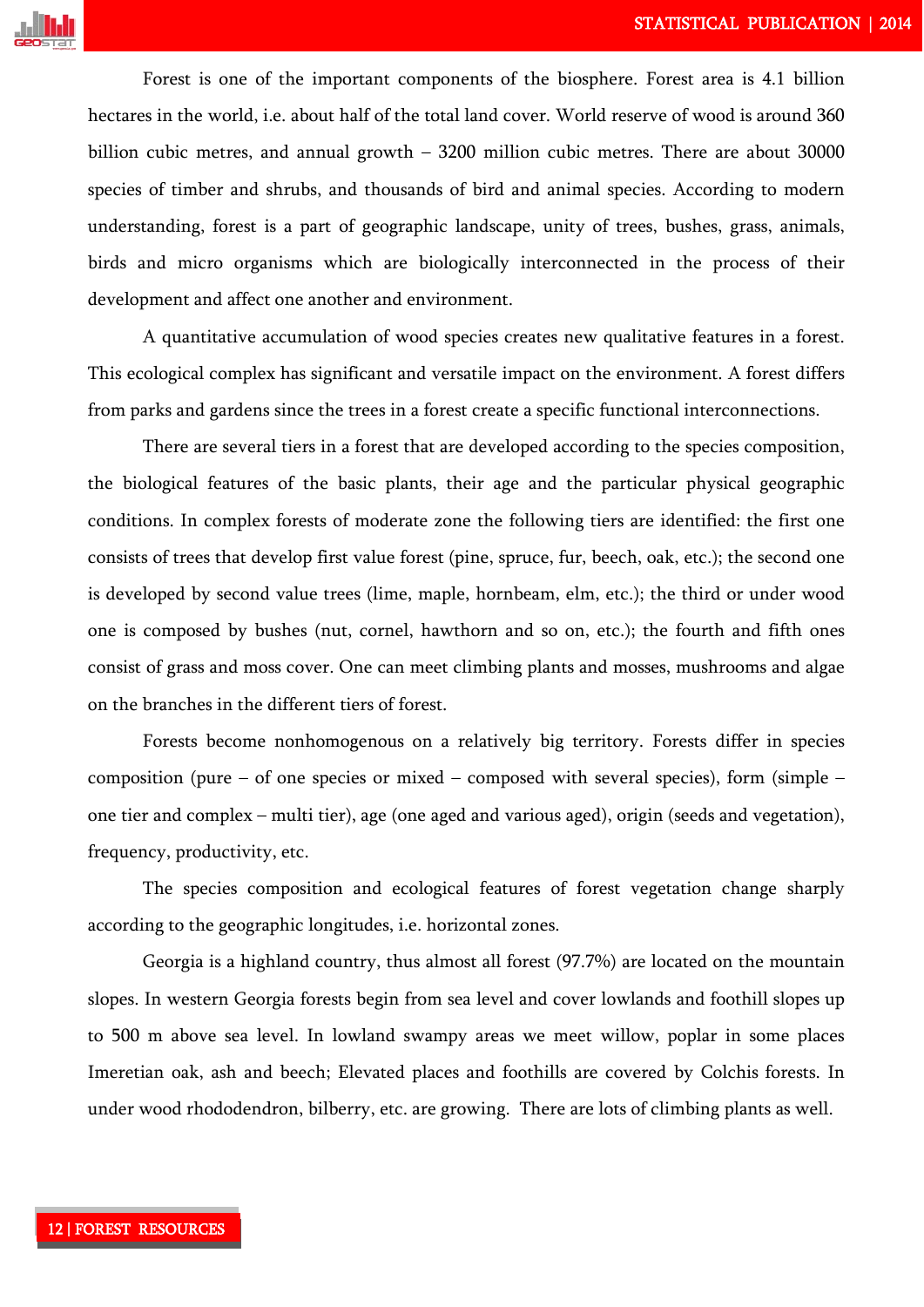

On lowlands and foothill slopes of dry regions of eastern Georgia (Shiraki, Eldari, Mtskheta, etc.), up to 400 – 600 m above sea level light forests are spread, mostly composed of Georgian maple, pomegranate, pistacia, junipoerus, etc. In lower zone of mountains (from 500 to 900 – 1000 m) there are oak and chestnut forests. Chestnuts are met in both eastern (Kakheti) and western Georgia. On lime soils of western Georgia and dry districts of eastern Georgia (Kartli, Gare Kakheti) oaks and hornbeams are spread instead of chestnuts. Medlar, hawthorn, cornel, nuts, etc. grow in lower zone of mountains. In middle zone of mountains  $(900 - 1000 -$ 1500 – 1600 m) beech is growing in some cases purely and in some cases mixed with hornbeam, field maple, lime, spruce, etc.

In Georgia one cannot meet the beech zone only in Meskhet-Javakheti, here it is replaced by spruce, fir and pine. High zone of mountain is represented by dark coniferous forests. In western Georgia it begins from 1400 m and often reaches high margin of forest distribution. These forests are composed with the Eastern spruce and Caucasian fir, that form multiaged, highly productive, diverse pure and mixed zones. Beeches, elms, limes as well as pines are also growing here. Great number of pines is also distributed in the mountainous part of Tusheti, Meskheti and Trialeti ridge. In the districts where there are no spruces and firs (Gare and Shida Kakheti) beeches are spread. Upper zone of mountain (from 1900 – 2100 to 2400 m) is covered by subalpine forests. Crooked forests that are spread in all districts are mainly presented by birches and beeches. Subalpine light is more typical for western Georgia and is composed with highland maple, highland oak.

Forest is a global and vital factor for the entire ecological system of the earth. It is one of the live substance accumulators on our planet, as it retains a large amount of chemicals and water in the biosphere. A forest actively interrelates with the troposphere and determines the level of oxygen and carbon balance. Land vegetation and its main component – forest, provide more than 60% of the oxygen in the biosphere. One hectare mixed forest absorbs 13-17 tons of carbon dioxide and generates 10-15 tonnes of oxygen. Forest is the most productive formation of our planet and is characterised by the highest intensity of the biological circle. A biomass accumulated in the forest considerably exceeds the biomass of grass and other vegetations. Annual growth of one hectare forest phitomass is 10-30 tonnes on average, of vegetation – 9 tonnes and of tundra – 2 tonnes.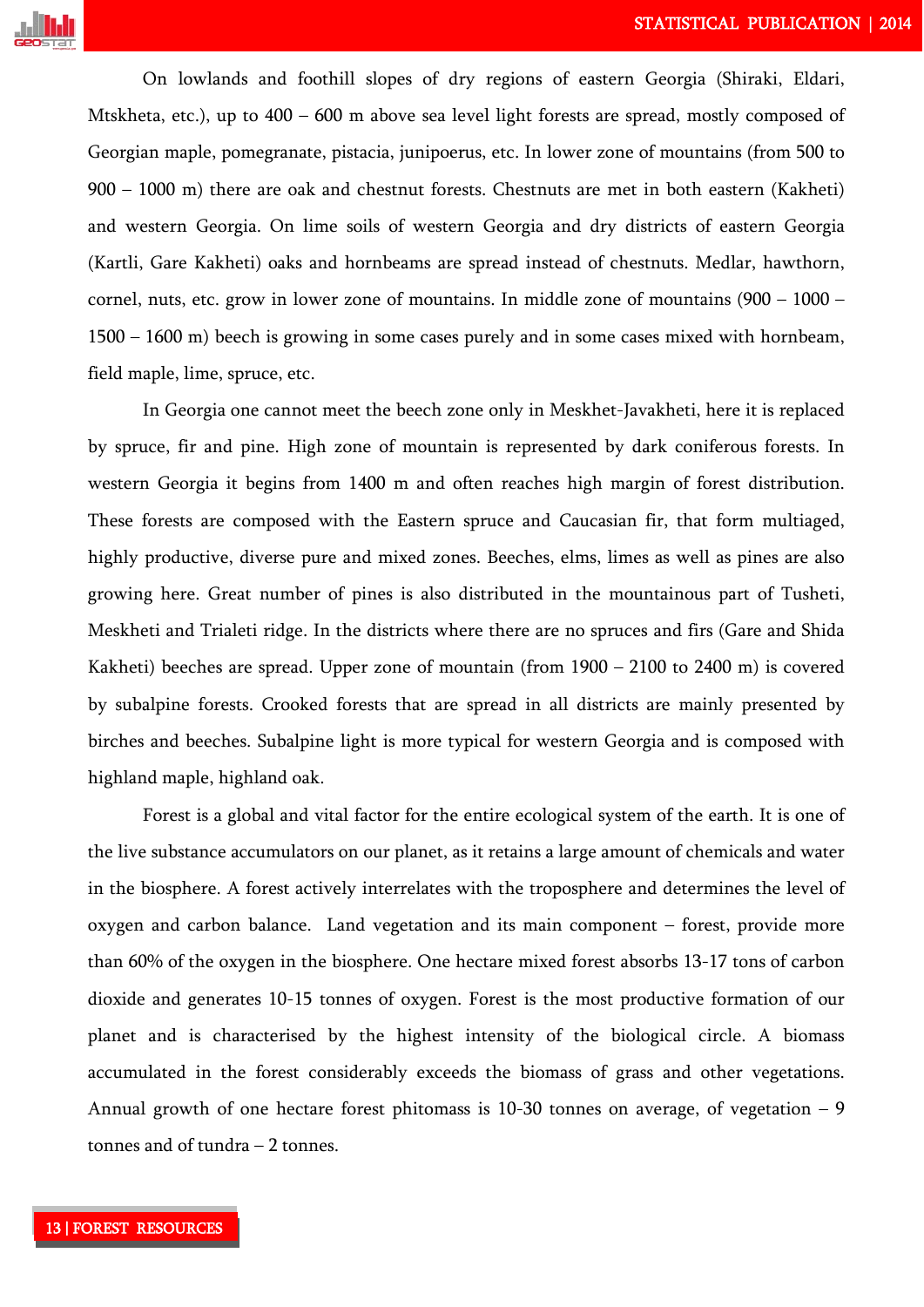

Forest has various functions: forest is a strong accumulator of the solar energy. It has a significant influence on climate formation, on water turnover in nature, and air circulation in the atmosphere; thus, forest ensures the conditions necessary for human life. The starting point of this circle is the process of photosynthesis that generates oxygen. While in 30-50s forest was generating just 30% of planet's oxygen, now forest provides 60% of biologically active oxygen, the rest is supplied by marine and oceanic plankton, and field and garden plants. Oxygen generated by a forest is qualitatively different from marine and ocean oxygen, since it is full of negative ions. This significantly increases biological features of forest, since a positive influence of negative ions on the human organism is proved by scientists. Ionization of forest oxygen is 2-3 times more than marine one and 5-10 times more than ionization of urban atmosphere.

Forest cleans the air form dust. One hectare forest filters 50-70 tonnes of dust annually, and consequently forests of Georgia filter about 135-190 million tonnes of dust.

Forest regulates intensity of snow melting, significantly reduces speed of air circulation and protects useful fauna and microorganisms. A lot of forest plants restrain disease-causing organisms and make the environment healthier. Forest is a powerful sanitary factor that ensures human life and health.

Water protecting function of forest is very important. It facilitates normal and equal supply of water to the rivers and other water resources (lakes, springs, etc.), prevents floods, improves water quality and protects it from pollution. The role of forest is also important for increasing the soil fertility and protecting it from water and wind erosion. A majority of the arable lands are located in unstable and insufficient humidity zones. A protective forest planting belongs to the activities directed against draught and erosion.

Forest is distributed on all continents, except Antarctica. In the past times forest was spread over a larger area, part of which was later occupied by agricultural lands, cities and industrial complexes.

Forest is a source of many resources: timber, bark, branches, leaves, fruit, seeds, mushrooms, etc. It is widely used in industry and other sectors. Forest is one of the biological resources that have regeneration ability. It has biochemical function, participates in formation of diverse landscapes, has a great water preserving, soil protecting, climate regulating and sanitary hygienic importance; thus, protection of forest and its rational use has a great economic and vital importance.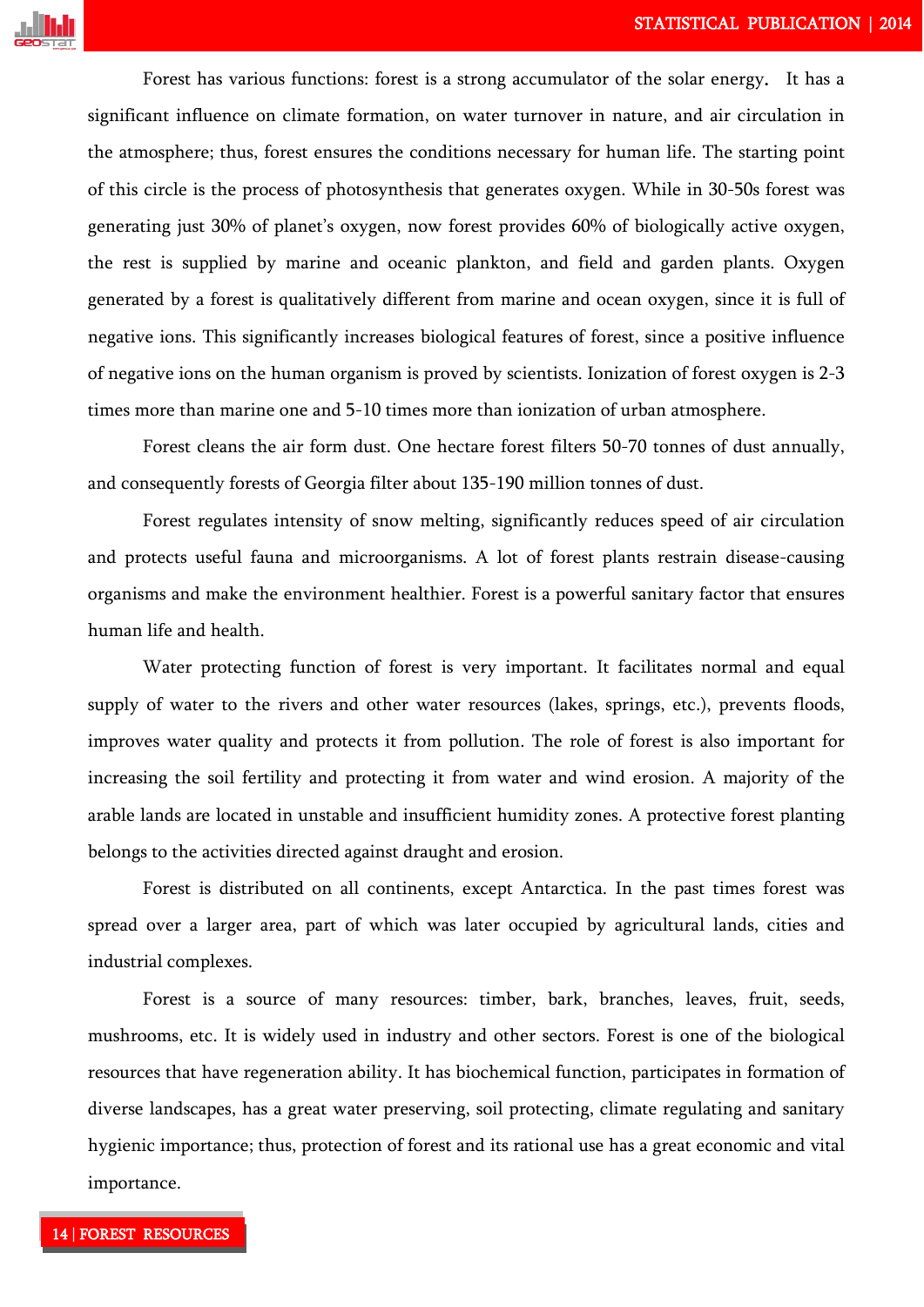

In Georgia forest fund is registered in every ten years. For the first time this was done in 1959 in Borjomi, Akhaltsikhe and Abastumani forests. Statistical survey of the Borjomi forests was a first attempt of organizing processing forestry information on mountain forests in the Caucasus. Organizing forest parks is one of the forms of arranging forests in Georgia.

The main goal of the forestry is meeting the demand for forest products of national economy and population, without exhausting the forest resources. This problem should be solved without reducing the forest area, preserving forest productivity, and protecting its environmental, sanitary-hygienic and other useful characteristics. Forestry, as a production sector, has a peculiarity – a significantly long period of forest growth. One turnover of forestry takes as much time as necessary for 80 – 150 turnovers of agriculture. Changes in the forestry are basically unnoticeable for one generation.

Forest is a renewable natural resource  $-$  in case of a rational use, it retains and improves its natural features and ensures a proper change of generations. A miscellaneous importance, the length of growth, and the need for a rational use of forest determine specificity of relations between human and forest. Timber logging should be done carefully in order to encourage development of highly productive forests.

Lack of adequate road infrastructure hinders proper logging in Georgia. Road construction in mountainous regions is very expensive, thus agencies interested in a complex utilization of highland areas should cooperate.

Protecting forests from fire has a great ecological importance – fire destroys young trees and burns vegetation; this of course worsens physical – chemical, water preserving, and soil protecting features of soil. Danger of wind and water erosion also increases. In the past wildfire was quite frequent in Georgia and was spread on large areas. For example, there was a strong forest fire in 1884, named "Gujareti". It covered 30 thousand hectares of forest from Tsagvery-Bakuriani to ravine of the River Tana. The wildfire was active for several months, population of Kartli and the military divisions were mobilized for its localization.

Implementation of forestry activities is very important for fighting against forest fires. Fire brigades should be organized and properly equipped, public awareness should be improved concerning these issues.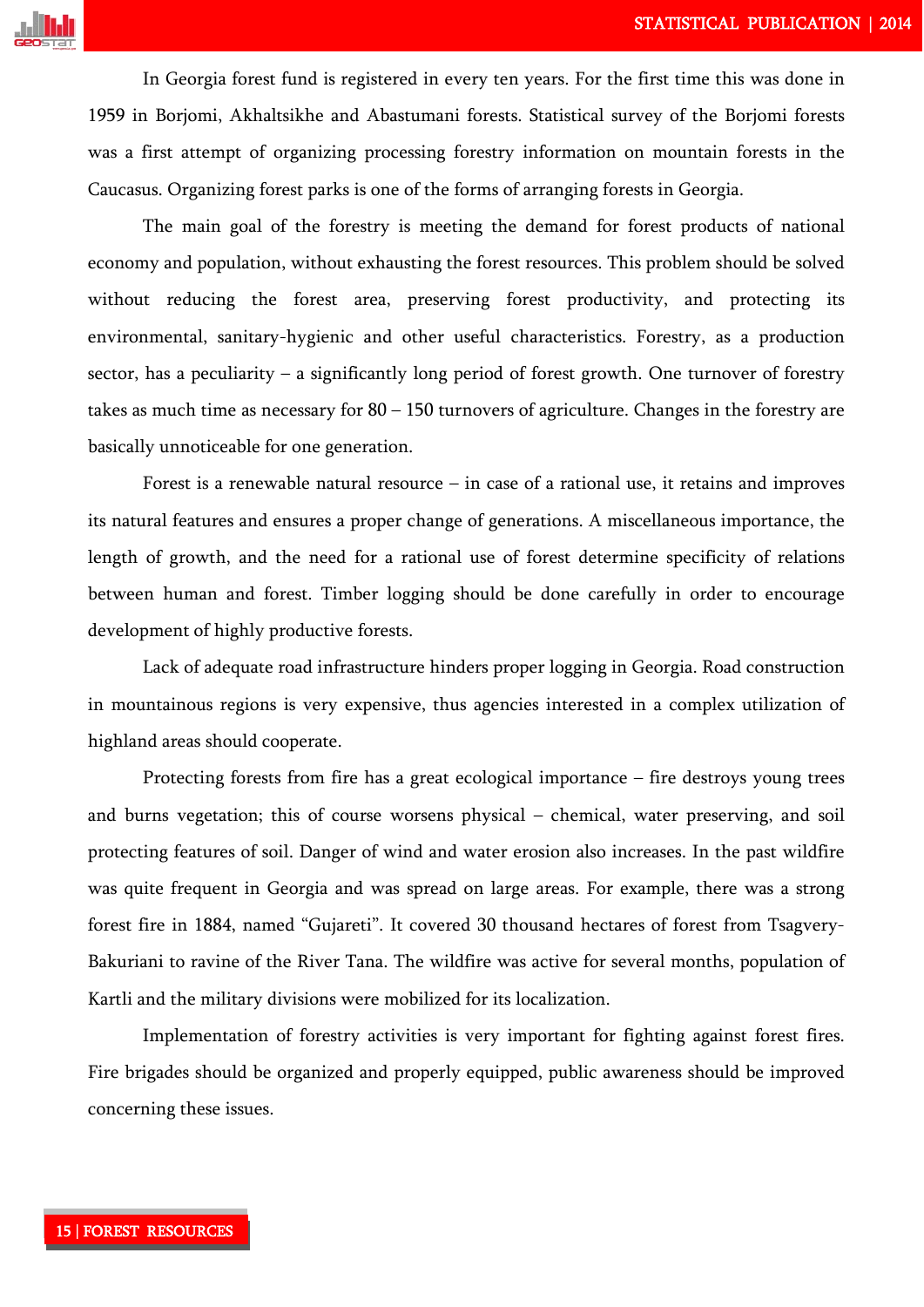### DEFINITION OF TERMS USED IN TABLES

| Forest                                                               | Part of geographic landscape with a high density of trees, bushes, grass,<br>animals and others that are biologically connected and have an impact on<br>one another.                                                                                                                                                                                                    |
|----------------------------------------------------------------------|--------------------------------------------------------------------------------------------------------------------------------------------------------------------------------------------------------------------------------------------------------------------------------------------------------------------------------------------------------------------------|
| Area covered by<br>forest                                            | Part of the forest fund that in fact is covered by forest-forming species.                                                                                                                                                                                                                                                                                               |
| Area not covered<br>by forest                                        | Part of the forest fund that is covered by felled areas, valleys, sparse places,<br>dead plants, etc.                                                                                                                                                                                                                                                                    |
| <b>Forest restoration</b>                                            | Conducting activities for forest restoration: cleaning the felled, burnt and<br>unplanted areas. Forest restoration activities include forest planting and<br>seeding, as well as facilitating natural recovery.                                                                                                                                                         |
| Facilitating natural<br>recovery of forest                           | The activities facilitating to reproduction and preservation of growing and<br>young valuable species. These activities include partial loosening of soil<br>after felling the trees, facilitating tree seeding, protecting the valuable<br>growing species.                                                                                                             |
| <b>Forest seeding</b>                                                | The process of sowing tree seeds in the forest area. It can be done both<br>manually and mechanically.                                                                                                                                                                                                                                                                   |
| <b>Forest planting</b>                                               | The process of planting tree seedlings on the forest area.                                                                                                                                                                                                                                                                                                               |
| Forest area                                                          | Part of the country territory covered by forest, as well as the part that is<br>not covered by forest but is intended for the forestry needs; Forest fund<br>includes state forests (managed by public agencies and protected forests)<br>and forests owned by public and other forestry. Forest fund is registered<br>according to the covered areas and timber volume. |
| Logging                                                              | Cutting down the trees according to their age categories (young, middle<br>aged, matured, and aged) and cutting types, for processing and wood<br>purposes.                                                                                                                                                                                                              |
| Illegal logging                                                      | Cutting down the trees without permission.                                                                                                                                                                                                                                                                                                                               |
| Operational<br>expenses of the<br><b>National Forestry</b><br>Agency | Expenditures on operation of the National Forestry Agency, such as: forest<br>arrangements, forest restoration, development of forest protection lines,<br>protecting forest form fire, pests, diseases, etc. as well as expenses on the<br>office of the agency.                                                                                                        |

**ullull**<br>Geostaf Tat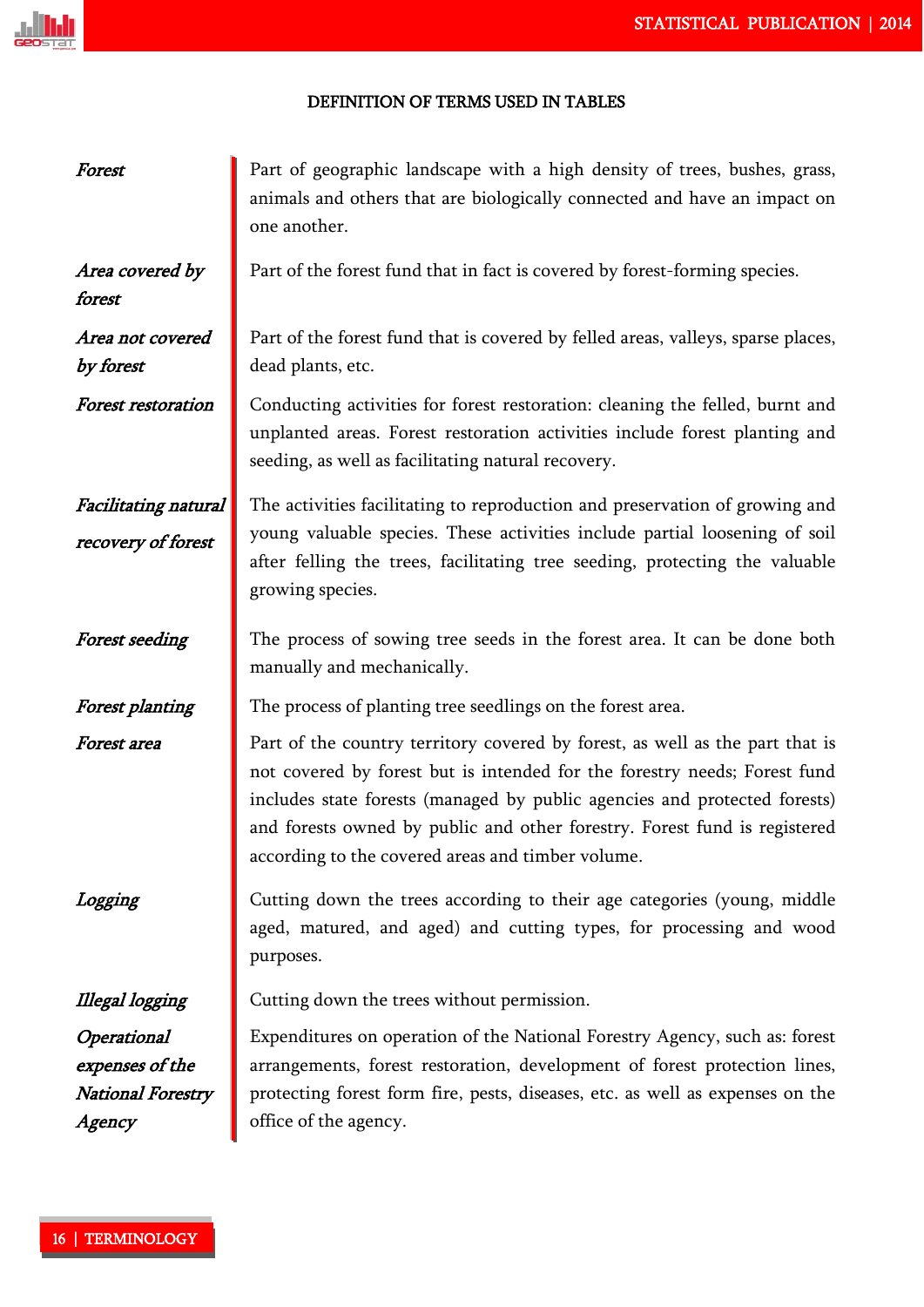

### FOREST AREA OF GEORGIA 2014

|                                                                              | Thousand hectare |
|------------------------------------------------------------------------------|------------------|
|                                                                              | Forest area      |
| Forest area, total                                                           | 2 7 5 7.6        |
| Of which:                                                                    |                  |
| Under the National Forestry Agency                                           | 2 0 0 5.8        |
| Under the Adjarian Forestry Agency                                           | 153.4            |
| Under the Agency of Protected Areas                                          | 598.4            |
| Abkhazia A/R                                                                 | $\cdots$         |
| Source: Ministry of Environment and Natural Resources Protection of Georgia. |                  |
| National Forestry Agency.                                                    |                  |
| Adjarian Forestry Agency.                                                    |                  |

Agency of Protected Areas.

|                                   |                | Thousand hectare                 |
|-----------------------------------|----------------|----------------------------------|
| Territory                         | Forest<br>area | Of which<br>covered by<br>forest |
| Forest cover, total               | 2 159.2        | 2 015.9                          |
| Abkhazia A/R                      | .              | .                                |
| Adjara A/R                        | 153.4          | 139.6                            |
| Samegrelo-Zemo Svaneti            | 272.8          | 256.4                            |
| Guria                             | 86.1           | 82.7                             |
| Imereti                           | 312.7          | 301.2                            |
| Racha-Lechkhumi and Kvemo Svaneti | 282.1          | 268.0                            |
| Shida Kartli                      | 237.3          | 213.6                            |
| Mtskheta-Mtianeti                 | 250.6          | 238.0                            |
| Kakheti                           | 288.4          | 268.2                            |
| Kvemo Kartli                      | 144.1          | 131.0                            |
| Samtskhe-Javakheti                | 131.8          | 117.2                            |

### FOREST COVER OF GEORGIA BY REGIONS

 Source: Ministry of Environment and Natural Resources Protection of Georgia. National Forestry Agency.

Note: table does not include forest cover under protected areas.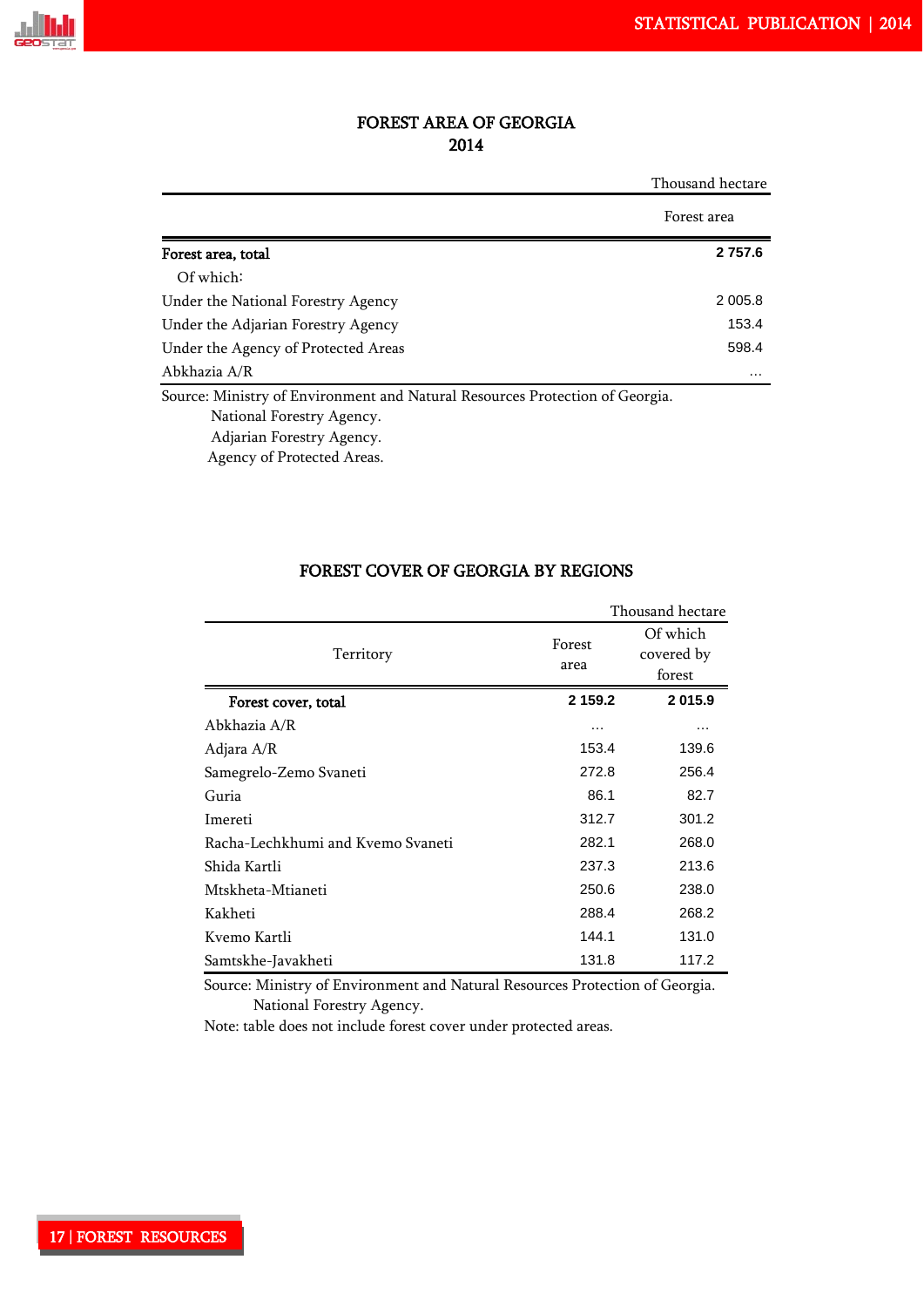

### FOREST COVER OF GEORGIA

|      |                 | Forest area                                  |
|------|-----------------|----------------------------------------------|
| Year | Million hectare | Percentage share in the<br>country territory |
| 2000 | 2.77            | 39.9                                         |
| 2005 | 2.77            | 39.9                                         |
| 2010 | 2.77            | 39.9                                         |
| 2011 | 2.77            | 39.9                                         |
| 2012 | 2.82            | 40.5                                         |
| 2013 | 2.66            | 38.2                                         |
| 2014 | 2.17            | 31.4                                         |

Source: Ministry of Environment and Natural Resources Protection of Georgia.

National Forestry Agency.

Adjarian Forestry Agency.

Agency of Protected Areas.

#### NUMBER OF EMPLOYEES AT THE NATIONAL FORESTRY AGENCY

|                     |      |      |      |      |      |      | Thousand person |      |  |  |
|---------------------|------|------|------|------|------|------|-----------------|------|--|--|
|                     | 1995 | 2000 | 2005 | 2010 | 2011 | 2012 | 2013            | 2014 |  |  |
| Number of employees | 3.5  | 7.4  | 2.0  | 0.7  | 0.7  | 0.8  | 0.9             |      |  |  |

Source: Ministry of Environment and Natural Resources Protection of Georgia.

National Forestry Agency.

### OPERATING COSTS OF THE NATIONAL FORESTRY AGENCY

|              |      |      |         |       |         |        |       | Thousand GEL |
|--------------|------|------|---------|-------|---------|--------|-------|--------------|
|              | 1995 | 2000 | 2005    | 2010  | 2011    | 2012   | 2013  | 2014         |
| Total amount | 2081 | 940  | 3 2 3 7 | 6.574 | 8 5 1 2 | 10.524 | 8.007 | 14 114       |

Source: Ministry of Environment and Natural Resources Protection of Georgia.

National Forestry Agency.

### FOREST FIRE

|                                            | 1995 | 2000 | 2005 | 2010     | 2011     | 2012     | 2013     | 2014     |
|--------------------------------------------|------|------|------|----------|----------|----------|----------|----------|
| Number of fire cases, unit                 |      | 34   | 16   |          |          |          | 35       | 69       |
| Forest area covered by fire, hectare       |      | 85   | 26   | 370      |          | 199      | 88       | 705      |
| Monetary loss of forestry caused by forest | 0.3  | 11.3 | 0.6  |          |          |          |          |          |
| fires, thousand GEL                        |      |      |      | $\cdots$ | $\cdots$ | $\cdots$ | $\cdots$ | $\cdots$ |

Source: Ministry of Environment and Natural Resources Protection of Georgia.

National Forestry Agency.

Adjarian Forestry Agency.

Note: table includes forest only cover under the National Forestry Agency.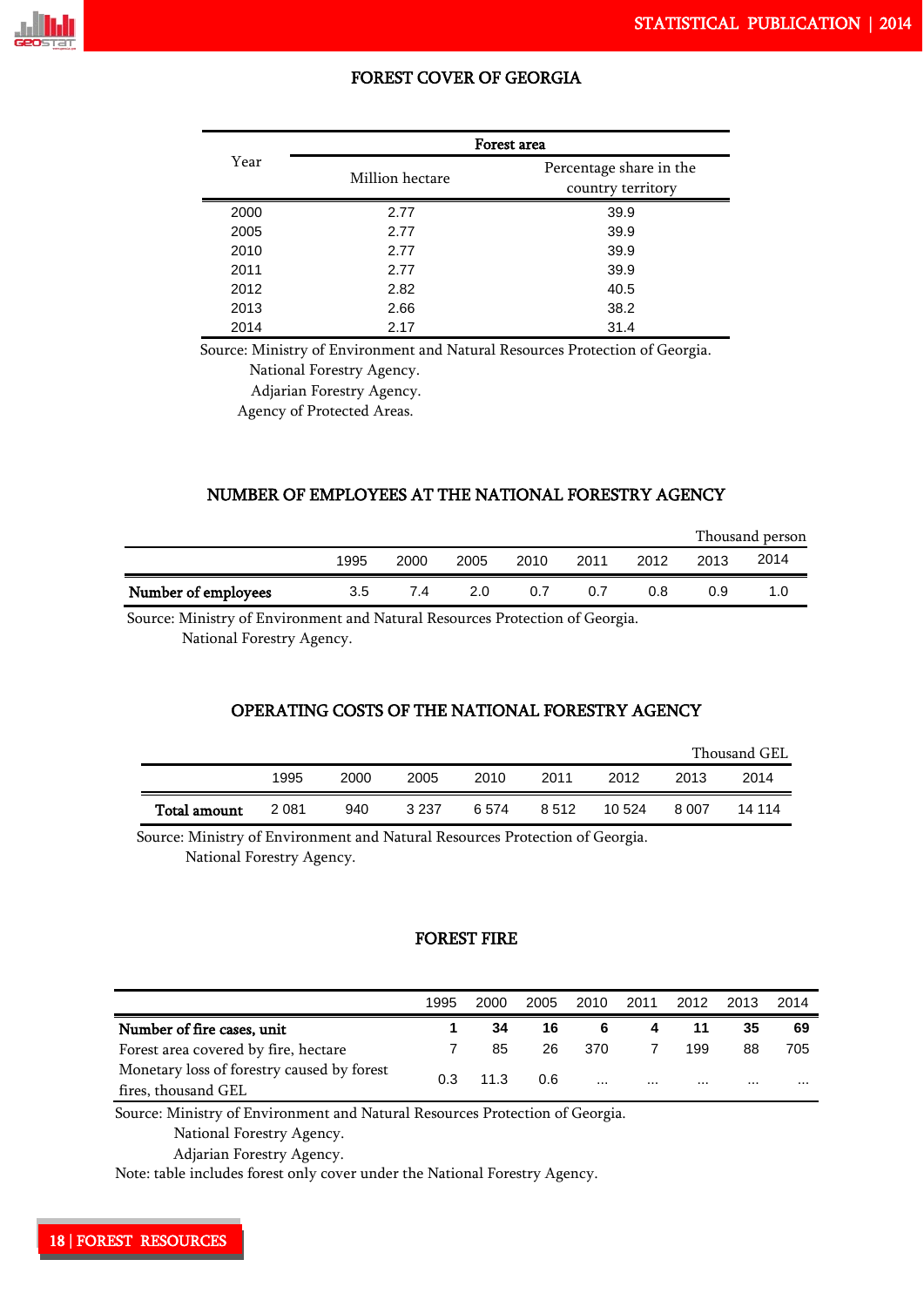

|      |                           |                                | Hectare                                    |
|------|---------------------------|--------------------------------|--------------------------------------------|
|      |                           | Of which:                      |                                            |
| Year | Forest restoration, total | Forest seeding<br>and planting | Facilitating natural<br>recovery of forest |
| 1995 | 13 912                    | 1 0 0 2                        | 12910                                      |
| 2000 | 1 1 5 8                   | 258                            | 900                                        |
| 2005 | 74                        | 10                             | 64                                         |
| 2010 | 165                       | 111                            | 54                                         |
| 2011 |                           |                                |                                            |
| 2012 | 4                         | 4                              |                                            |
| 2013 | 50                        | 15                             | 34                                         |
| 2014 | 180                       | 80                             | 100                                        |

Source: Ministry of Environment and Natural Resources Protection of Georgia.

National Forestry Agency.

Adjarian Forestry Agency.

#### FOREST RESTORATION BY REGIONS

|                                   |          |          |                |      |      |                |                | Hectare |
|-----------------------------------|----------|----------|----------------|------|------|----------------|----------------|---------|
|                                   | 1995     | 2000     | 2005           | 2010 | 2011 | 2012           | 2013           | 2014    |
| Georgia, total                    | 13912    | 1 1 5 8  | 74             | 165  |      | 4              | 50             | 180     |
| Tbilisi                           | 125      | 18       | 1              |      |      | $\blacksquare$ | $\blacksquare$ |         |
| Abkhazia A/R                      | $\cdots$ | $\cdots$ | $\cdots$       |      |      | .              | $\cdots$       |         |
| Adjara A/R                        | 3 0 7 0  | 11       | 1              | ٠    |      | ٠              | 34             | 118     |
| Samegrelo-Zemo Svaneti            | 2 1 2 1  | 173      | $\overline{4}$ | -    |      | -              | ۰              |         |
| Guria                             | 1 1 2 5  | 163      |                |      |      | -              | ۰              | 0.0     |
| Imereti                           | 1 1 8 0  | 81       |                |      |      | -              | -              | 0.0     |
| Racha-Lechkhumi and Kvemo Svaneti | 2533     | 247      |                |      |      |                |                |         |
| Shida Kartli                      | 854      | 133      | 64             |      |      | 4              |                |         |
| Mtskheta-Mtianeti                 | 700      | 68       | 4              | 0.0  |      | $\blacksquare$ | ۰              | 0.0     |
| Kakheti                           | 1 0 9 0  | 47       | 0.0            | 163  |      | $\overline{a}$ | -              | 1       |
| Kvemo Kartli                      | 400      | 75       |                |      |      | $\blacksquare$ |                |         |
| Samtskhe-Javakheti                | 714      | 142      |                | 2    |      | ٠              | 16             | 60      |

Source: Ministry of Environment and Natural Resources Protection of Georgia.

National Forestry Agency.

Adjarian Forestry Agency.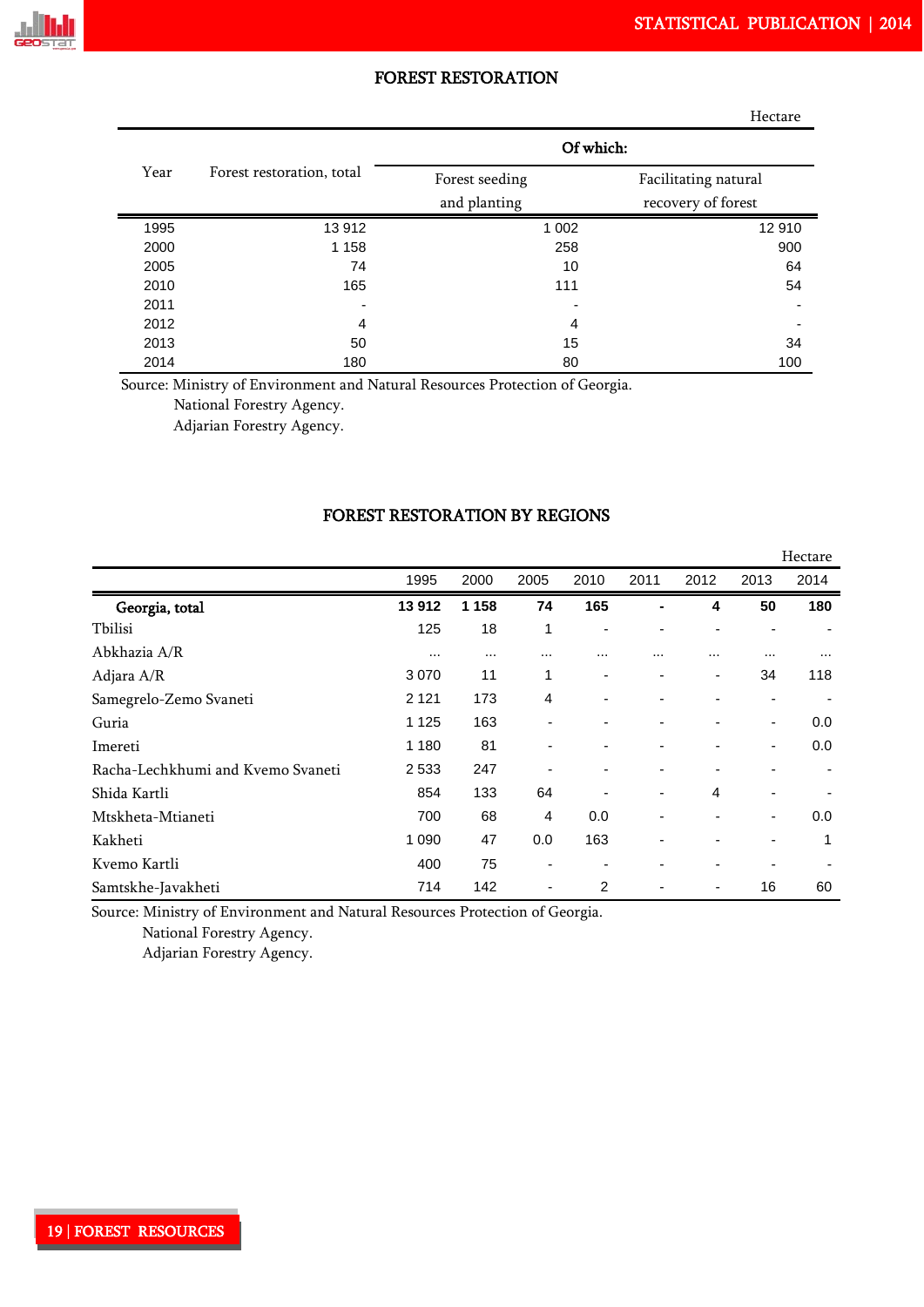

|                                   |          |          |                          |          |      |          |      | Hectare |
|-----------------------------------|----------|----------|--------------------------|----------|------|----------|------|---------|
|                                   | 1995     | 2000     | 2005                     | 2010     | 2011 | 2012     | 2013 | 2014    |
| Georgia, total                    | 1 0 0 2  | 258      | 10                       | 111      |      | 4        | 15   | 80      |
| Tbilisi                           | 35       | 18       | 1                        |          |      |          |      |         |
| Abkhazia A/R                      | $\cdots$ | $\cdots$ | $\cdots$                 | $\cdots$ |      | $\cdots$ |      |         |
| Adjara A/R                        | 70       | 11       | 1                        |          |      |          |      | 18      |
| Samegrelo-Zemo Svaneti            | 211      | 43       | $\overline{\phantom{0}}$ |          |      |          |      |         |
| Guria                             | 25       | 5        | $\overline{\phantom{0}}$ |          |      |          | ۰    | 0.0     |
| Imereti                           | 130      | 59       | ٠                        |          |      |          | ۰    | 0.0     |
| Racha-Lechkhumi and Kvemo Svaneti | 33       | 17       | $\overline{\phantom{a}}$ |          |      |          |      |         |
| Shida Kartli                      | 44       | 23       | 4                        |          |      | 4        |      |         |
| Mtskheta-Mtianeti                 | 90       | 18       | 4                        | 0.0      |      |          | ٠    | 0.0     |
| Kakheti                           | 220      | 27       | $\mathbf 0$              | 109      |      |          |      | 1       |
| Kvemo Kartli                      | 110      | 25       | $\blacksquare$           |          |      |          |      |         |
| Samtskhe-Javakheti                | 34       | 12       | $\overline{\phantom{0}}$ | 2        |      | ۰        | 15   | 60      |

### FOREST SEEDING AND PLANTING

Source: Ministry of Environment and Natural Resources Protection of Georgia.

National Forestry Agency.

Adjarian Forestry Agency.

### FACILITATING NATURAL RECOVERY OF FOREST

|                                   |          |                          |                |      |                          |                |          | Hectare |
|-----------------------------------|----------|--------------------------|----------------|------|--------------------------|----------------|----------|---------|
|                                   | 1995     | 2000                     | 2005           | 2010 | 2011                     | 2012           | 2013     | 2014    |
| Georgia, total                    | 12910    | 900                      | 64             | 54   |                          | ۰              | 34       | 100     |
| Tbilisi                           | 90       | $\overline{\phantom{0}}$ |                |      |                          | $\overline{a}$ | -        |         |
| Abkhazia A/R                      | $\cdots$ | $\cdots$                 | $\cdots$       |      | .                        |                | $\cdots$ |         |
| Adjara A/R                        | 3 0 0 0  |                          |                |      | $\cdots$                 | .              | 33       | 100     |
| Samegrelo-Zemo Svaneti            | 1910     | 130                      | $\overline{4}$ |      |                          |                |          |         |
| Guria                             | 1 100    | 158                      |                | ٠    |                          | ٠              |          |         |
| Imereti                           | 1 0 5 0  | 22                       |                |      | $\overline{\phantom{0}}$ | ٠              |          |         |
| Racha-Lechkhumi and Kvemo Svaneti | 2 5 0 0  | 230                      |                | ٠    | $\overline{\phantom{a}}$ | ٠              | ۰        |         |
| Shida Kartli                      | 810      | 110                      | 60             | -    |                          | -              | -        |         |
| Mtskheta-Mtianeti                 | 610      | 50                       |                |      | -                        | -              | -        |         |
| Kakheti                           | 870      | 20                       | $\blacksquare$ | 54   |                          | -              |          |         |
| Kvemo Kartli                      | 290      | 50                       |                |      |                          | ٠              |          |         |
| Samtskhe-Javakheti                | 680      | 130                      |                |      |                          | ٠              | 1        |         |

Source: Ministry of Environment and Natural Resources Protection of Georgia.

National Forestry Agency.

Adjarian Forestry Agency.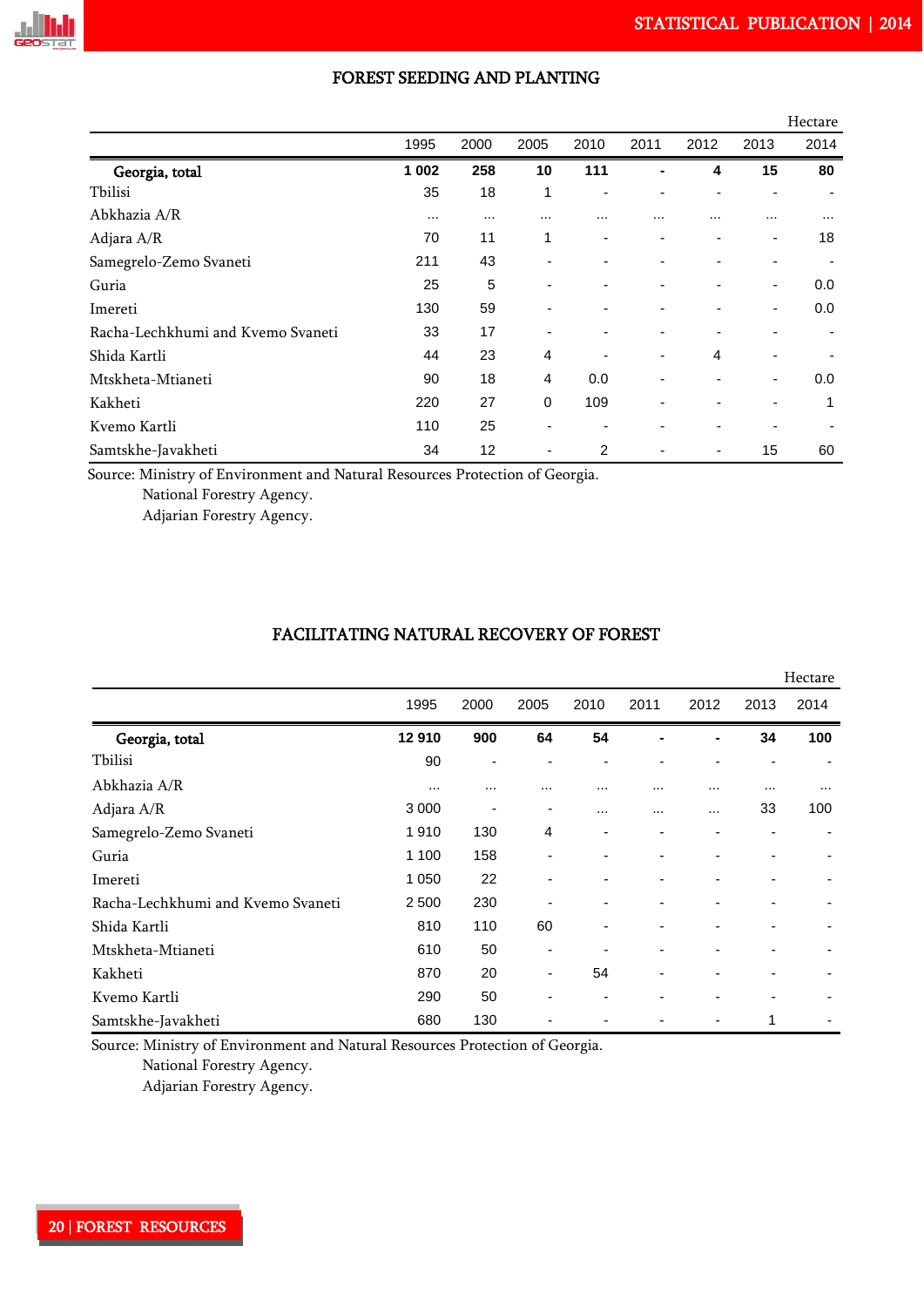|                                   |          |          |          |          |          |          |          | Cubic metre |
|-----------------------------------|----------|----------|----------|----------|----------|----------|----------|-------------|
|                                   | 1995     | 2000     | 2005     | 2010     | 2011     | 2012     | 2013     | 2014        |
| Georgia, total                    | 289712   | 442 140  | 810 615  | 876 749  | 681 669  | 518792   | 702 137  | 667 081     |
| Tbilisi                           | 19 19 2  | 4741     | 6 2 7 8  |          |          |          |          |             |
| Abkhazia A/R                      | $\cdots$ | $\cdots$ | $\cdots$ | $\cdots$ | $\cdots$ | $\cdots$ | $\cdots$ | $\cdots$    |
| Adjara A/R                        | 24 4 64  | 44 648   | 73 007   | 77868    | 86 236   | 71 313   | 75 894   | 77 981      |
| Samegrelo-Zemo Svaneti            | 22 175   | 55 923   | 110 376  | 91 524   | 42 671   | 44 229   | 57 709   | 49 124      |
| Guria                             | 4 9 5 2  | 24 4 63  | 56 384   | 16 193   | 10 546   | 26 836   | 10 150   | 12 4 25     |
| Imereti                           | 19 098   | 45 270   | 103718   | 97 440   | 43 643   | 34 580   | 90 449   | 77 744      |
| Racha-Lechkhumi and Kvemo Svaneti | 16 509   | 52 706   | 52 713   | 37 148   | 42 992   | 51 067   | 54 165   | 58 545      |
| Shida Kartli                      | 13 623   | 23 227   | 52 369   | 103848   | 70 730   | 43 911   | 85 883   | 66 871      |
| Mtskheta-Mtianeti                 | 20 341   | 36 0 29  | 68 938   | 86 944   | 61 884   | 45 517   | 52772    | 63 897      |
| Kakheti                           | 44 890   | 61 893   | 119 479  | 181706   | 150 756  | 91 0 25  | 136 938  | 124 109     |
| Kvemo Kartli                      | 32 552   | 20757    | 44 100   | 89 704   | 75 668   | 46 622   | 46 980   | 56 817      |
| Samtskhe-Javakheti                | 71 916   | 72 483   | 123 253  | 94 374   | 96 543   | 63 692   | 91 197   | 82728       |

### VOLUME OF TIMBER HARVESTED IN FORESTS

Source: Ministry of Environment and Natural Resources Protection of Georgia.

National Forestry Agency.

Adjarian Forestry Agency.

Note: table does not include forest cover under protected areas.

### ILLEGAL LOGGING

|                                   |          |          |         |                              |          |          | Cubic metre |
|-----------------------------------|----------|----------|---------|------------------------------|----------|----------|-------------|
|                                   | 2001     | 2005     | 2010    | 2011                         | 2012     | 2013     | 2014        |
| Georgia, total                    | 43 287   | 62764    | 32 948  | 7060                         | 6 1 0 4  | 5 2 8 3  | 45 443      |
| Tbilisi                           | 1 4 3 0  | 1722     | 3 1 5 6 | 27                           |          |          |             |
| Abkhazia A/R                      | $\cdots$ | $\cdots$ |         | $\cdots$                     | $\cdots$ | $\cdots$ |             |
| Adjara A/R                        | 2577     | 2676     | 2052    | 300                          | 339      | 1671     | 1895        |
| Samegrelo-Zemo Svaneti            | 3931     | 3 0 5 2  | 916     | 294                          | 396      | 236      | 2 2 9 1     |
| Guria                             | 633      | 1436     |         | $\overline{\phantom{0}}$     | 220      | 225      | 474         |
| Imereti                           | 6 2 3 0  | 8673     | 2752    | 951                          | 571      | 1 1 8 2  | 9 1 0 5     |
| Racha-Lechkhumi and Kvemo Svaneti | 1615     | 1672     |         | $\qquad \qquad \blacksquare$ | 649      | 268      | 802         |
| Shida Kartli                      | 3 3 1 1  | 3665     |         |                              | 550      | 188      | 1596        |
| Mtskheta-Mtianeti                 | 3953     | 8 4 8 0  |         |                              | 168      | 102      | 20 4 98     |
| Kakheti                           | 9459     | 13 299   | 16 45 6 | 1646                         | 946      | 432      | 565         |
| Kvemo Kartli                      | 601      | 1 747    | 525     | 123                          | 1 608    | 229      | 6636        |
| Samtskhe-Javakheti                | 9547     | 16 342   | 4 0 0 6 | 3518                         | 657      | 752      | 1583        |

Source: Ministry of Environment and Natural Resources Protection of Georgia.

National Forestry Agency.

Adjarian Forestry Agency.

Note: table does not include forest cover under protected areas.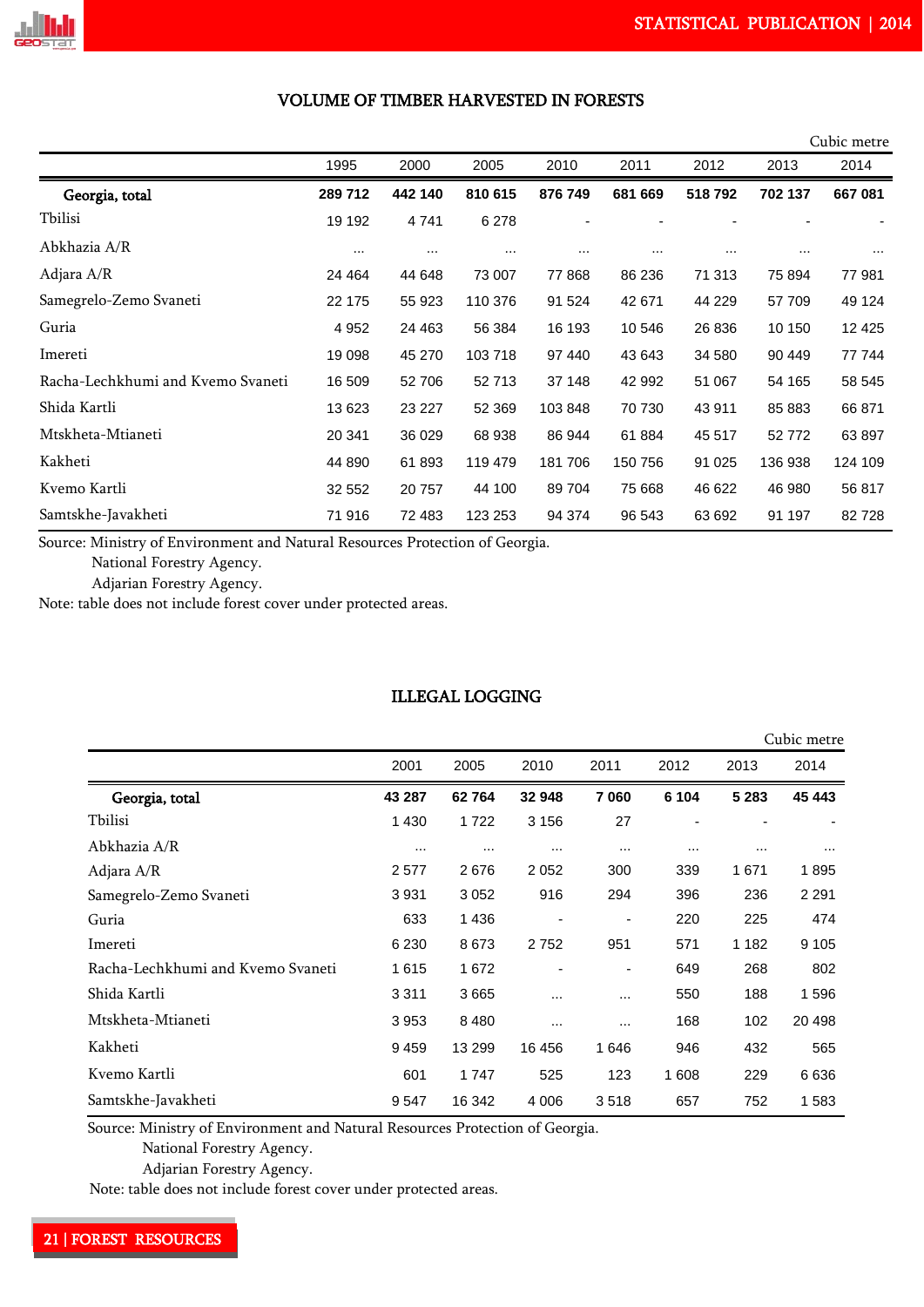

|              |                          |      |                |      |                |      | Thousand USD |
|--------------|--------------------------|------|----------------|------|----------------|------|--------------|
|              | 2000                     | 2005 | 2010           | 2011 | 2012           | 2013 | 2014         |
| <b>Total</b> | 3 065.3                  | 49.5 | $\blacksquare$ | 3.1  | 15.3           |      | 0.0          |
| <b>USA</b>   |                          | 0.2  | $\blacksquare$ | ٠    | $\blacksquare$ | -    |              |
| China        | 94.6                     | -    | ٠              |      | ٠              |      |              |
| Spain        | 77.8                     |      | ٠              |      | ٠              |      |              |
| UK           | 1.2                      |      | ٠              |      | ٠              |      |              |
| Germany      | 26.8                     |      | ٠              |      |                |      | 0.0          |
| Iran         | $\overline{\phantom{a}}$ | 5.6  |                |      |                |      |              |
| Israel       | 8.9                      |      |                |      |                |      |              |
| Italy        | 87.5                     | -    | -              | -    | 8.1            |      |              |
| Latvia       | 1.6                      |      |                |      |                |      |              |
| Russia       | 9.6                      |      |                |      |                |      |              |
| Greece       | 60.3                     |      |                |      |                |      |              |
| Armenia      |                          | 43.7 | -              | 3.1  | 7.2            |      |              |
| Switzerland  | 1.0                      |      |                |      |                |      |              |
| Turkey       | 2 694.3                  |      |                |      |                |      |              |
| Ukraine      | 1.7                      |      |                |      |                |      |              |

### EXPORT OF NON-PROCESSED TIMBER

Source: National Statistics Office of Georgia.

### EXPORT OF NON-PROCESSED TIMBER

(Volume)

|             |        |      |      |      |      |                | Cubic metre |
|-------------|--------|------|------|------|------|----------------|-------------|
|             | 2000   | 2005 | 2010 | 2011 | 2012 | 2013           | 2014        |
| Total       | 39 033 | 559  | -    | 31   | 75   | $\blacksquare$ | 0.3         |
| <b>USA</b>  |        | 1    |      |      |      |                |             |
| China       | 787    |      |      |      |      |                |             |
| Spain       | 588    |      |      |      |      |                |             |
| UK          | 17     |      |      |      |      |                |             |
| Germany     | 251    |      |      |      |      |                | 0.3         |
| Iran        |        | 71   |      |      |      |                |             |
| Israel      | 64     |      |      |      |      |                |             |
| Italy       | 755    |      |      |      | 15   |                |             |
| Latvia      | 24     |      |      |      |      |                |             |
| Russia      | 78     |      | ۰    |      |      |                |             |
| Greece      | 721    |      | -    |      |      |                |             |
| Armenia     |        | 487  | -    | 31   | 60   |                |             |
| Switzerland | 13     |      | -    |      |      |                |             |
| Turkey      | 35 693 |      |      |      |      |                |             |
| Ukraine     | 42     |      |      |      |      |                |             |

Source: National Statistics Office of Georgia.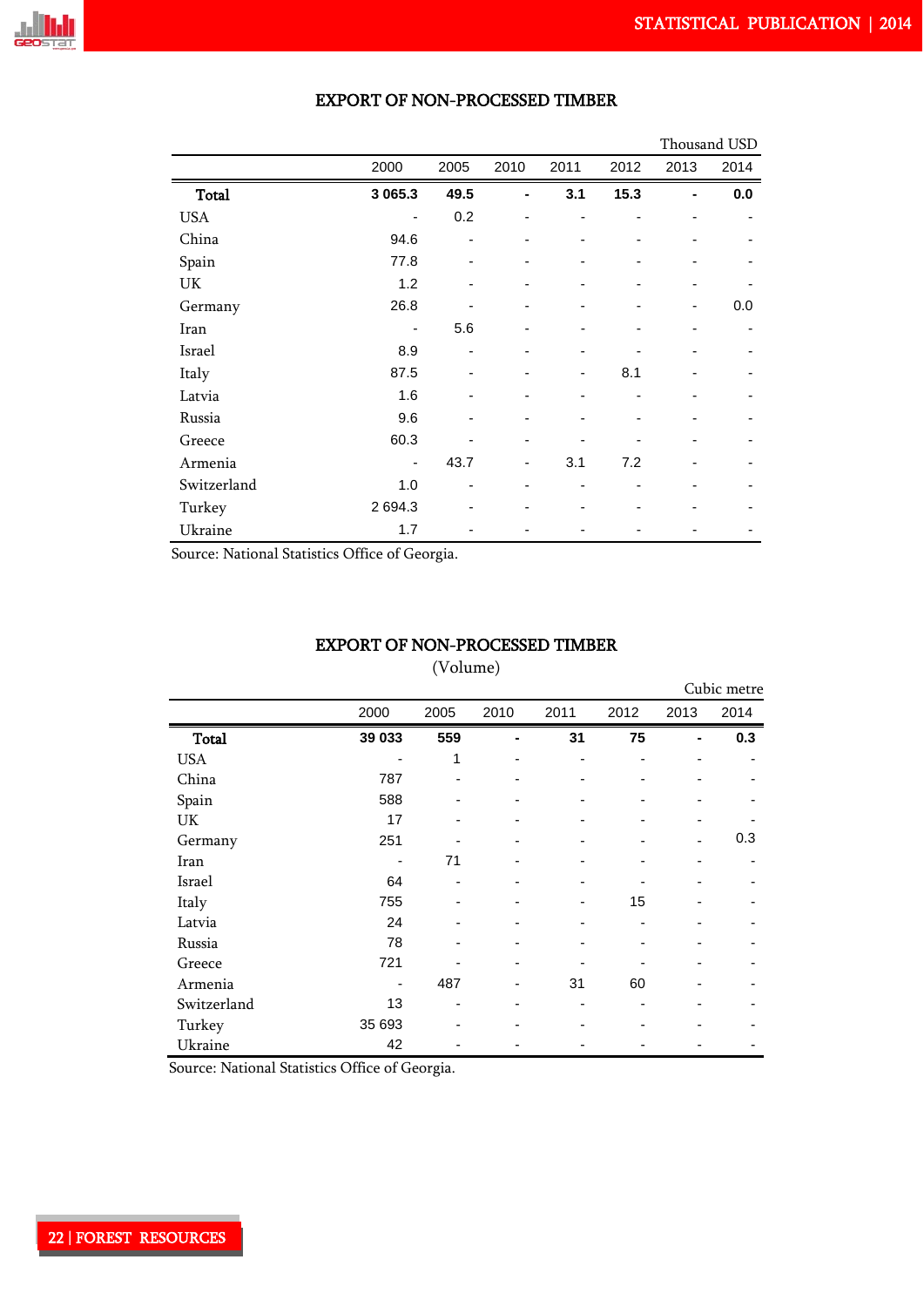#### IMPORT OF NON-PROCESSED TIMBER

|                |      |                          |            |                          |                          |                          | Thousand USD |
|----------------|------|--------------------------|------------|--------------------------|--------------------------|--------------------------|--------------|
|                | 2000 | 2005                     | 2010       | 2011                     | 2012                     | 2013                     | 2014         |
| Total          | 7.7  | 632.3                    | 2 2 2 2 .8 | 4 558.1                  | 5 3 64.1                 | 2 207.3                  | 5788.5       |
| Czech Republic |      | ۰                        | 567.0      | 1 937.2                  | 1 023.9                  | 847.7                    | 1 089.4      |
| Russia         | 7.7  | 43.9                     | ۰          | 32.1                     | $\overline{\phantom{0}}$ |                          |              |
| Ukraine        | -    | 588.4                    | 1 655.8    | 2 5 8 7.6                | 4 3 3 0.2                | 1 158.2                  | 4 4 6 1 .6   |
| Netherlands    | -    | -                        | ٠          | 1.2                      | $\overline{\phantom{0}}$ | -                        |              |
| Germany        | -    | $\overline{\phantom{0}}$ | ٠          | $\overline{\phantom{a}}$ | $\overline{\phantom{0}}$ | $\overline{\phantom{0}}$ | 0.1          |
| Turkey         |      |                          | ٠          | $\overline{\phantom{a}}$ | 10.0                     | 201.4                    | 237.4        |

Source: National Statistics Office of Georgia.

### IMPORT OF NON-PROCESSED TIMBER

 Cubic metre 2000 2005 2010 2011 2012 2013 2014 Total **212 8 430 18 803 23 202 33 771 10 784 35 505** Czech Republic - - 888 2 185 1 206 1 161 1 352 Russia 212 429 - 59 - - - Ukraine - 8 001 17 915 20 957 32 530 8 487 32 805 Netherlands and the set of the set of the set of the set of the set of the set of the set of the set of the set of the set of the set of the set of the set of the set of the set of the set of the set of the set of the set Germany 5000 - 1000 - 1000 - 1000 - 1000 - 1000 - 1000 - 1000 - 1000 - 1000 - 1000 - 1000 - 1000 - 1000 - 1000 Turkey - - - - 35 1 136 1 348

(Volume)

Source: National Statistics Office of Georgia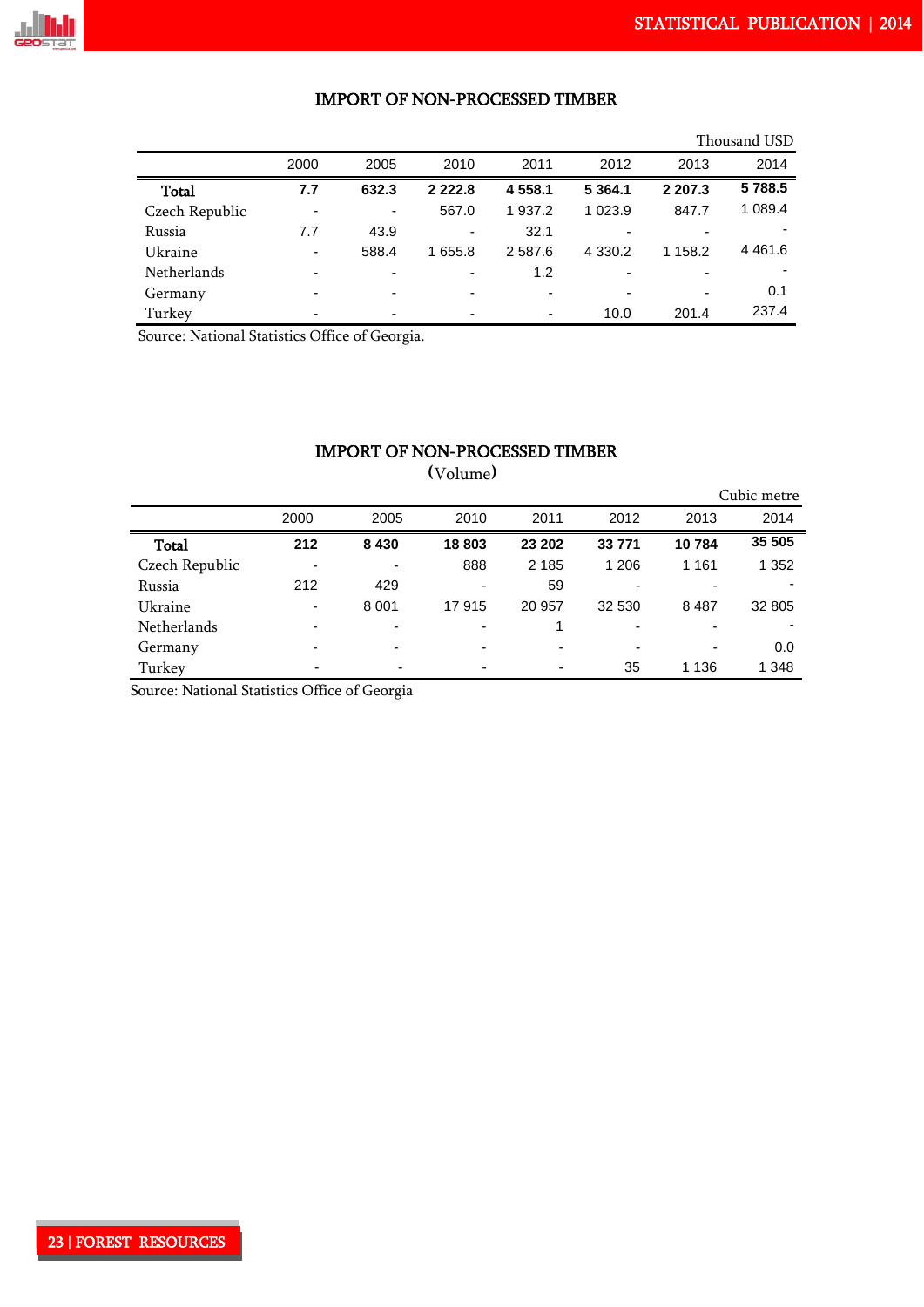

# PROTECTED AREAS

24 | PROTECTED AREAS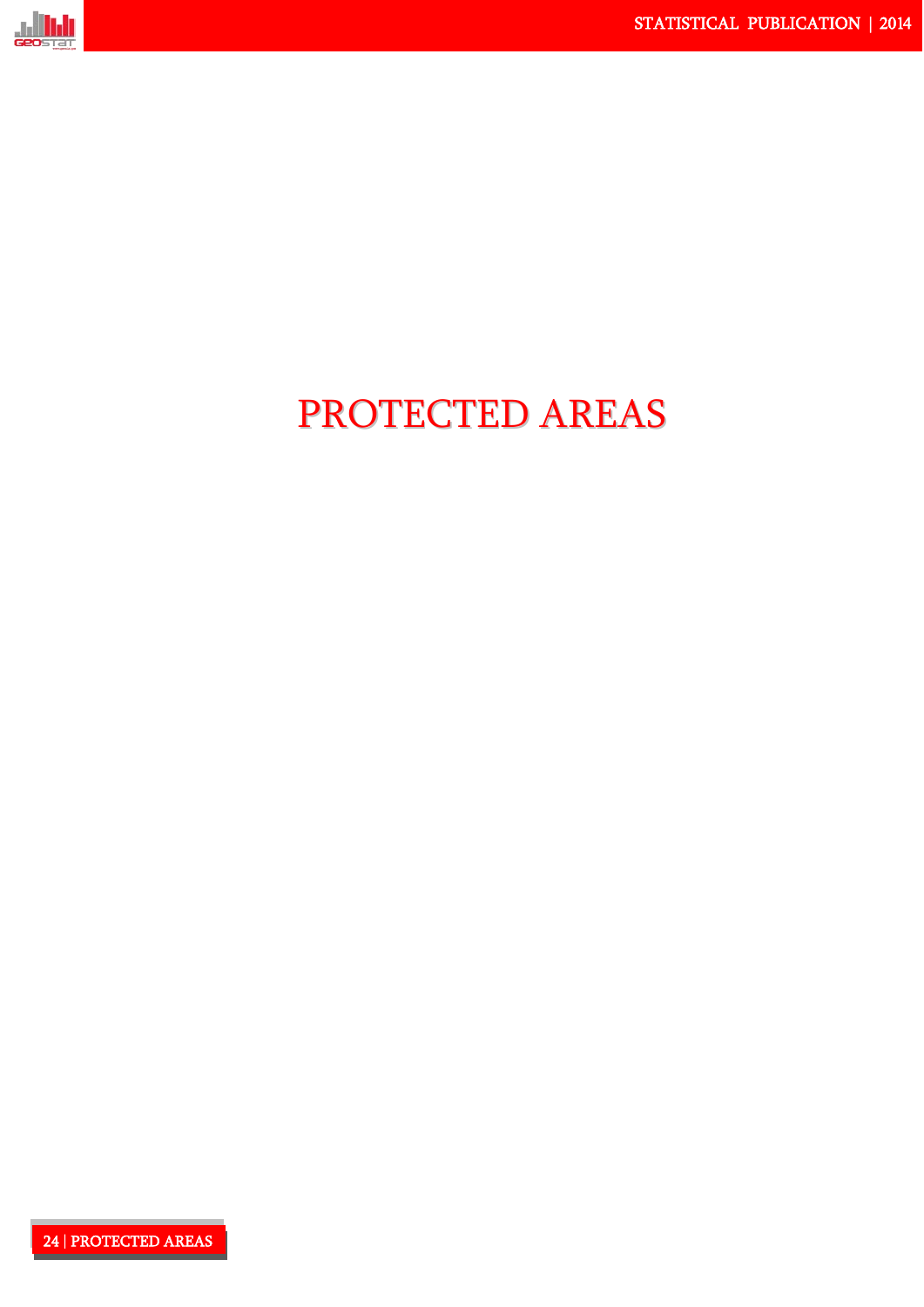

"Nature reserve is a plot of land separated from the area of general use and is declared as untouched territory. In the strict nature reserve each live (plant, field, and animal) and dead nature (cave, karst cave, stalactites, spring, rock, etc.) should be protected. Logging, hay cutting, grazing, collecting fruits and mushrooms, and hunting are prohibited there" – explained Niko Ketskhoveli and added: "but this does not mean that human will not interfere in the life of nature reserve – human is responsible for monitoring the nature reserve and should intervene when needed".

"Exotic plants should not be planted in the nature reserve. Restoration should be done using local species. Animals of other regions should not be allowed in the nature reserve, since it can cause a natural misbalance. It was definitely a great mistake when Alute squirrel was brought to Borjomi Ravine, and its enormous propagation implied elimination of a local squirrel," – said Ketskhoveli.

 Today the affective and flexible way for protecting the nature and using its resources is provided by the theory of sustainable development. It first of all means implementing development principles that makes possible the following:

Guaranteed and consistent economic growth and not short term "jump" that is inevitably followed by ecological crisis and social-economic depression.

Use of resources when the vital environment does not lose natural functioning skills and does not need compensating human activities.

Mainly use of renewable natural recourses and extremely rational use of nonrenewable resources.

The main principle of a sustainable development is recognizing the universal value of natural phenomenon and consequently, protecting the existing ecosystem from further modification. This implies preserving a natural condition of the landscape (geological and geomorphological composition, hydrographic network, vegetation, animal world, etc.). Protected areas, such as strict nature reserves and national parks, facilitate protection of ecosystem.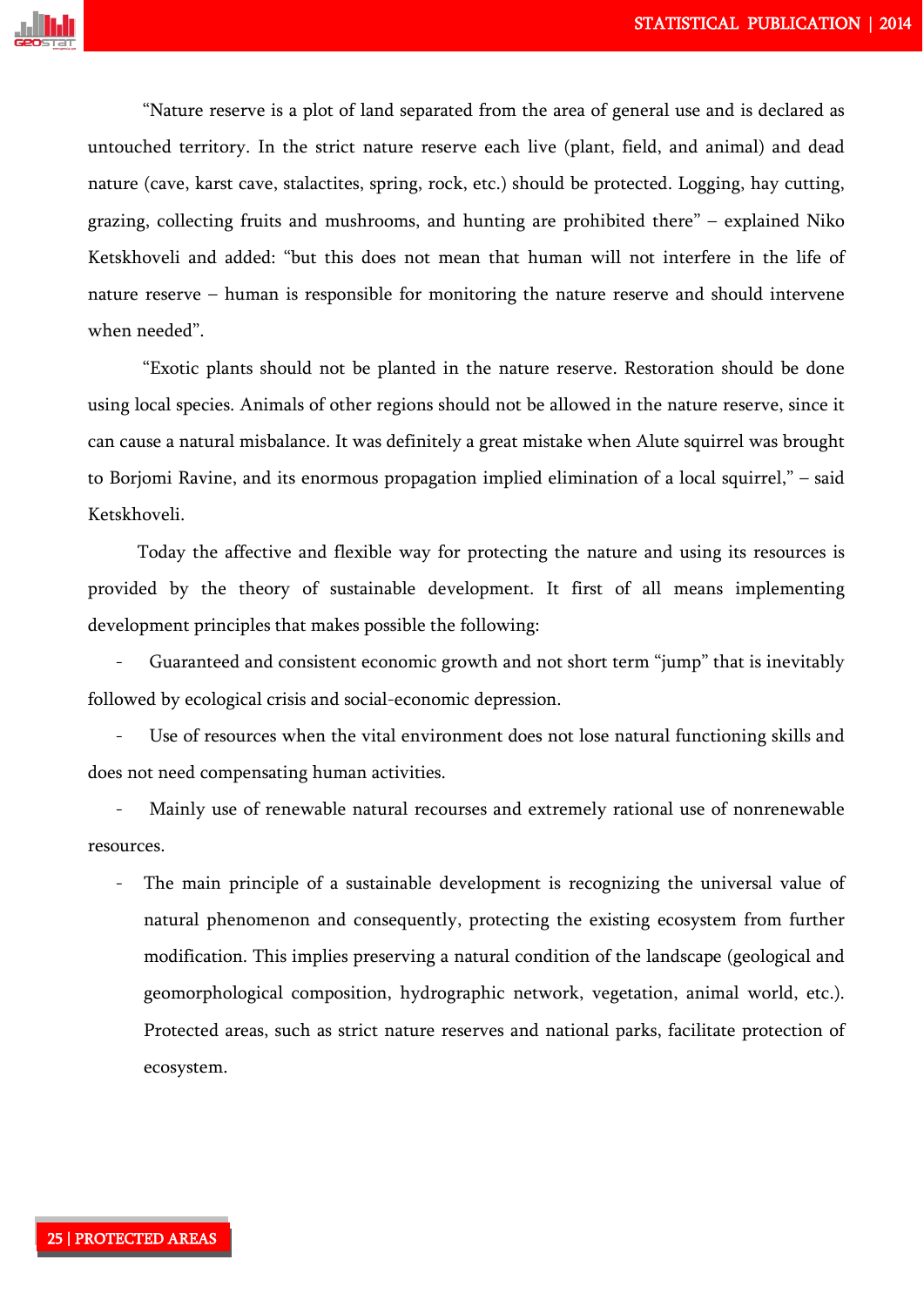### DEFINITION OF TERMS USED IN TABLES

| <b>Biocenosis</b>            | Unity of plants and animals which exist in more or less similar conditions<br>(animals and plants of particular field or coast).                                                                                                                                                                                                                                                                                   |
|------------------------------|--------------------------------------------------------------------------------------------------------------------------------------------------------------------------------------------------------------------------------------------------------------------------------------------------------------------------------------------------------------------------------------------------------------------|
| Managed<br>nature<br>reserve | Protected area developed for the purpose of protecting natural conditions<br>for preservation of wild species, bio cenosis and non organic formations of<br>national importance, which from humans' side requires special restoration<br>and care activities. In reserve it is allowed to use particular renewable<br>recourses in conditions of strict control.                                                   |
| National park                | Protected area developed for protection of relatively big and wonderful<br>ecosystems, of national and international importance, as well as for<br>recreational activities, where not or less damaged ecosystems, bio cenosis<br>and plants and animals included in "Red Book" of Georgia are presented.                                                                                                           |
| Natural<br>monument          | Protected area developed for preservation of relatively small unique natural<br>territories and rare natural cultural formations.                                                                                                                                                                                                                                                                                  |
| Protected area               | Land territory or area of water having a special importance for preservation<br>of cultural phenomena involved in biological diversity, natural resources<br>and natural environment, which is protected and managed under long-term<br>and solid legal grounds. Categories of protected areas are the following:<br>restricted area, natural monument, national park, public reserve, and<br>protected landscape. |
| Protected<br>landscape       | Protected area developed for protecting natural cultural landscape<br>developed as a result of harmonic interaction of human and nature,<br>preservation of vital environment, recreational tourism and traditional<br>activities.                                                                                                                                                                                 |
| Strict nature<br>reserve     | A protected area created for sustaining natural and dynamic state of nature<br>and genetic resources. It is also intended for educational activities,<br>environment monitoring, and scientific research, having an insignificant<br>impact on the nature.                                                                                                                                                         |
| Travertine                   | Dense, banded rock composed of calcium carbonate, formed by the<br>evaporation of river and spring waters.                                                                                                                                                                                                                                                                                                         |

<u>Jul</u>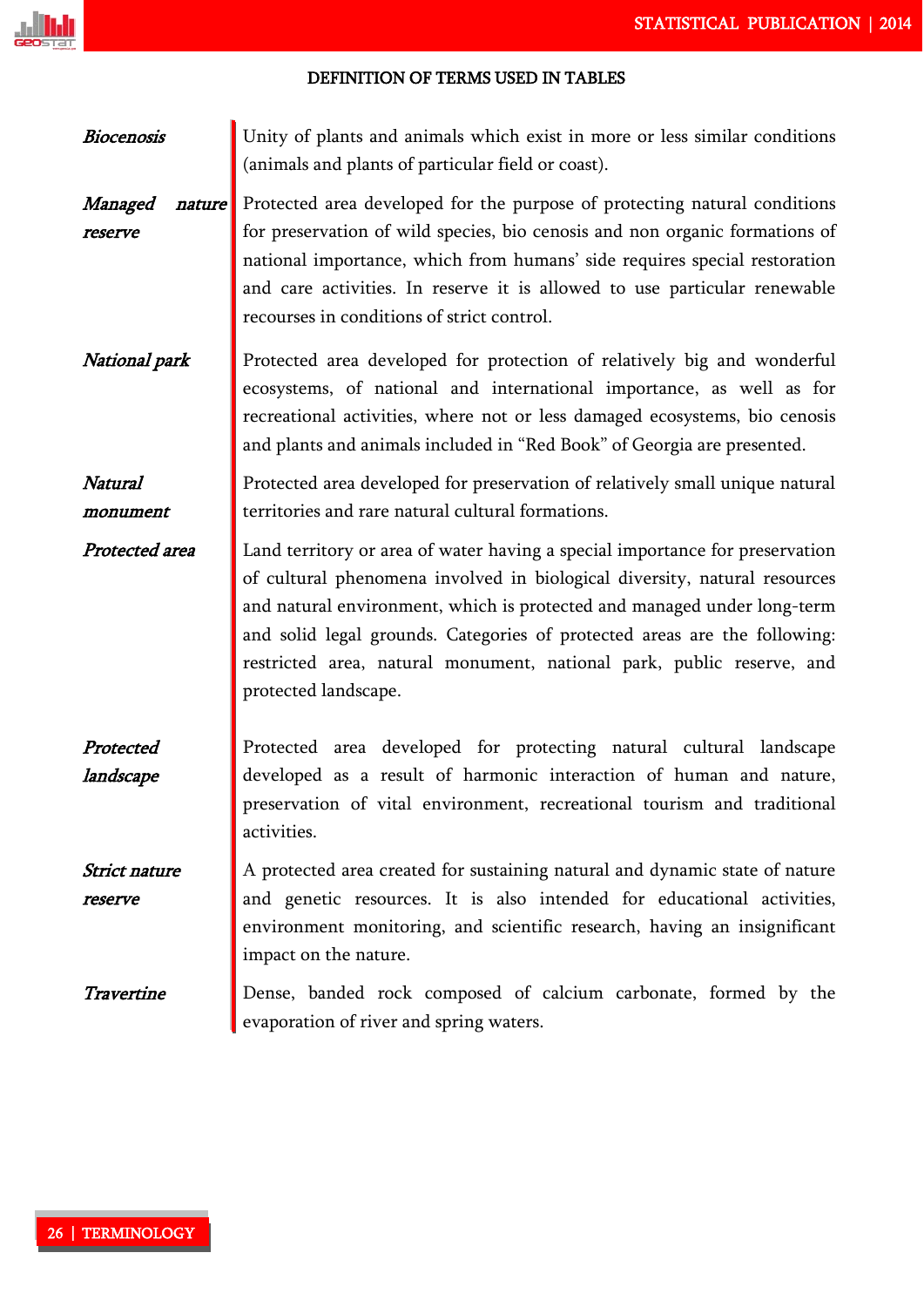

### STRUCTURE OF PROTECTED AREAS OF GEORGIA BY ADMINISTRATIVE UNITS, 2014

|   | Name                                                         |
|---|--------------------------------------------------------------|
| 1 | Administration of Borjomi-Kharagauli National Park           |
|   | Protected areas under the supervision of the administration: |
|   | Borjomi Strict Nature Reserve                                |
|   | Borjomi-Kharagauli National Park                             |
|   | Nedzvi Managed Nature Reserve                                |
| 2 | <b>Administration of Tusheti Protected Areas</b>             |
|   | Protected areas under the supervision of the administration: |
|   | Tusheti Strict Nature Reserve                                |
|   | <b>Tusheti National Park</b>                                 |
| 3 | Administration of Vashlovani Protected Areas                 |
|   | Protected areas under the supervision of the administration: |
|   | Vashlovani Strict Nature Reserve                             |
|   | Vashlovani National Park                                     |
|   | Takhti-Tepa Natural Monument                                 |
|   | Eagle Gorge Natural Monument                                 |
|   | Alazani Floodplains National Monument                        |
| 4 | Administration of Kintrishi Protected Areas                  |
|   | Protected areas under the supervision of the administration: |
|   | Kintrishi Strict Nature Reserve                              |
|   | Kintrishi Protected Landscape                                |
| 5 | Administration of Lagodekhi Protected Areas                  |
|   | Protected areas under the supervision of the administration: |
|   | Lagodekhi Strict Nature Reserve                              |
|   | Lagodekhi Managed Nature Reserve                             |
| 6 | Administration of Mariamjvari Strict Nature Reserve          |
|   | Protected areas under the supervision of the administration: |
|   | Mariamjvari Strict Nature Reserve                            |
|   | Korughi Managed Nature Reserve                               |
|   | Iori Managed Nature Reserve                                  |
| 7 | Administration of Batsara-Babaneuri Protected Areas          |
|   | Protected areas under the supervision of the administration: |
|   | Batsara Strict Nature Reserve                                |
|   | Babaneuri Strict Nature Reserve                              |
|   | Ilto Managed Nature Reserve                                  |
| 8 | Administration of Kobuleti Protected Areas                   |
|   | Protected areas under the supervision of the administration: |
|   | Kobuleti Strict Nature Reserve                               |
|   | Kobuleti Managed Nature Reserve                              |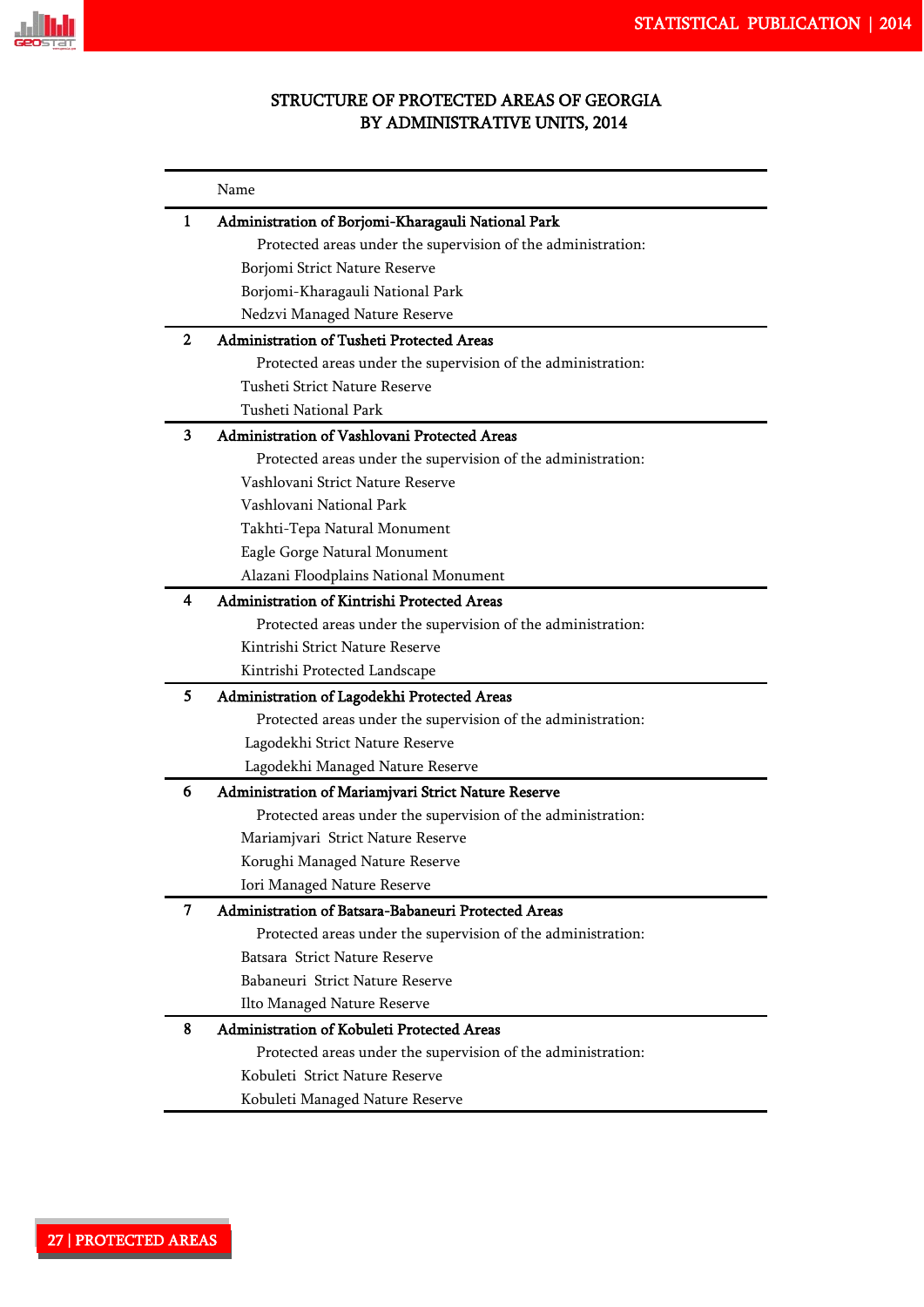

| 9  | Administration of Imereti Caves Protected Areas              |
|----|--------------------------------------------------------------|
|    | Protected areas under the supervision of the administration: |
|    | Sataplia Strict Nature Reserve                               |
|    | Sataplia Managed Nature Reserve                              |
|    | Prometheus Natural Monument                                  |
|    | White Cave Natural Monument                                  |
|    | Khomuli Cave Natural Monument                                |
|    | Tsutskhvati Cave Natural Monument                            |
|    | Navenakhevi Cave Natural Monument                            |
|    | Nagarevi Cave Natural Monument                               |
|    | Jason's Cave Natural Monument                                |
|    | Sakazhia Cave Natural Monument                               |
|    | Tskaltsitela Gorge Natural Monument                          |
|    | Okatse Canyon Natural Monument                               |
|    | Okatse Waterfall Natural Monument                            |
|    | Gabzaruli Lake Natural Monument                              |
|    | Satsurblia Cave Natural Monument                             |
|    | Solkota Cave Natural Monument                                |
|    | Didghele Cave Natural Monument                               |
|    | Melouri Cave Natural Monument                                |
|    | <b>Bgheri Cave Natural Monument</b>                          |
|    | Ghliana Cave Natural Monument                                |
| 10 | Administration of Mtirala National Park                      |
| 11 |                                                              |
|    | <b>Administration of Algeti National Park</b>                |
| 12 | Administration of Kazbegi National Park                      |
|    | Protected areas under the supervision of the administration: |
|    | Kazbegi National Park<br>Sakhiznari Natural Monument         |
|    | Abano Mineral Water Lake Natural Monument                    |
|    | Truso Travertine National Monument                           |
|    |                                                              |
| 13 | Administration of Tbilisi National Park                      |
| 14 | Administration of Kolkheti National Park                     |
|    | Protected areas under the supervision of the administration: |
|    | Kolkheti National Park                                       |
|    | Kolkheti Multi-use Teritorry                                 |
|    | Katsoburi Managed Nature Reserve                             |
| 15 | Administration of Ajameti Managed Nature Reserve             |
| 16 | Administration of Gardabani Managed Nature Reserve           |
|    | Administration of Chachuna Managed Nature Reserve            |
| 17 |                                                              |
| 18 | Administration of Liakhvi Strict Nature Reserve              |
| 19 | Administration of Pskhu-Gumista Strict Nature Reserve        |
|    | Protected areas under the supervision of the administration: |
|    | Pskhu Strict Nature Reserve                                  |
|    | Gumista Strict Nature Reserve                                |

Agency of Protected Areas.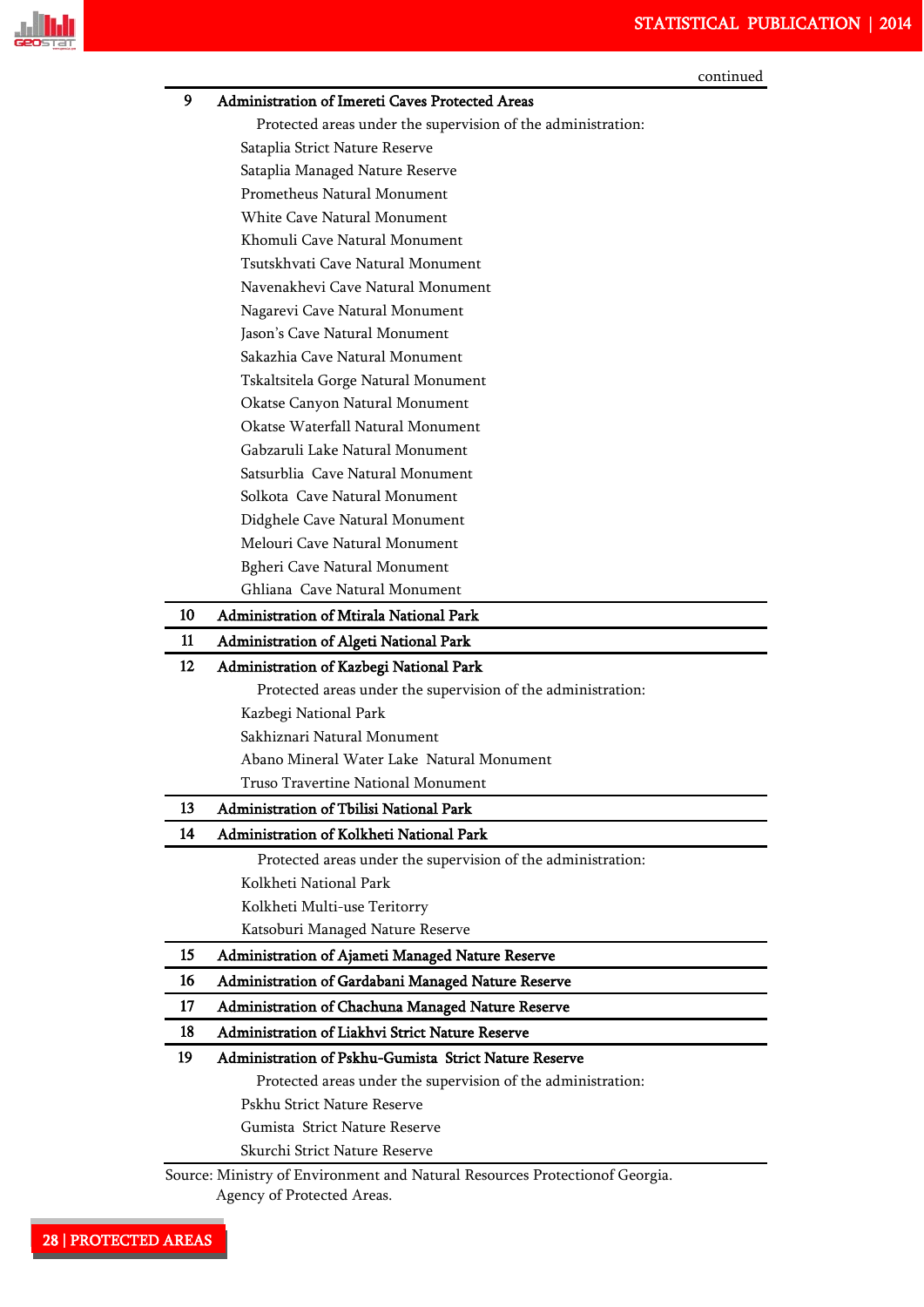

| 20 | <b>Administration of Ritsa Strict Nature Reserve</b>         |
|----|--------------------------------------------------------------|
| 21 | Administration of Bichvinta-Miusera Strict Nature Reserve    |
|    | Protected areas under the supervision of the administration: |
|    | Bichvinta Strict Nature Reserve                              |
|    | Lidzava Strict Nature Reserve                                |
|    | Miusera Strict Nature Reserve                                |
| 22 | Administration of Javakheti Protected Areas                  |
|    | Protected areas under the supervision of the administration: |
|    | Javakheti National Park                                      |
|    | Kartsakhi Lake Managed Nature Reserves                       |
|    | Sulda Lake Managed Nature Reserves                           |
|    | Khanchali Lake Managed Nature Reserves                       |
|    | Bughdasheni Lake Managed Nature Reserves                     |
|    | Madatafa Lake Managed Nature Reserves                        |
| 23 | Machakhela National Park                                     |
|    | Not yet transferred for management:                          |
|    | Ktsia-Tabatskuri Managed Nature Reserve                      |
|    | Tetrobi Managed Nature Reserve                               |
|    | Managed by local Municipality:                               |
|    | Tusheti Protected Landscape                                  |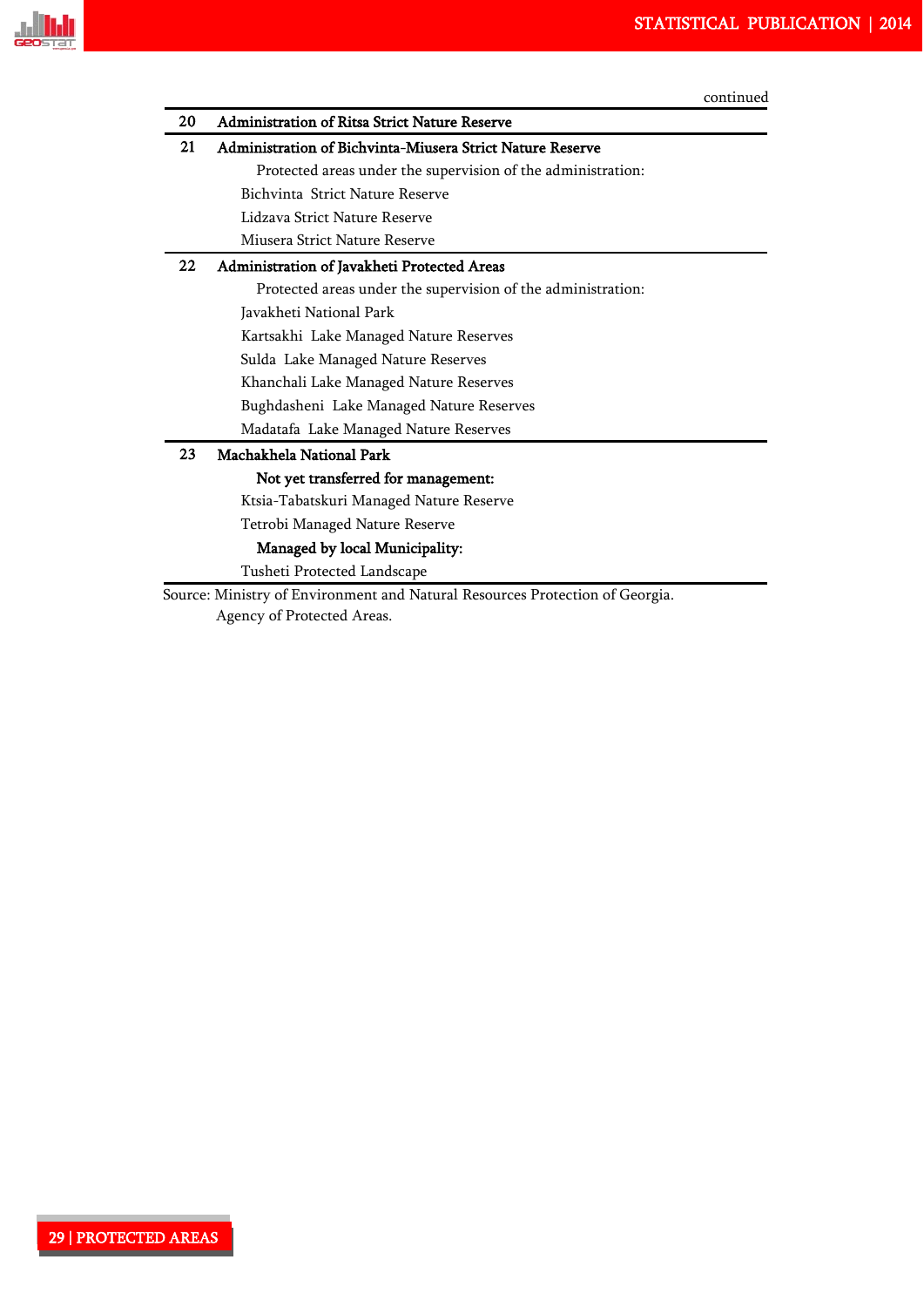

| N <sub>2</sub>           | Name                                 | Total area, hectare |
|--------------------------|--------------------------------------|---------------------|
|                          | Protected Areas, total               | 600 717             |
|                          | <b>Strict Nature Reserves, total</b> | 140 672             |
| 1                        | Babaneuri                            | 862                 |
| 2                        | Batsara                              | 2986                |
| 3                        | Bichvinta-Miusera                    | 3645                |
| 4                        | Borjomi                              | 14820               |
| 5                        | Vashlovani                           | 10 143              |
| 6                        | Tusheti                              | 12 627              |
| 7                        | Kintrishi                            | 10 703              |
| 8                        | Lagodekhi                            | 19749               |
| 9                        | Liakhvi                              | 6 3 8 8             |
| 10                       | Mariamjvari                          | 1 0 4 0             |
| 11                       | Ritsa                                | 16 229              |
| 12                       | Sataplia                             | 330                 |
| 13                       | Pskhu-Gumista                        | 40819               |
| 14                       | Kobuleti                             | 331                 |
|                          | National Parks, total                | 352 566             |
| 1                        | Algeti                               | 6822                |
| 2                        | Borjomi-Kharagauli                   | 61 235              |
| 3                        | Vashlovani                           | 24 610              |
| $\overline{\mathcal{A}}$ | Tbilisi                              | 23 218              |
| 5                        | Tusheti                              | 69515               |
| 6                        | Kolkheti                             | 44 600              |
| 7                        | Machakhela                           | 8733                |
| 8                        | Mtirala                              | 15 806              |
| 9                        | Pshav-Khevsureti                     | 75 843              |
| 10                       | Kazbegi                              | 8687                |
| 11                       | Javakheti                            | 13 4 98             |
|                          | Managed Nature Reserves, total       | 70 393              |
| 1                        | Ajameti                              | 5 1 1 7             |
| $\sqrt{2}$               | Asa                                  | 3943                |
| 3                        | Gardabani                            | 3 4 8 4             |
| $\overline{\mathbf{4}}$  | Tetrobi                              | 3 100               |
| 5                        | Ilto                                 | 6971                |
| 6                        | Iori                                 | 1 3 3 6             |
| 7                        | Kacoburi                             | 295                 |
| 8                        | Lagodekhi                            | 4702                |
| 9                        | Nedzvi                               | 8992                |
| 10                       | Kobuleti                             | 439                 |
| 11                       | Ktsia-Tabatskuri                     | 22 000              |
| 12                       | Korughi                              | 2 0 6 8             |
| 13                       | Chachuna                             | 5 2 0 0             |
| 14                       | Kartsakhi                            | 158                 |
| 15                       | Sulda                                | 309                 |
| 16                       | Khanchali                            | 727                 |
| 17                       | Bughdasheni                          | 119                 |
| 18                       | Madatapa                             | 1 3 9 8             |
| 19                       | Sataplia                             | 34                  |

### PROTECTED AREAS OF GEORGIA BY CATEGORIES, 2014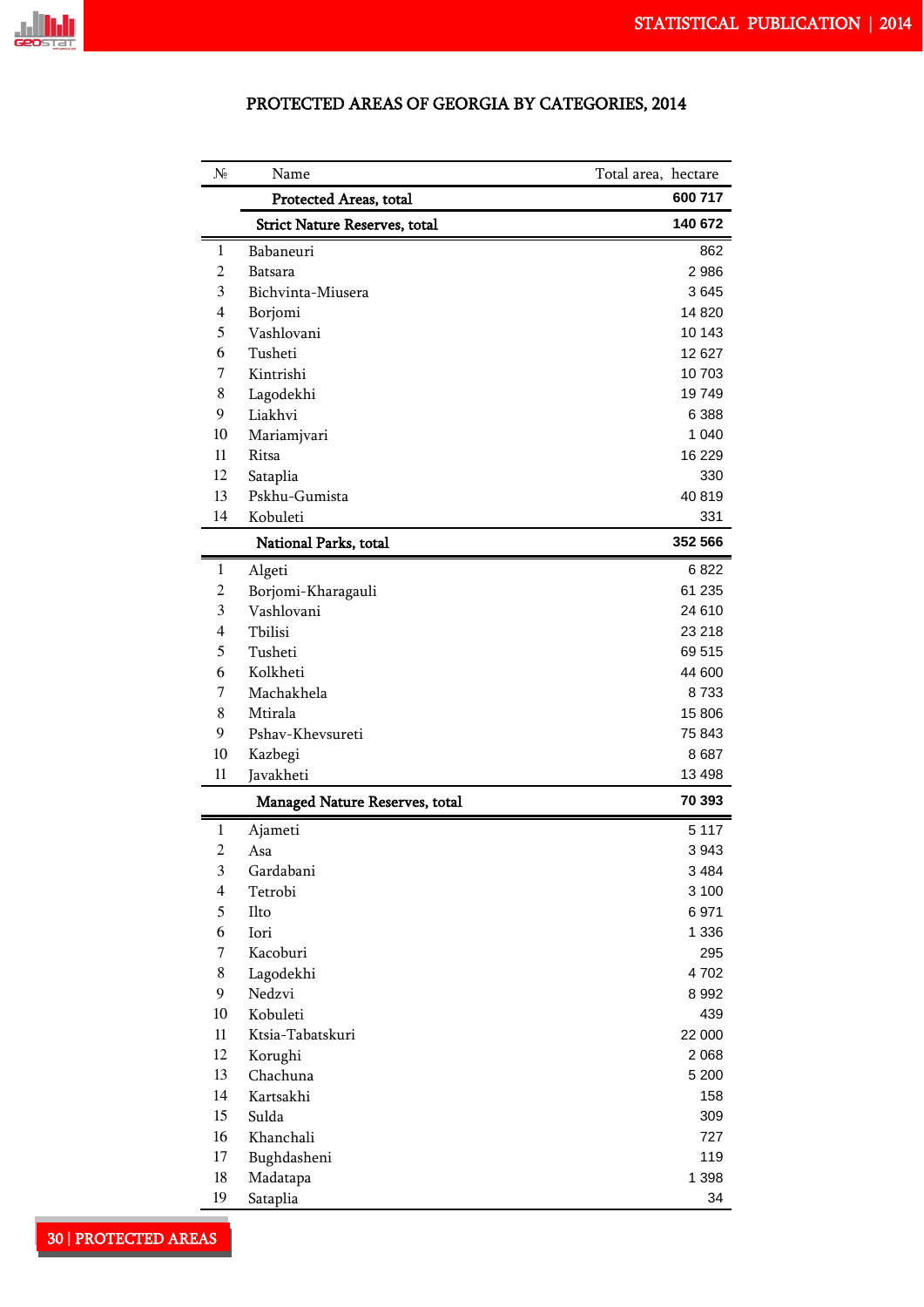

|          |                                                                             | continued |
|----------|-----------------------------------------------------------------------------|-----------|
|          | Natural Monuments, total                                                    | 2 378     |
| 1        | Abano Mineral Lake                                                          | 0.0       |
| 2        | Alazani Floodplain Forests                                                  | 204       |
| 3        | Artsivi Gorge                                                               | 100       |
| 4        | Balda Canyon                                                                | 6         |
| 5        | Bodorna Rock Columns                                                        | 18        |
| 6        | <b>Bgheri</b> Cave                                                          |           |
| 7        | Gabzaruli Lake                                                              |           |
| 8        | Goderdzi Pertified Forest                                                   | 36        |
| 9        | Gochkadili Canyon                                                           | 13        |
| 10       | Dashbashi Canyon                                                            | 669       |
| 11       | Didghele Cave                                                               |           |
| 12       | Tetri Cave                                                                  | 2         |
| 13       | <b>Truso Travertines</b>                                                    | 4         |
| 14       | <b>Iazoni</b> Cave                                                          |           |
| 15       | The River Abasha Waterfall                                                  | 99        |
| 16       | Melouri Cave                                                                |           |
| 17       | Motena Cave                                                                 | 2         |
| 18       | Mukhura Waterfall                                                           | 14        |
| 19       | Nagarevi Cave                                                               |           |
| 20       | Navenakhevi Cave                                                            |           |
| 21       | Nazodealo Cave                                                              | 12        |
| 22       | Okatse Canion                                                               | 70        |
| 23       | Okatse Waterfall                                                            |           |
| 24       | Oniore Waterfall and the First Toba Cave                                    | 33        |
| 25       | Ochkhomuri Waterfall                                                        | 9         |
| 26       | Prometheus Cave                                                             | 47        |
| 27<br>28 | Roshki                                                                      | 118       |
| 29       | Sakazhia Cave                                                               | .<br>475  |
| 30       | Samshvilde Canyon<br>Satsurblia Cave                                        |           |
| 31       | Sakhiznari Cliff                                                            | 336       |
| 32       | Solkota Cave                                                                |           |
| 33       | Takhti-Tepa                                                                 | 10        |
| 34       | Toba Waterfall and Arsen Okrojanashvili Cave                                | 73        |
| 35       | Keterisi Mineral Travertine                                                 | 1         |
| 36       | Ghliana Cave                                                                |           |
| 37       | Tsutskhvati Cave                                                            |           |
| 38       | Tskaltsitela Gorge                                                          | 22        |
| 39       | Khomuli Cave                                                                |           |
| 40       | Jvari Overpass Travertine                                                   | 3         |
| 41       | Jortsku Cave                                                                | 2         |
|          | Protected Landscapes, total                                                 | 34 708    |
| 1        | Tusheti                                                                     | 31 518    |
| 2        | Kintrishi                                                                   | 3 1 9 0   |
|          | Source: Ministry of Environment and Natural Resources Protection of Georgia |           |

 Source: Ministry of Environment and Natural Resources Protection of Georgia. Agency of Protected Areas.

\*Includes only areas of the natural monuments with registered borderds and areas.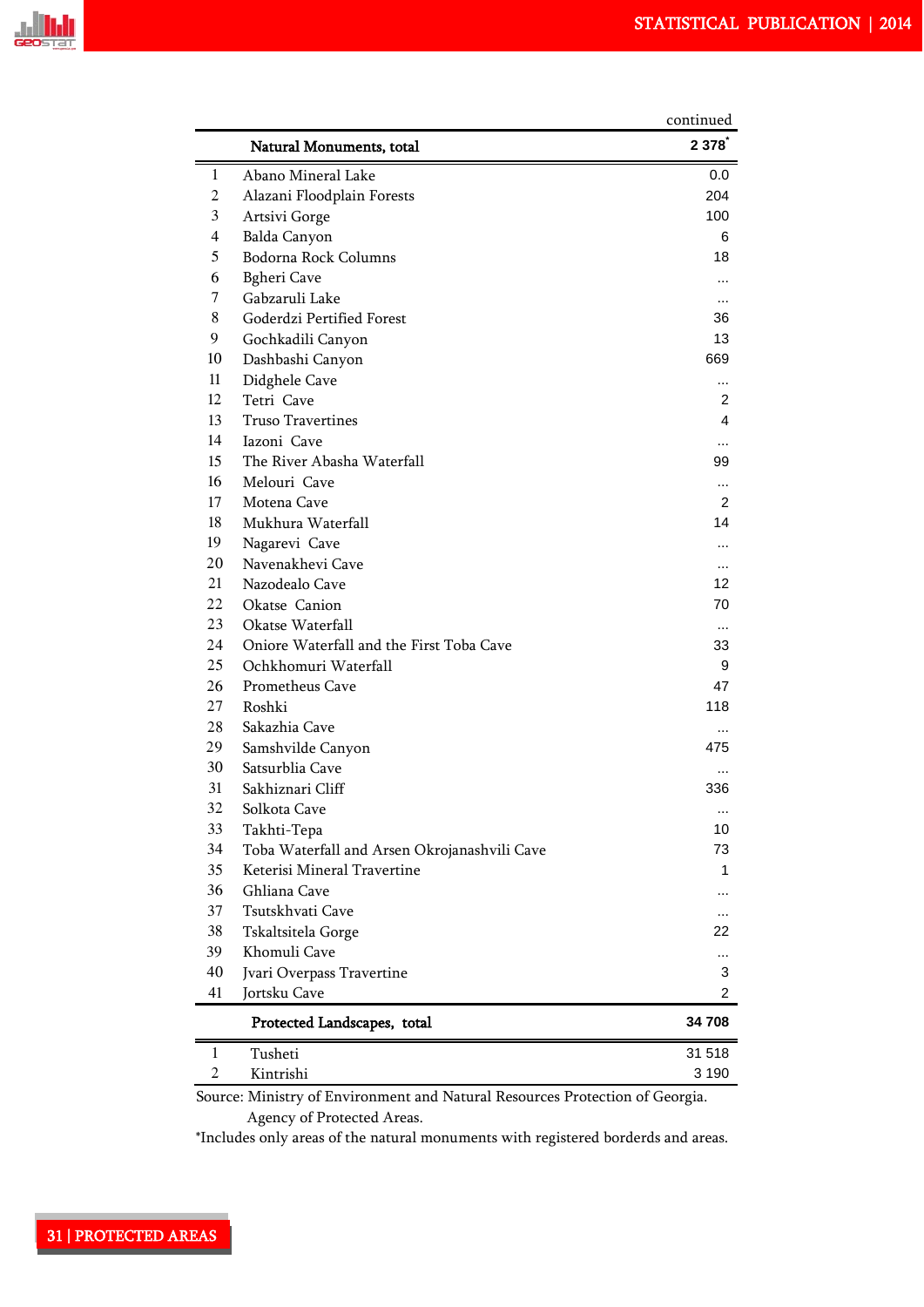

### <u>Unit</u> Contract of the Contract of the Contract of the Contract of the Contract of the Contract of the Contract of the Contract of the Contract of the Contract of the Contract of the Contract of the Contract of the Contrac Name 1995 2000 2005 2009 2010 2011 2012 2013 2014 Chamois 672 807 594 366 552 577 1 154 589 529 Hyena - 2 - - 1 - - 1 8 Brown bear 213 265 325 359 543 710 382 533 522 Deer 776 194 299 510 554 573 613 657 779 Wildcat 98 83 2 507 369 511 253 359 446 403 Marten 475 476 1 816 1 292 1 598 1 088 1 113 728 1 157 Hare 1 046 948 551 2 103 3 599 1 321 1 908 1396 1 097 Badger 290 298 7 018 703 828 585 594 725 545 Grey wolf 210 310 224 383 626 563 260 586 630 Fox 340 694 275 543 667 474 739 646 748 Wild goat 130 150 170 83 150 61 150 150 215 Nutria 30 40 - 927 1 293 240 950 1600 425 Jackal 282 187 4 173 6 209 9 151 8 899 9 088 10246 8 606 Lynx 39 37 63 75 85 77 74 1018 874 Boar 126 230 320 643 892 1 563 541 97 155 Roe 759 735 1 372 1 932 2 613 2 440 2 592 801 1 148 Squirrel 780 130 50 1 796 1 667 877 1 329 3644 2 878 Otter 10 20 168 174 411 204 374 513 270 Auroch 750 641 695 743 1 455 1 395 1 470 2160 1 277 Ounce 2008 - 2008 - 2008 1 2008 1 2008 1 2008 1 2008 1 2008 1 2008 1 2008 1 2008 1 2008 1 2008 1 2008 1 2008 1 Gazelle - - - 9 7 7 - - 20

### NUMBER OF ANIMALS PRESERVED IN PROTECTED AREAS OF GEORIGA

Source: Ministry of Environment and Natural Resources Protection of Georgia.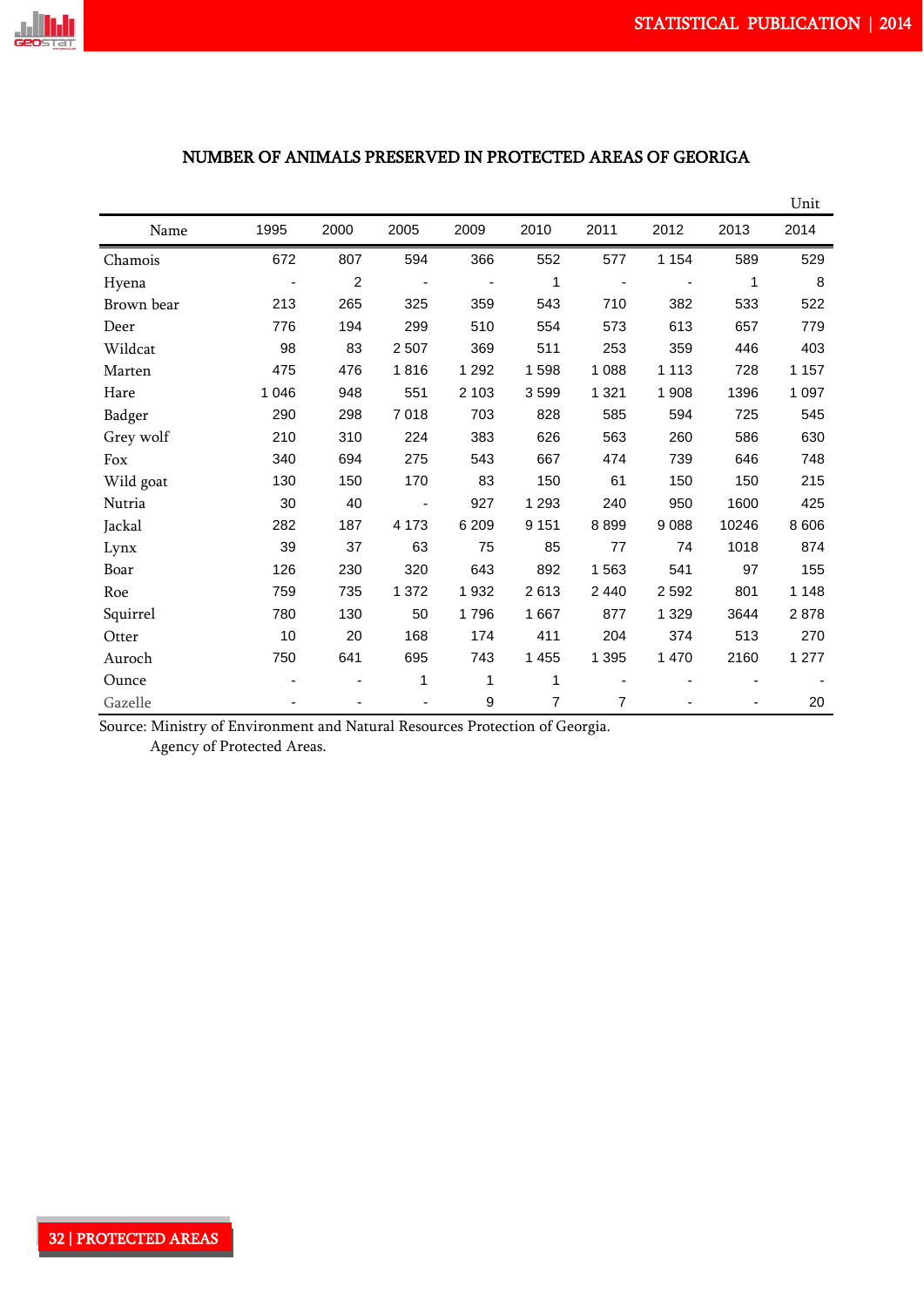

### NUMBER OF BIRDS PRESERVED IN PROTECTED AREAS OF GEORGIA

|                    |           |          |         |         |          |         |          |          | Unit     |
|--------------------|-----------|----------|---------|---------|----------|---------|----------|----------|----------|
| Name               | 1995      | 2000     | 2005    | 2009    | 2010     | 2011    | 2012     | 2013     | 2014     |
| Mountain eagle     | 79        | 55       | 38      | 50      | 51       | 29      | 16       | 79       | 60       |
| Gorge eagle        | $\cdots$  | 2        | 10      | 26      | 46       | 44      | 17       | 42       | 60       |
| Field eagle        | $\ddotsc$ | 10       | 10      | .       | $\cdots$ |         | $\cdots$ | $\cdots$ | $\cdots$ |
| Owl                | 176       | 419      | 531     | 630     | 30       | 347     | 441      | 714      | 562      |
| Nightingale        | 60        | 90       | 40      | 60      | $\cdots$ | 40      | $\cdots$ |          | 40       |
| Grey partridge     | $\cdots$  | $\cdots$ | 100     | 82      | $\cdots$ | 82      | 85       | $\cdots$ | $\cdots$ |
| Partridge          | 890       | 365      | 2 1 2 0 | 3 1 6 8 | 4670     | 3 4 5 5 | 695      | 2514     | 3898     |
| Woodpecker         | 2894      | 449      | 504     | 1999    | 2 3 1 1  | 1 0 9 7 | 1 2 2 0  | 321      | 1992     |
| Sparrowhawk        | 46        | 97       | 75      | 535     | 403      | 139     | 226      | 276      | 342      |
| Gyps               | 15        | 28       | 80      | 94      | 116      | 114     | 26       | 191      | 233      |
| Caucasian grouse   | 412       | 780      | 982     | 570     | 845      | 791     | 439      | 1 1 4 6  | 894      |
| Cinereous vulture  | $\ddotsc$ | 12       | 42      | 157     | 184      | 140     | 41       | 267      | 211      |
| Eurasian woodcock  | 252       | 692      | 528     | 435     | 950      | 570     | 280      | 447      | 670      |
| Black ring dove    | 670       | $\cdots$ | 375     | 251     | 362      | 16 140  | 5 1 4 0  | 3 3 9 6  | 2 4 7 7  |
| Hawk               | 60        | 75       | 35      | 393     | 608      | 767     | 770      | 772      | 511      |
| <b>Black stork</b> | $\cdots$  | $\cdots$ | 10      |         | 20       | 20      | 20       | 137      | 125      |
| Blackbird          | 2970      | 1 9 3 0  | 1842    | 5688    | 3652     | 12 149  | 3 2 8 0  | 1951     | 3724     |
| Falcon             | 12        | $\cdots$ | 16      | 43      | 18       | 1 0 3 7 | 212      | 59       | 63       |
| Caucasian snowcock | 641       | 702      | 766     | 453     | 645      | 400     | 280      | 575      | 625      |
| Crow               | 90        | 310      | 150     | 125     | 35       | 200     | 4782     | 1550     | $\cdots$ |
| Mistle thrush      | 2 3 4 0   | 1 3 8 0  | 1 100   | 200     | 210      | 220     | $\cdots$ | $\cdots$ | $\cdots$ |
| Eurasian jay       | 1 4 4 0   | 1 100    | 779     | 3 0 3 4 | 2 1 5 8  | 2 1 6 3 | 300      | 3435     | 3 3 2 2  |
| Pheasant           | 20        | 45       | 166     | 200     | 647      | 670     | $\cdots$ | 2658     | 1772     |
| <b>Black kite</b>  | $\cdots$  |          | 50      | 50      | 17       | 6613    | 219      | 56       | 39       |

Source: Ministry of Environment and Natural Resources Protection of Georgia.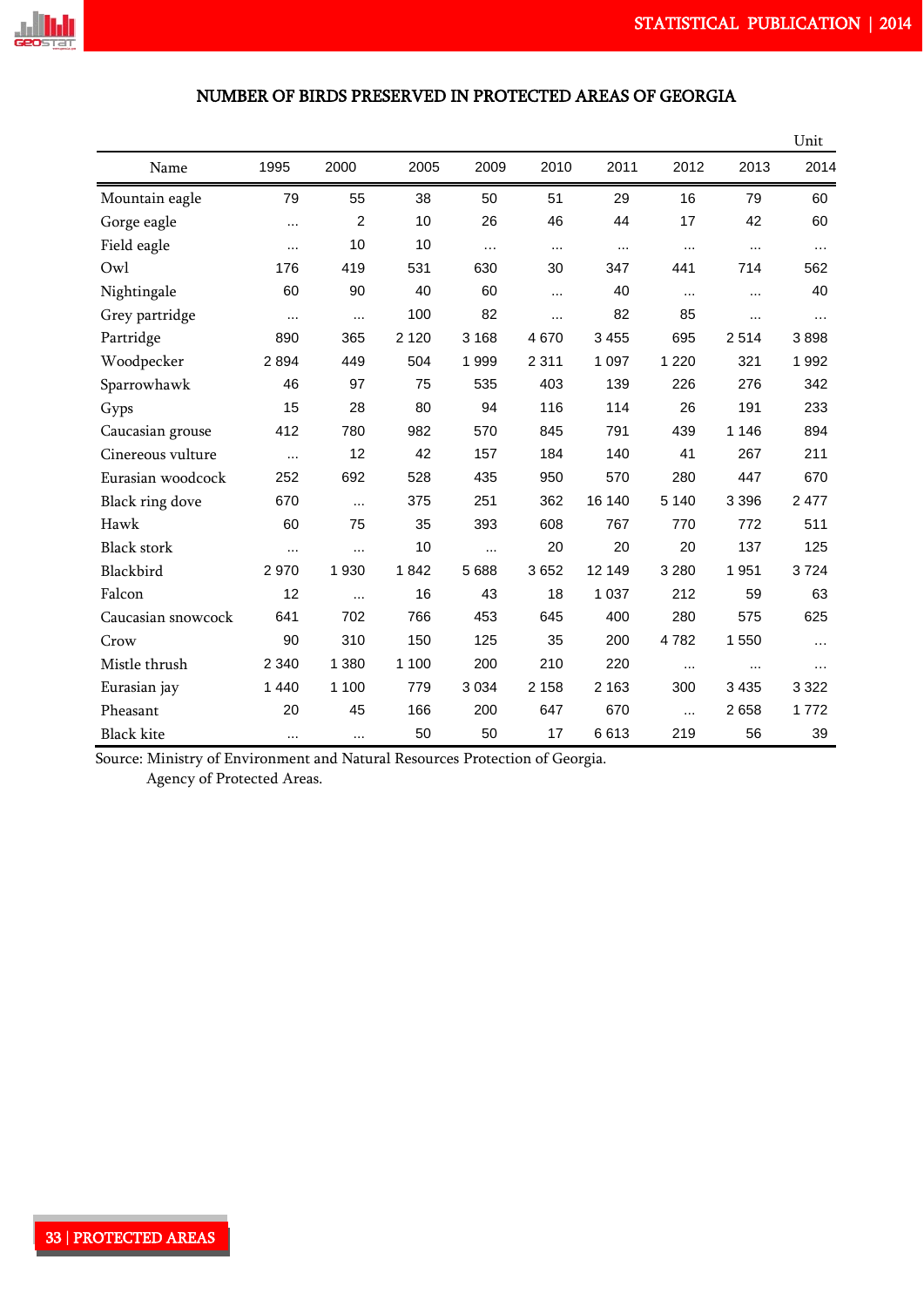

### EXPENSES ON MAINTANENCE OF PROTECTED AREAS AND NUMBER OF EMPLOYEES 2014

|                                                               |                              | Of which                  |                                    |                |                         | Of which                                                                                     |                                     |                                      |
|---------------------------------------------------------------|------------------------------|---------------------------|------------------------------------|----------------|-------------------------|----------------------------------------------------------------------------------------------|-------------------------------------|--------------------------------------|
|                                                               | Total number of<br>employees | administration<br>Head of | Specialist of natural<br>resources | Security staff | Other                   | maintenance of restricted<br>areas and national parks<br>Total expenses on<br>(thousand GEL) | From state budget<br>(thousand GEL) | From other sources<br>(thousand GEL) |
| Total in Georgia                                              | 451                          | 19                        | 20                                 | 300            | 112                     | 5,789.1                                                                                      | 3,794.5                             | 1,994.6                              |
| Administration of Borjomi-<br>Kharagauli National Park        | 75                           | 1                         | $\overline{c}$                     | 59             | 13                      | 826.3                                                                                        | 527.6                               | 298.7                                |
| Administration of Tusheti<br>Protected Areas                  | 32                           | 1                         | 1                                  | 25             | 5                       | 503.0                                                                                        | 209.7                               | 293.4                                |
| Administration of Vashlovani<br>Protected Areas               | 33                           | 1                         | 1                                  | 26             | 5                       | 499.7                                                                                        | 296.0                               | 203.7                                |
| Administration of Kintrishi<br>Protected Areas                | 11                           | 1                         | 1                                  | $\overline{7}$ | $\overline{\mathbf{c}}$ | 75.0                                                                                         | 67.5                                | 7.5                                  |
| Administration of Lagodekhi<br>Protected Areas                | 23                           | 1                         | 0                                  | 18             | 4                       | 317.3                                                                                        | 173.6                               | 143.7                                |
| Administration of Mariamjvari<br><b>Strict Nature Reserve</b> | 10                           | 1                         | 1                                  | 8              | 0                       | 100.2                                                                                        | 88.4                                | 11.8                                 |
| Administration of Batsara-<br>Babaneuri Protected Areas       | 13                           | 1                         | 0                                  | 12             | 0                       | 118.6                                                                                        | 107.0                               | 11.5                                 |
| Administration of Kobuleti<br>Protected Areas                 | 9                            | 1                         | 1                                  | 3              | 4                       | 68.6                                                                                         | 57.6                                | 11.2                                 |
| Administration of Imereti Caves<br>Protected Areas            | 41                           | 1                         | 1                                  | 11             | 28                      | 574.1                                                                                        | 233.9                               | 340.2                                |
| Administration of Mtirala<br>National Park                    | 18                           | 1                         | 1                                  | 12             | 4                       | 297.5                                                                                        | 122.3                               | 175.2                                |
| Administration of Algeti<br>National Park                     | 13                           | 1                         | 1                                  | 9              | $\overline{c}$          | 92.4                                                                                         | 81.5                                | 10.9                                 |
| Adminsitraiton of Kazbegi<br>National Park                    | 11                           |                           |                                    | 9              | 0                       | 86.2                                                                                         | 73.3                                | 12.9                                 |
| Administration of Tbilisi<br>National Park                    | 42                           | 1                         | $\overline{c}$                     | 34             | 5                       | 321.3                                                                                        | 275.3                               | 46.0                                 |
| Administration of Kolkheti<br>National Park                   | 34                           | 1                         | $\overline{c}$                     | 25             | 6                       | 260.1                                                                                        | 232.3                               | 27.8                                 |
| Administration of Ajameti<br>Managed Nature Reserve           | 18                           | 1                         | 1                                  | 16             | $\,0\,$                 | 230.3                                                                                        | 140.9                               | 89.4                                 |
| Administration of Gardabani<br>Managed Nature Reserve         | 0                            | 0                         | 0                                  | 0              | $\pmb{0}$               | 0                                                                                            | 0                                   | 0                                    |
| Administration of Chachuna<br>Managed Nature Reserve          | 6                            | 1                         | 1                                  | 4              | $\,0\,$                 | 91.5                                                                                         | 78.6                                | 13.0                                 |
| Administration of Liakhvi Strict<br>Nature Reserve            | 0                            | 0                         | $\,0\,$                            | 0              | $\,0\,$                 | $\,0\,$                                                                                      | $\pmb{0}$                           | 0                                    |
| Javakheti Rrotected Areas                                     | 10                           | 1                         | 0                                  | 7              | $\overline{c}$          | 74.0                                                                                         | 65.1                                | 8.9                                  |
| Machakhela National Park                                      | 19                           | 1                         | 1                                  | 15             | 2                       | 76.7                                                                                         | 64.2                                | 12.5                                 |
| Agency of Protected Areas                                     | 33                           | $\mathbf{1}$              | $\overline{c}$                     | $\pmb{0}$      | $30\,$                  | 1,176.3                                                                                      | 899.7                               | 276.6                                |

Source: Ministry of Environment and Natural Resources Protection of Georgia.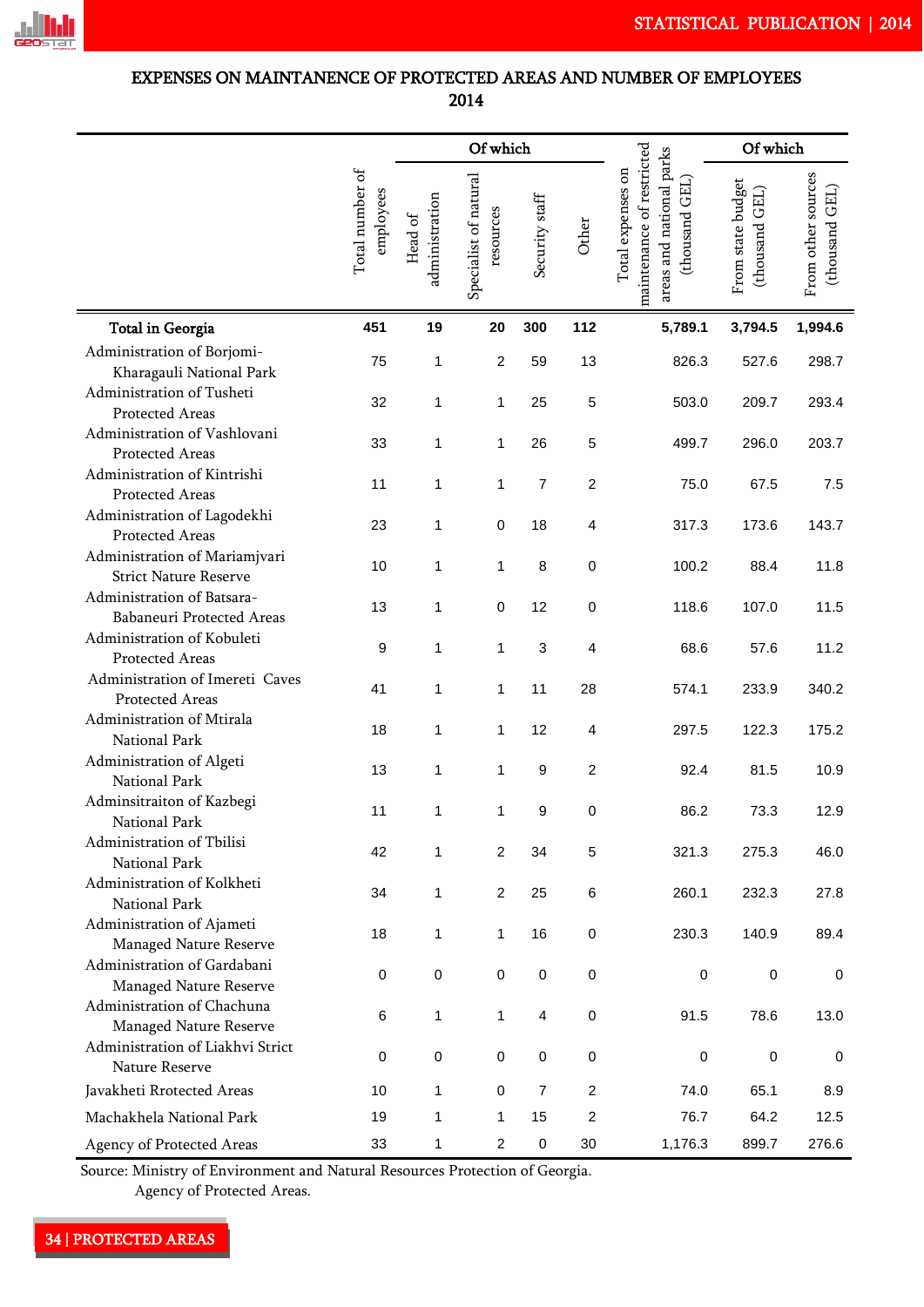

# WATER RESOURCES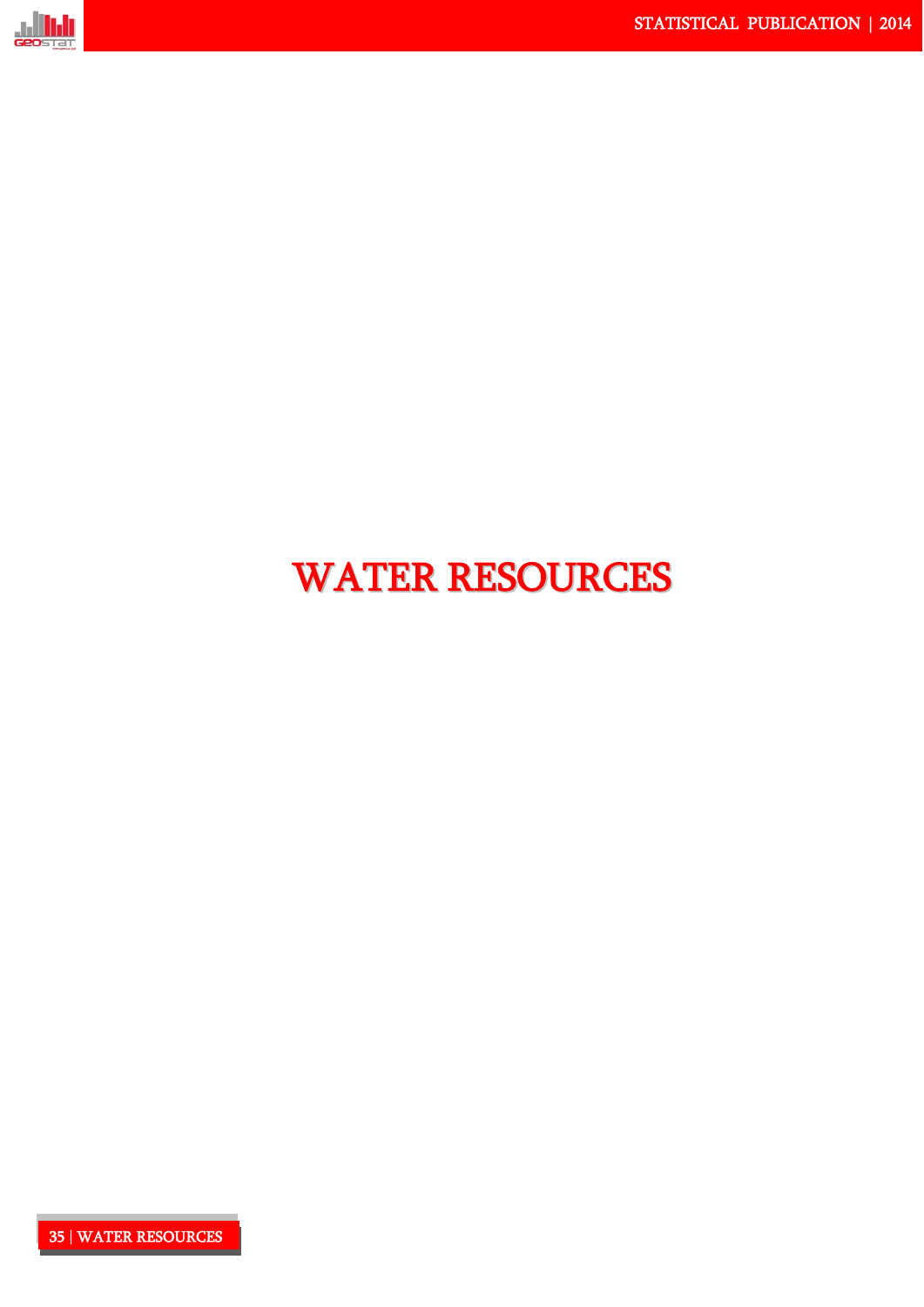

Area of the earth surface is 510.0 million square kilometres, its 71%, that is 362.1 million square kilometres, is occupied by the ocean that creates illusion of abundance of water resources. In fact 97.5% of the total hydrosphere reserve (1353.3 million cubic kilometres) is almost useless for economic activities, due to its salinity (the World Ocean, the salty lakes and the wetlands). Share of the fresh water that exists in form of rivers, glaciers, ground waters, lakes, reservoirs and wetlands, is just 2.5% or 34.7 million cubic metres. Today only 12% of total fresh water stock, or 4.16 cubic metres is being used, that clearly demonstrates problem of fresh water deficit.

According to internal waters (rivers, lakes, ground waters, glaciers, and wetlands) Georgia was one of the leading countries in the Soviet Union. However, rivers are unequally distributed between eastern and western Georgia. In western Georgia run-off of rivers (together with transit run-off) is 49.8 km<sup>3</sup>, and in eastern Georgia – 16.5 cubic kilometres.

The problem of water consumption has a great importance among the factors having an impact on the river ecosystem, since using of water for economic activities, especially for irrigation causes lowering the water level, i.e. reduction of water resources.

Increasing level of hydrosphere pollution is even more important and problematic. The main reasons for worsening of water quality are the following: irrigation, melioration of salty soils, wastewater, and improperly arraigned reservoir caves. Importance of this problem can be justified by the following general examples: even those wastewaters which, after treatment return to the primary sources, require 15 fold dilutions with clean water in order to restore natural quality of water.

Annual volume of wastewater of any types pollutes 12-15 times more natural water in general, that is a significant part of river run-off. Quality of river and reservoir water of Georgia is alarming. Even in 1986 pollution level per unit of river run-off was 17 times more than an average world index.

Sharp decrease in industrial production in recent years implied only one positive result: amount of hazardous substances emitted into the atmosphere and pollution level in wastewaters decreased.

Inland water resources located on the country territory are the state property and can be used only on the basis of the licenses issued by authorized agencies. Ownership of the land does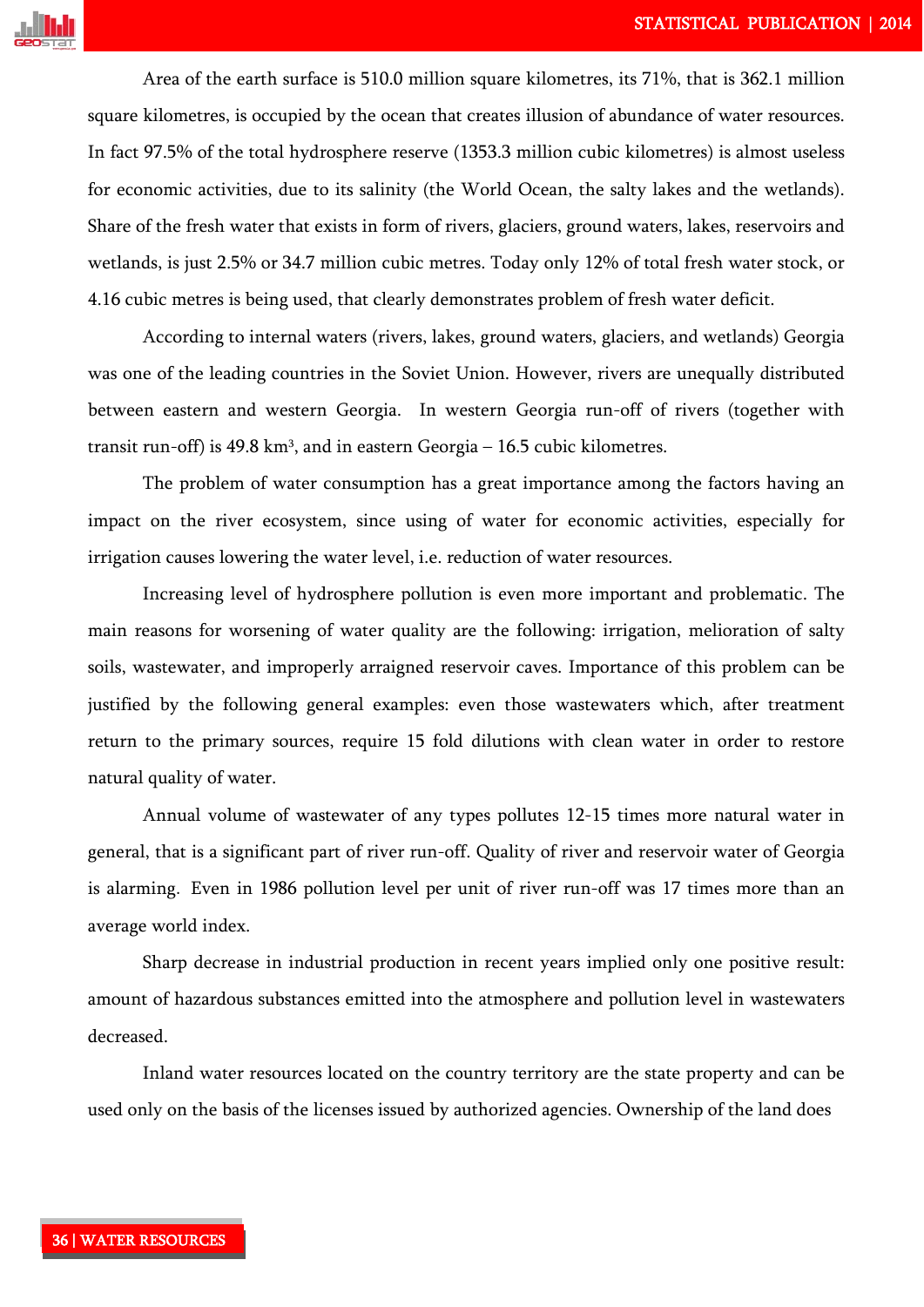

not imply permission for water use. Throwing or burring industrial, household, toxic, radiatial and other hazardous waste into the water bodies or nearby areas is prohibited as well as discharge of wastewater without having an appropriate license.

Despite of great importance of administrative-legislative policies, economically grounded scientific-technical activities play decisive role in environmental protection. For example, rational allocation of industrial objects according to availability of water resources and its quality and implementing the technologies, that ensures getting the production with minimal consumption of natural resources and minimizing potential industrial waste.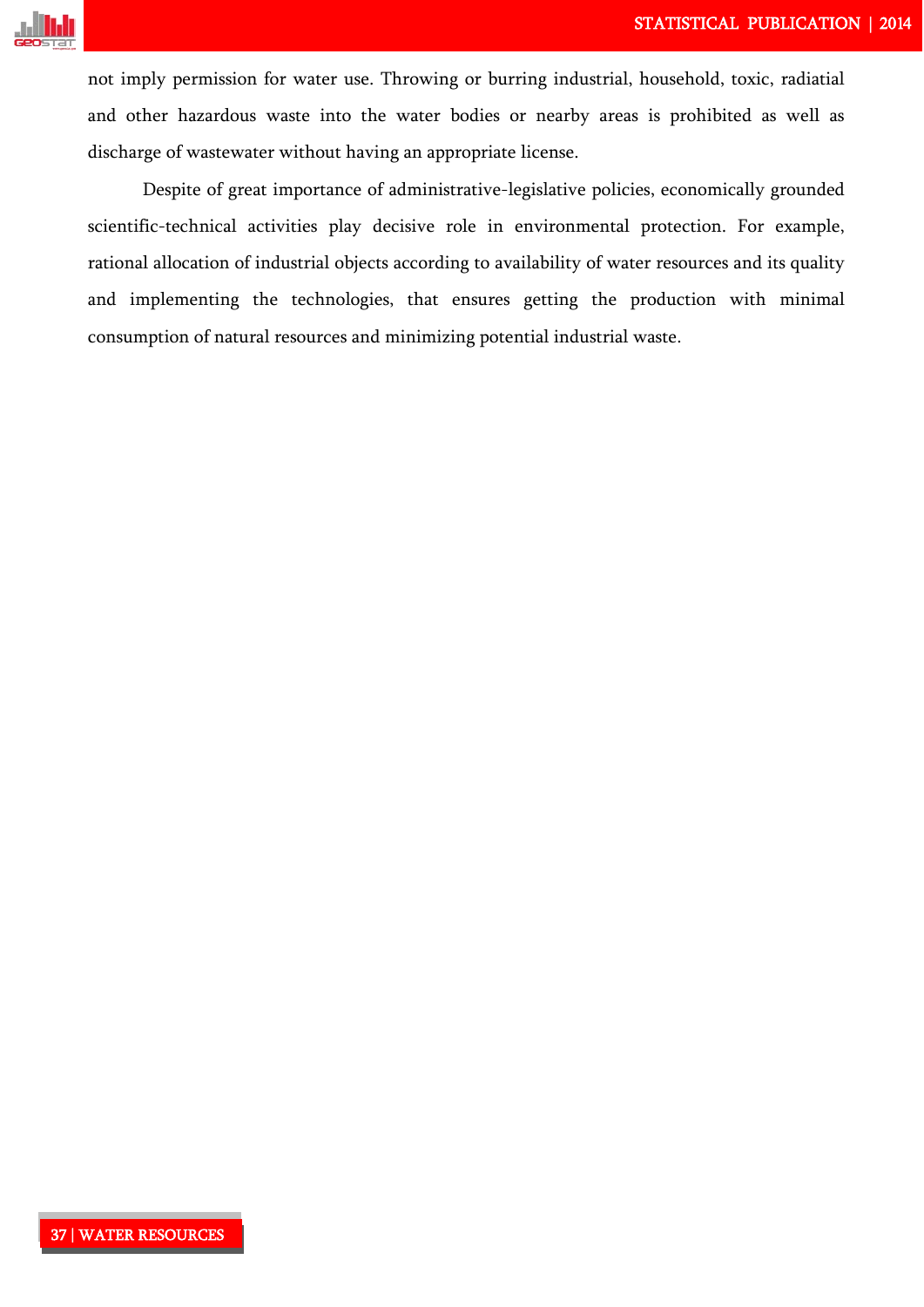### DEFINITION OF TERMS USED IN TABLES

Water extraction from natural water bodies

Volume of water taken from surface water bodies (rivers, lakes and seas) and groundwater bodies for further use. This indicator does not include volume of transit water supplied to big channels and volume of water taken by population from wells, natural reservoirs, etc.

Water use for household needs

Water use for irrigation

Water use for agricultural needs

Water use for industrial needs

Wastewater **I** Industrial and household water (including mine, fossil and draining waters) discharged to surface water bodies with no or insufficient

treatment. It contains much more polluting substances than admissible amount. Wastewater flowing down to the surface water bodies is divided into three categories: polluted (not treated or insufficiently treated), normatively clean (without treatment) and normatively treated.

Water use Use of water resources abstracted from different sources (surface, main, ground, sea, etc.) for various needs; volume of used water does not include cycling water supply, wastewater of secondary use as well as wastewater controlling draining waters.

> Volume of water used by population and employees of enterprises and organizations (excluding agricultural ones) for economic, household and communal needs.

Volume of water sypplied for all types of irrigation.

Volume of water used by rural population and in agriculture for drinking, economic and industrial purposes.

Total volume of water used for industrial needs (excluding agriculture) and for filling the cycling water supply systems.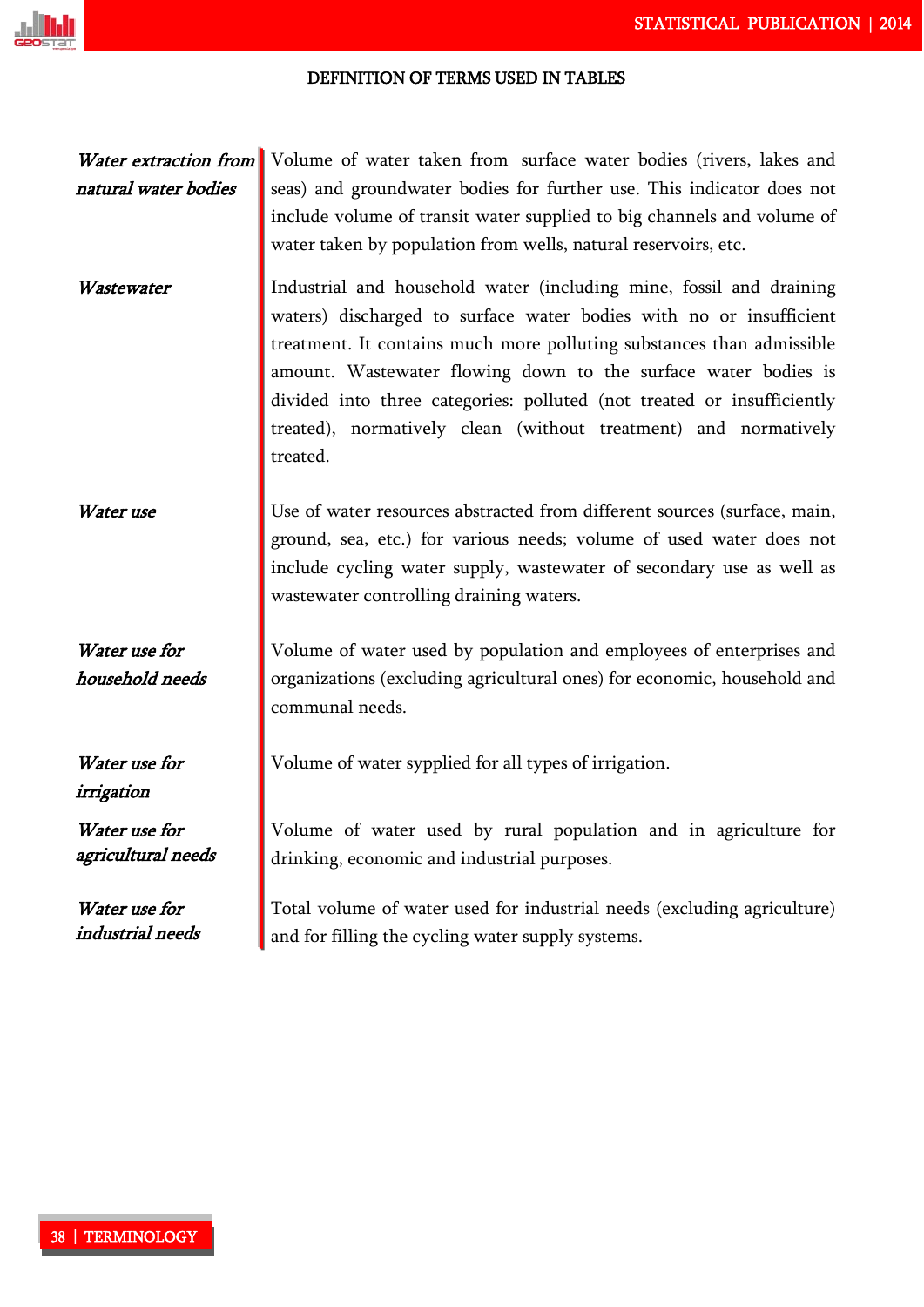

| Name           | Length of the<br>river', km | River basin,<br>sq km | Corresponding<br>sea basin |
|----------------|-----------------------------|-----------------------|----------------------------|
| Alazani        | 362                         | 11 800                | The Caspian Sea            |
| Rioni          | 327                         | 13 400                | The Black Sea              |
| <b>Iori</b>    | 320                         | 4650                  | The Caspian Sea            |
| Mtkvari        | 326                         | 118 000               | The Caspian Sea            |
| Enguri         | 213                         | 4 0 6 0               | The Black Sea              |
| Ktsia-Khrami   | 200                         | 8 3 4 0               | The Caspian Sea            |
| Tskhenistskali | 176                         | 2 1 2 0               | The Black Sea              |
| Khobi          | 150                         | 1 340                 | The Black Sea              |
| Kvirila        | 140                         | 3630                  | The Black Sea              |
| Algeti         | 118                         | 763                   | The Caspian Sea            |
| <b>Bzipi</b>   | 110                         | 1510                  | The Black Sea              |
| Kodori         | 110                         | 2 0 3 0               | The Black Sea              |
| Supsa          | 108                         | 1 1 3 0               | The Black Sea              |
| Tekhura        | 101                         | 1 040                 | The Black Sea              |
| Didi Liakhvi   | 98                          | 2 4 4 0               | The Caspian Sea            |
| Acharistskali  | 90                          | 1 540                 | The Black Sea              |
| Psou           | 89                          | 885                   | The Black Sea              |
| Ksani          | 84                          | 885                   | The Caspian Sea            |
| Dzirula        | 83                          | 1 270                 | The Black Sea              |
| Paravani       | 74                          | 2 3 5 0               | The Caspian Sea            |
| Aragvi         | 66                          | 2740                  | The Caspian Sea            |
| Abasha         | 66                          | 350                   | The Black Sea              |
| Mashavera      | 66                          | 1 3 9 0               | The Caspian Sea            |
| Patara Liakhvi | 63                          | 513                   | The Caspian Sea            |
| Natanebi       | 60                          | 657                   | The Black Sea              |
| Khanistskali   | 57                          | 914                   | The Black Sea              |
| Okumi          | 56                          | 559                   | The Black Sea              |
| Ghalidzga      | 53                          | 483                   | The Black Sea              |
| Tedzami        | 51                          | 404                   | The Caspian Sea            |
| Mokvi          | 50                          | 356                   | The Black Sea              |
| Chorokhi       | 26                          | 22 100                | The Black Sea              |

### BIG AND MEDIUM RIVERS OF GEORGIA

\*Length of the river on the territory of Georgia.

Source: Ministry of Environment and Natural Resources Protection of Georgia.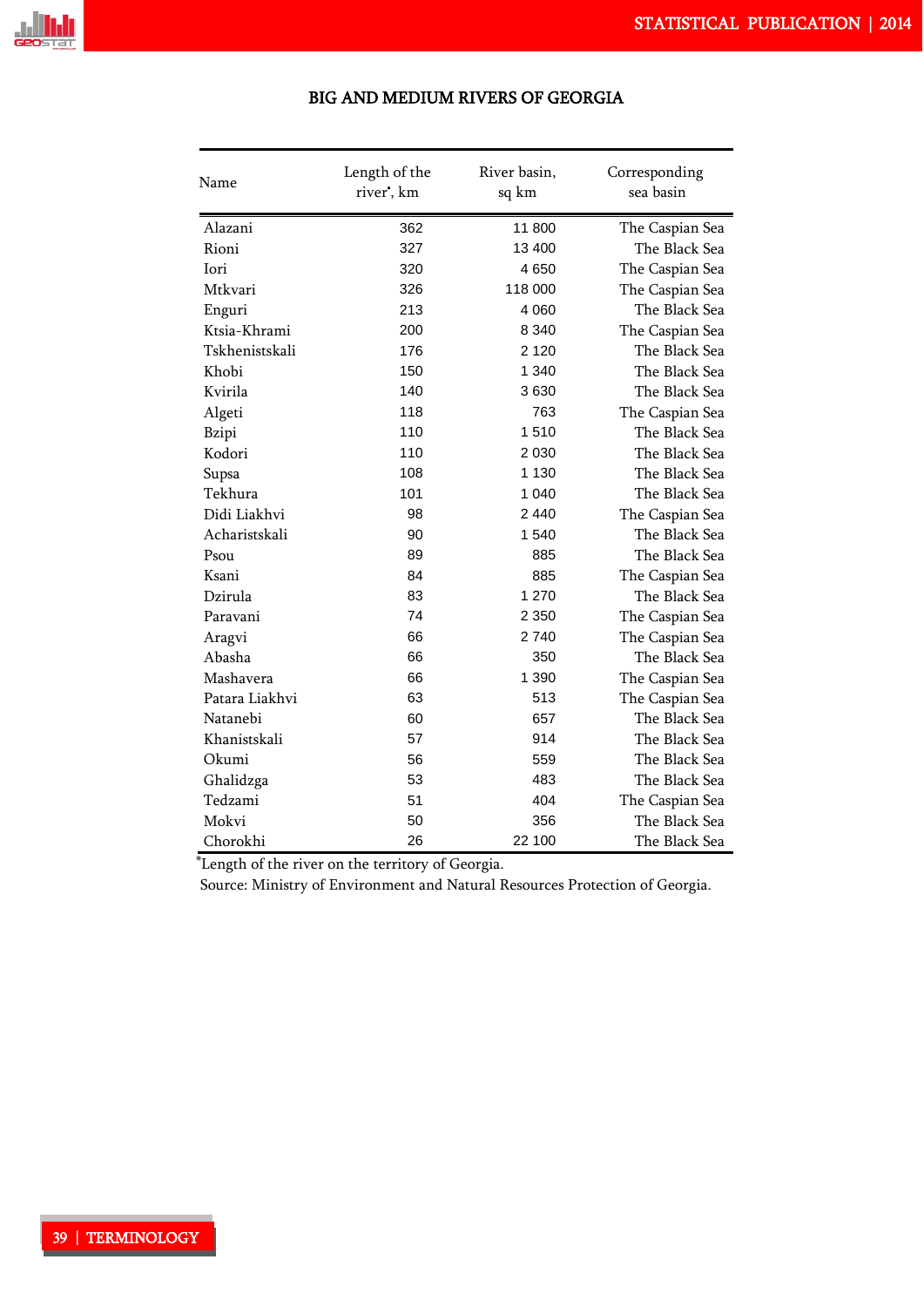

| Name              | Surface area, square | Water volume,       | Depth, metre |         |  |
|-------------------|----------------------|---------------------|--------------|---------|--|
|                   | kilometre            | million cubic metre | Average      | Maximum |  |
| Lake Bazaleti     | 1.2                  | 5.6                 | 4.5          | 7.0     |  |
| Gali Reservoir    | 8.0                  | 145.0               | 17.0         | 52.0    |  |
| Enguri Reservoir  | 13.5                 | 1 0 9 2.0           | 115.0        | 230.0   |  |
| Lisi Lake         | 0.5                  | 1.2                 | 2.6          | 4.0     |  |
| Lake Paliastomi   | 18.2                 | 52.0                | 2.1          | 3.2     |  |
| Jinvali Reservoir | 11.5                 | 52.0                | 50.0         | 98.0    |  |
| Lake Ritza        | 1.5                  | 94.0                | 63.1         | 101.0   |  |
| Samgori Reservoir | 11.8                 | 308.0               | 26.2         | 45.0    |  |
| Lake Sagamo       | 4.8                  | 7.7                 | 1.6          | 2.3     |  |
| Sioni Reservoir   | 12.0                 | 325.0               | 25.4         | 67.5    |  |
| Lake Tabatskuri   | 14.2                 | 221.0               | 15.6         | 40.0    |  |
| Tkibuli Reservoir | 11.5                 | 84.0                | 16.0         | 32.0    |  |
| Lake Paravani     | 37.5                 | 90.8                | 2.4          | 3.3     |  |
| Shaori Reservoir  | 13.2                 | 90.0                | 6.8          | 11.5    |  |
| Tsalka Reservoir  | 33.7                 | 312.0               | 9.3          | 25.0    |  |
| Khozapini Lake    | 26.3                 | 19.3                | 0.7          | 1.0     |  |
| Lake Jandara      | 12.5                 | 52.0                | 4.6          | 7.2     |  |

### MAIN LAKES AND RESERVOIRS OF GEORGIA

Source: Ministry of Environment and Natural Resources Protection of Georgia.

### MAIN INDICATORS FOR PROTECTION AND USE OF WATER RESOURCES

|                                                                     |          |          |          | Million cubic metre |
|---------------------------------------------------------------------|----------|----------|----------|---------------------|
|                                                                     | 2011     | 2012     | 2013     | 2014                |
| Water extraction from natural water bodies, total <sup>1</sup>      | 31 363.4 | 29 209.5 | 28 632.1 | 32,080.8            |
| Of which from ground water bodies                                   | 381.2    | 367.8    | 403.2    | 399.0               |
| Water use, total <sup>1</sup>                                       | 29 649.1 | 28 570.9 | 27 436.8 | 30,407.8            |
| Of which for the following needs:                                   |          |          |          |                     |
| Household                                                           | 439.2    | 330.2    | 448.2    | 434.4               |
| Industrial                                                          | 357.9    | 362.5    | 324.6    | 1924.0              |
| Irrigation, agricultural and other <sup>1</sup>                     | 28 852.0 | 27 678.2 | 26,664.0 | 28,049.5            |
| Waste water discharge into surface water bodies, total <sup>1</sup> | 28 198.6 | 27 235.1 | 27 144.0 | 30 090.6            |
| Of which polluted $l$                                               | 626.3    | 475.3    | 438.2    | 477.7               |
| Losses on water transportation                                      | 570.7    | 445.1    | 395.5    | 486.9               |
| Cycling and secondary water supply                                  | 238.1    | 224.0    | 309.0    | 316.0               |

Note: <sup>1</sup>Including the water used by hydroelectric power plants.

Source: Ministry of Environment and Natural Resources Protection of Georgia.

Water Resources Management Service.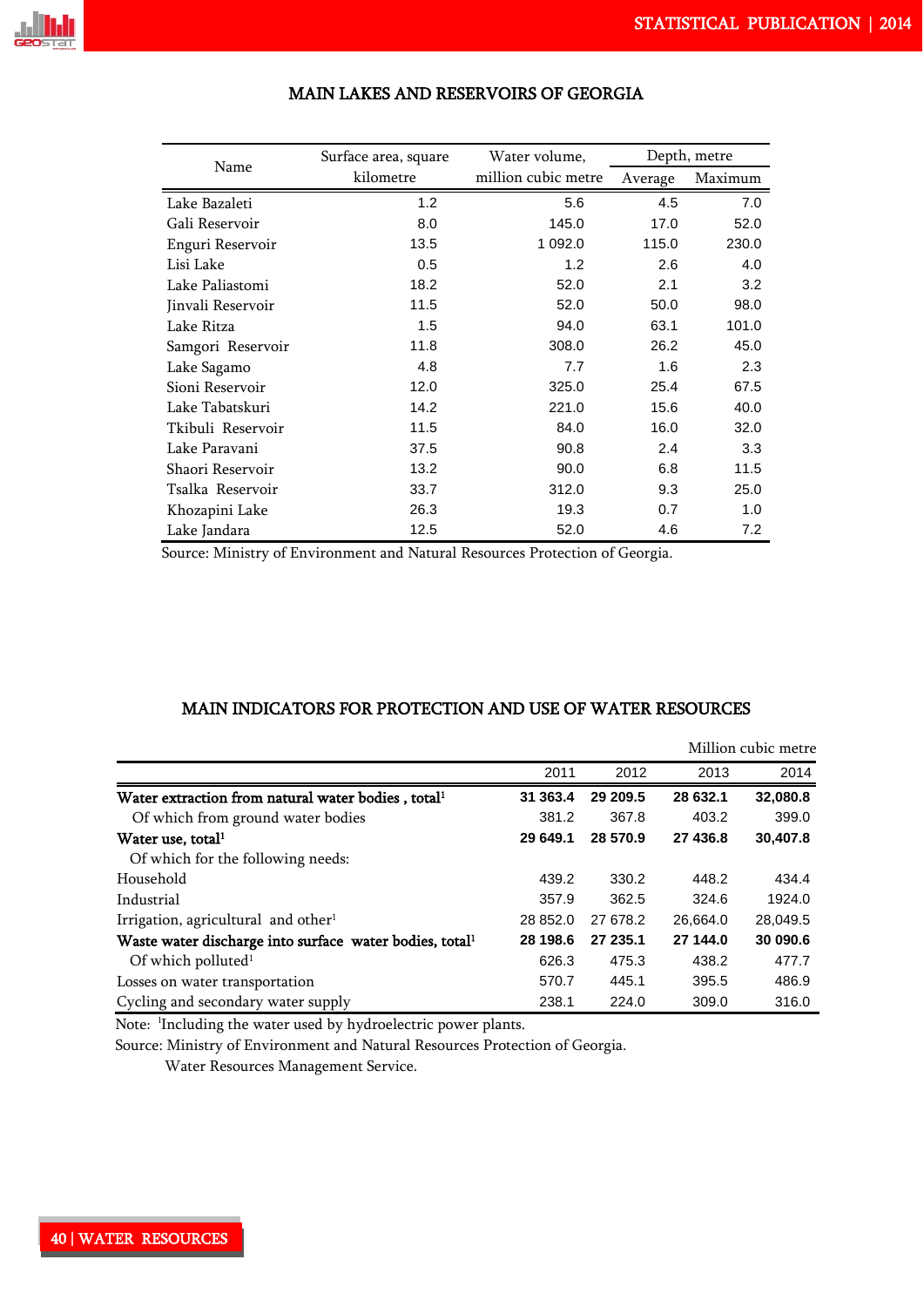

### INDICATORS FOR WATER EXCTRACTION, USE, AND DISCHARGED WASTEWATERS BY ADMINISTRATIVE-TERRITORIAL UNITS, 2014

|                                   |                  |            | Million cubic metre  |
|-----------------------------------|------------------|------------|----------------------|
|                                   | Water extraction |            | Wastewater           |
|                                   | from natural     | Water use  | discharged into      |
|                                   | water bodies     |            | surface water bodies |
| Georgia, total                    | 28 632.1         | 27 436.8   | 27 144.0             |
| Tbilisi                           | 4 5 1 3 .0       | 4 307.0    | 4 2 1 8 . 5          |
| Abkhazia A/R                      |                  | $\cdots$   |                      |
| Adjara A/R                        | 900.6            | 895.6      | 896.8                |
| Samegrelo-Zemo Svaneti            | 4 200.0          | 4 198.2    | 4 195.5              |
| Guria                             | 121.0            | 110.7      | 110.7                |
| Imereti                           | 10 807.6         | 10 217.0   | 10 248.3             |
| Racha-Lechkhumi and Kvemo Svaneti | 1 521.0          | 1491.8     | 1491.8               |
| Shida Kartli                      | 107.5            | 106.9      | 69.1                 |
| Mtskheta-Mtianeti                 | 3 700.4          | 3 6 6 6 .8 | 3 661.8              |
| Kakheti                           | 520.0            | 469.3      | 458.4                |
| Kvemo Kartli                      | 900.3            | 745.8      | 564.2                |
| Samtskhe-Javakheti                | 1 340.7          | 1 227.6    | 1 2 2 2.0            |

Source: Ministry of Environment and Natural Resources Protection of Georgia.

Water Resources Management Service.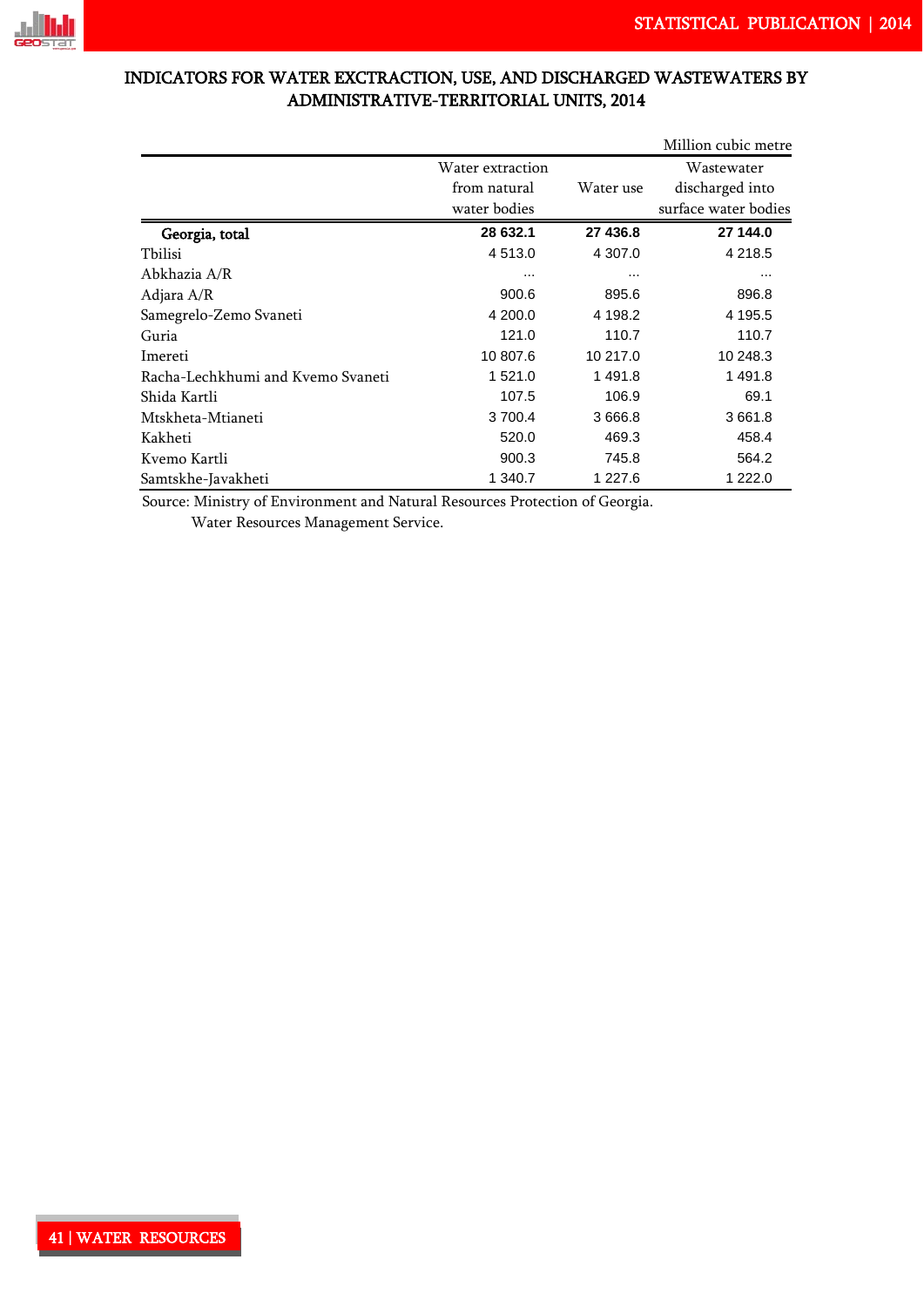

# AMBIENT AIR PROTECTION

42 | AIR PROTECTION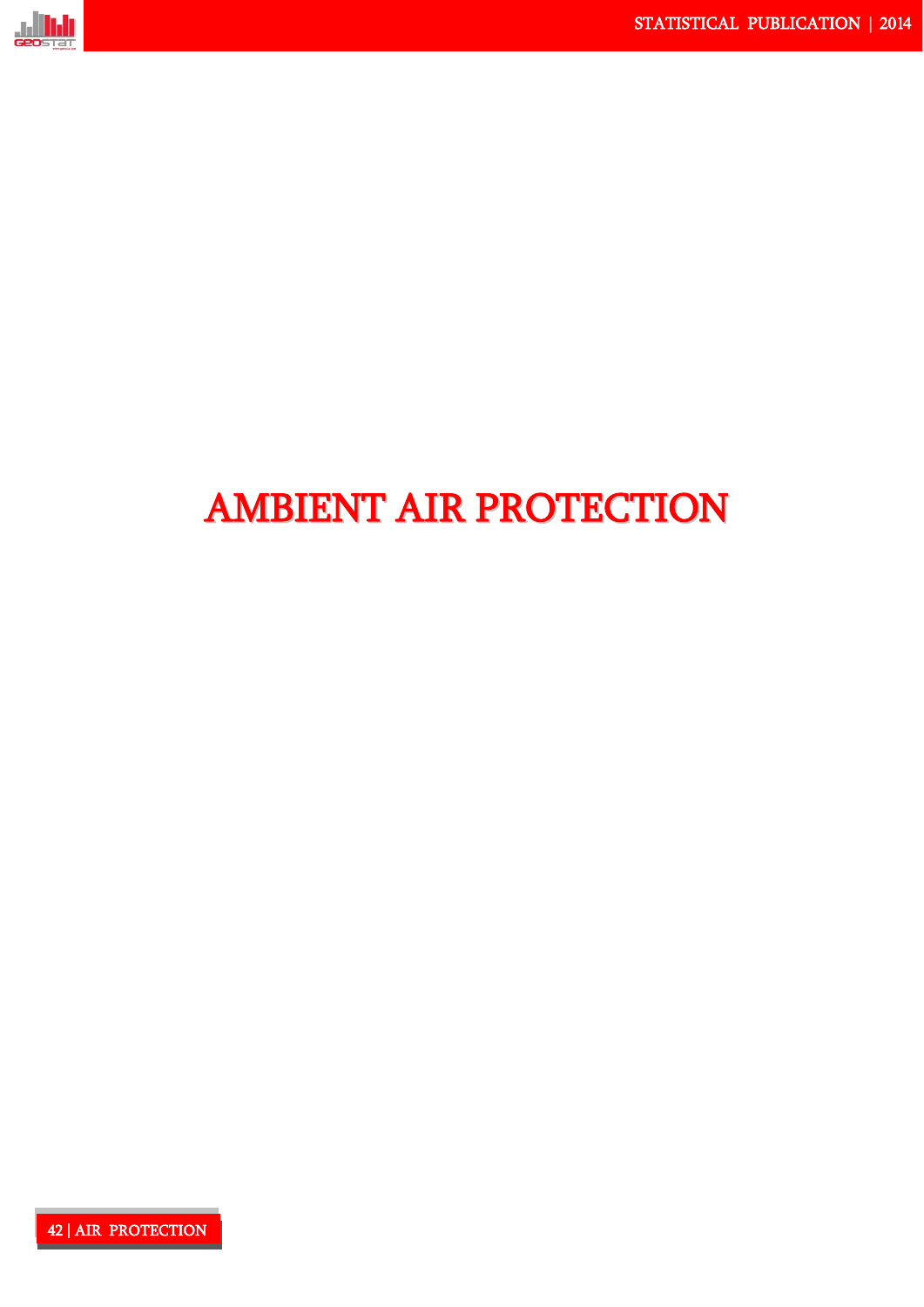

Atmospheric air that surrounds the earth is one of the main components of environment and represents source of life on our planet. Atmosphere protects the earth from destructive impact of meteorites: most of them burn while flying through the dense layers of atmosphere; it also detains a large share of ultraviolet radiation and ensures life existence on the earth. Atmosphere basically consists of nitrogen (78.084%) and oxygen (20.976%). Carbon dioxide has a very small share in the atmosphere (0.0314%), but plays a special role since it absorbs and releases long wave radiation. Moreover, carbon dioxide is essential for plants.

Atmosphere always contains water steam in different quantities and its role is significant in atmospheric events: water steam condensation causes creation of clouds and precipitation, and its transformation is followed by absorption or emission of big amount of warmth. It is well known that a person daily consumes about 1 kg food, 1.5 litre water and 12 kg air in relaxed condition. It is possible to check the quality of water or food and treat them when needed, but the air is consumed as it is in the environment. This is a good example for realizing importance of protecting of atmospheric air form hazardous substances.

Air pollution is spread in several kilometres vertically. During the last decades the amount of polluting substances into atmospheric air increased twenty times. Atmosphere is highly polluted by the enterprises of black and coloured metallurgy, and chemical industry that emit sulphur gases, carbon dioxide, dust and other substances.

Transport emissions have a significant share in total air pollution. One of the alternatives for reducing transport emission can be improvement of internal combustion engine and petrol quality, use of electro mobiles, etc. In the near future the substance substituting mentioned types of fuel will be hydrogen, which is cheaper and more flexible than electricity. In combustion process it mixes with oxygen and without smoke develops steam in insignificant amount.

Greening industrial sites and development of forestry economy has a great importance for implementation of measures aiming protection of atmospheric air. One hectare forest filters about 50 – 70 tonnes of dust per year. The forest is directly connected to improvement of the health of atmospheric air and protection of water resources, since oxygen is basically filled by photosynthesis. 1 hectare forest emits 10-15 times more oxygen than any phitocenosis.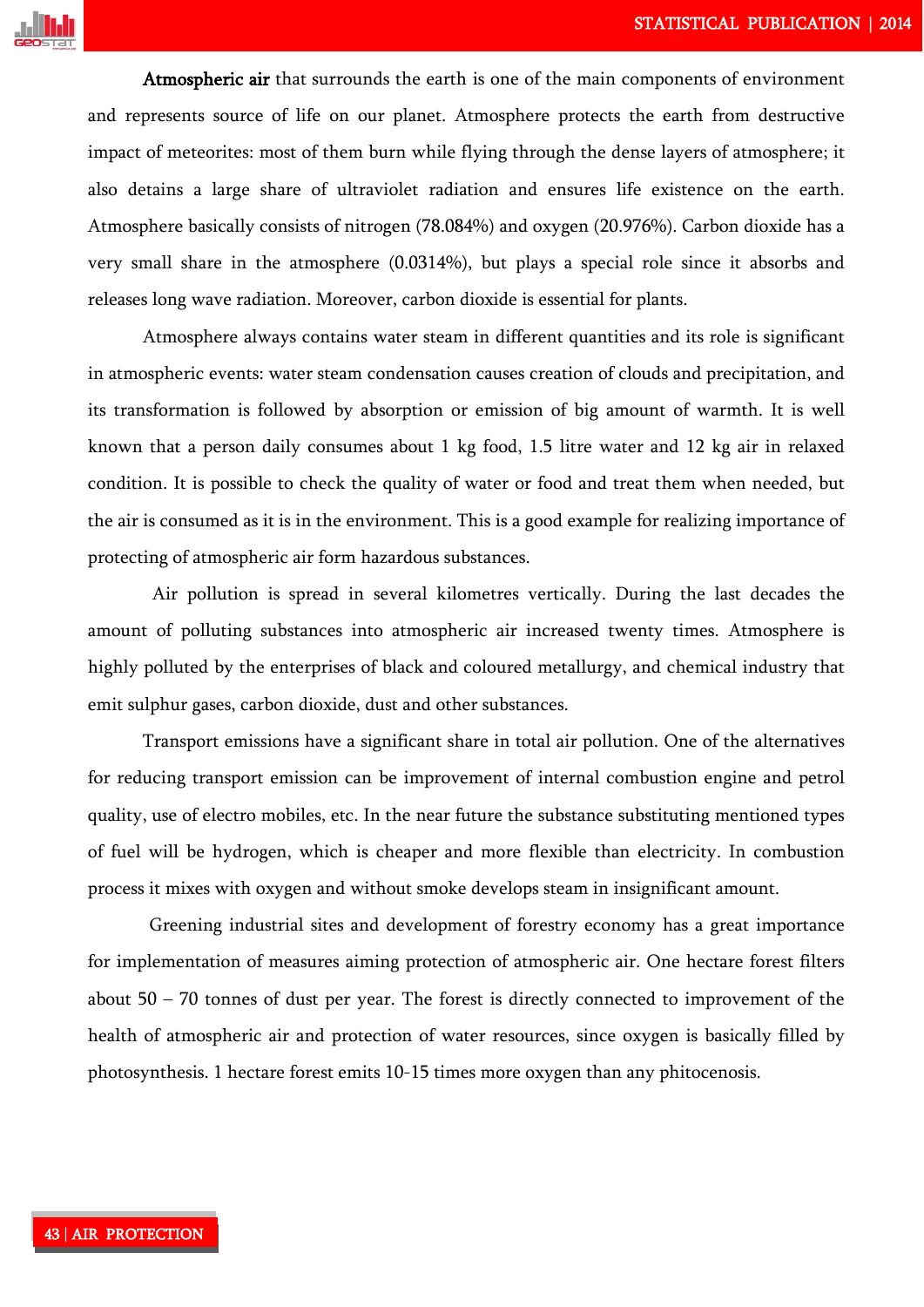#### DEFINITION OF TERMS USED IN TABLES

### Decontaminated hazardous substances

Hazardous substances emitted into the atmosphere from stationary sources

Stationary sources emitting hazardous substances into the atmosphere

Amount of hazardous substances collected as a result of decontamination of gas and air emitted from stationary sources. It does not include hazardous substances used in technological processes of production in form of raw materials or intermediate products.

Total amount of all hazardous substances emitted into the atmosphere as a result of incomplete filtration and cleaning by abatement equipment. This does not include hazardous materials generated as a result of erosion, forest fire, etc.

These sources can be organized and nonorganized; organized sources are immobile sources out of which hazardous substances are emitted from gas and air discharging systems (chimneys, ventilation devices, etc.). The system gives possibility to use gas cleaning and dust collection equipment, for decontamination of hazardous substances. The source is considered non-organized when hazardous substances directly go into the atmosphere due to non-hermetic protection of technological aggregates, loading systems (for example: places for loading cement, etc.).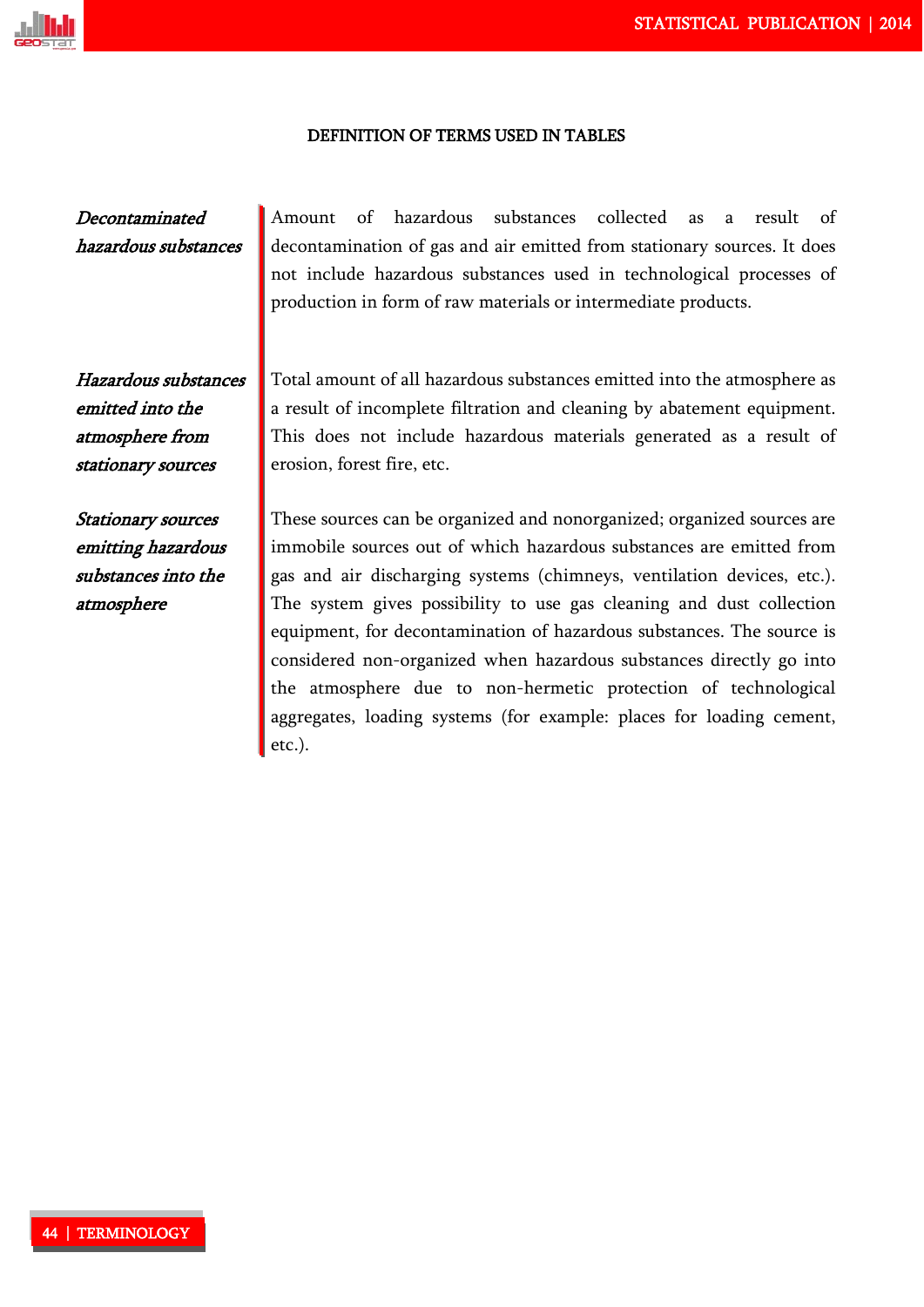

### NUMBER OF STATIONARY SOURCES EMITTING POLLUTANT SUBSTANCES

|                                                        |         |         |       |      |          |          |          |          | Unit     |
|--------------------------------------------------------|---------|---------|-------|------|----------|----------|----------|----------|----------|
|                                                        | 1990    | 1995    | 2000  | 2005 | 2010     | 2011     | 2012     | 2013     | 2014     |
| Number of enterprises emitting<br>hazardous substances | 405     | 132     | 117   | 153  | 1 0 9 9  | 1 3 6 5  | 1 398    | 1835     | 2486     |
| Total sources emitting hazardous<br>substances         | 9 2 6 3 | 3 0 0 7 | 1401  | 693  | $\cdots$ | $\cdots$ | $\cdots$ | $\cdots$ | $\cdots$ |
| Among them organized                                   | 8460    | 2 7 5 2 | 1 238 | 563  | $\cdots$ |          |          | $\cdots$ |          |

Source: Ministry of Environment and Natural Resources Protection of Georgia.

### MAIN INDICATORS OF GENERATION OF HAZARDOUS SUBSTANCES IN STATIONARY SOURCES AND PROTECTION OF ATMOSPHERIC AIR

|                                                                                     |       |      |      |      |       |       |       |       | Thousand ton |
|-------------------------------------------------------------------------------------|-------|------|------|------|-------|-------|-------|-------|--------------|
|                                                                                     | 1990  | 1995 | 2000 | 2005 | 2010  | 2011  | 2012  | 2013  | 2014         |
| Hazardous substances developed in stationary<br>sources, total                      | 766.7 | 30.4 | 28.7 | 57.3 | 661.0 | 724.0 | 799.8 | 852.0 | 938.7        |
| Of which:                                                                           |       |      |      |      |       |       |       |       |              |
| Decontaminated hazardous substances<br>Share of decontaminated hazardous substances | 412.6 | 15.0 | 10.0 | 33.2 | 630.7 | 688.7 | 761.3 | 808.3 | 893.9        |
| in total amount of hazardous substances emitted<br>by stationary sources $(\% )$    | 53.8  | 37.2 | 35.0 | 57.9 | 95.4  | 95.1  | 95.2  | 94.9  | 95.2         |

Source: Ministry of Environment and Natural Resources Protection of Georgia.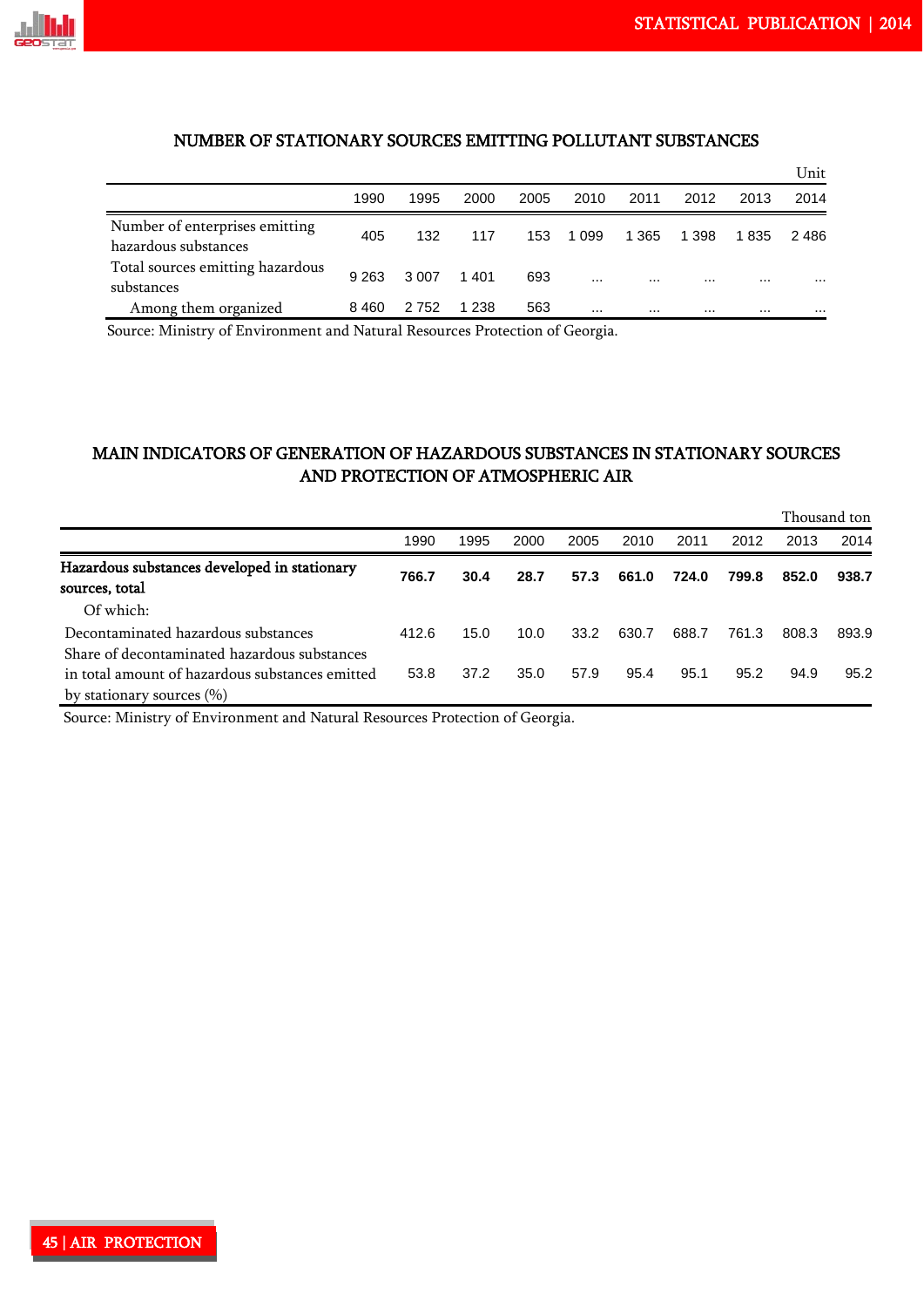### DECONTAMINATION OF HAZARDOUS SUBSTANCES GENERATED IN STATIONARY SOURCES AND EMISSION INTO THE ATMOSPHERE, BY STATIONARY SOURCES

|                             |                     | Thousand ton   |                  |                      |
|-----------------------------|---------------------|----------------|------------------|----------------------|
|                             | Hazardous           | Of which:      | Share of         |                      |
|                             | substances          | Decontaminated | Hazardous        | decontaminated       |
|                             | generated in        | hazardous      | substances       | hazardous substances |
|                             | stationary sources, |                | emitted into the |                      |
|                             | total               | substances     | atmosphere       | in total             |
|                             |                     | 2000           |                  |                      |
| Hazardous substances, total | 28.7                | 10.0           | 18.7             | 35.0                 |
| Of which:                   |                     |                |                  |                      |
| Solid                       | 9.2                 | 5.9            | 3.3              | 64.6                 |
| Gaseous or liquid           | 19.5                | 4.1            | 15.4             | 21.1                 |
| Of which:                   |                     |                |                  |                      |
| Sulphur dioxide             | 0.4                 |                | 0.4              |                      |
| Carbon oxides               | 3.7                 | 1.9            | 1.8              | 51.0                 |
| Nitrogen oxides             | 4.1                 | 1.0            | 3.1              | 23.5                 |
| Hydrocarbon                 | 8.1                 |                | 8.1              |                      |
| Other                       | 3.2                 | 1.2            | 2.0              | 0.8                  |
|                             |                     | 2005           |                  |                      |
| Hazardous substances, total | 57.3                | 33.2           | 24.1             | 57.9                 |
| Of which:                   |                     |                |                  |                      |
| Solid                       | 34.5                | 29.6           | 4.9              | 85.8                 |
| Gaseous or liquid           | 22.8                | 3.6            | 19.2             | 15.8                 |
| Of which:                   |                     |                |                  |                      |
| Sulphur dioxide             | 0.9                 |                | 0.9              | 0                    |
| Carbon oxides               | 12.1                | 2.6            | 9.5              | 21.5                 |
| Nitrogen oxides             | 2.8                 | 0.7            | 2.1              | 25.0                 |
| Hydrocarbon                 | 6.6                 |                | 6.6              | 0                    |
| Other                       | 0.4                 | 0.3            | 0.1              | 0                    |
|                             |                     | 2010           |                  |                      |
| Hazardous substances, total | 661.0               | 630.7          | 30.1             | 95.4                 |
| Of which:                   |                     |                |                  |                      |
| Solid                       | 631.6               | 628.0          | 3.7              | 99.4                 |
|                             | 29.3                | 2.8            | 26.5             | 9.6                  |
| Gaseous or liquid           |                     |                |                  |                      |
| Of which:                   | 1.8                 |                |                  |                      |
| Sulphur dioxide             |                     |                | 1.8              |                      |
| Carbon oxides               | 15.1                | 1.5            | 13.7             | 10.0                 |
| Nitrogen oxides             | 4.0                 | 1.0            | 3.0              | 25.0                 |
| Hydrocarbon                 | 7.5                 |                | 7.5              |                      |
| Other                       | 1.0                 | 0.4<br>2011    | 0.5              | 40.0                 |
|                             |                     |                |                  |                      |
| Hazardous substances, total | 724.0               | 688.7          | 35.2             | 95.1                 |
| Of which:                   |                     |                |                  |                      |
| Solid                       | 690.4               | 685.4          | 4.9              | 99.3                 |
| Gaseous or liquid           | 33.6                | 3.3            | 30.3             | 9.8                  |
| Of which:                   |                     |                |                  |                      |
| Sulphur dioxide             | 2.2                 |                | 2.2              |                      |
| Carbon oxides               | 16.0                | 2.1            | 13.8             | 13.1                 |
| Nitrogen oxides             | 5.0                 | 0.6            | 4.4              | 12                   |
| Hydrocarbon                 | 9.7                 |                | 9.7              |                      |
| Other                       | 0.9                 | 0.6            | 0.2              | 66.7                 |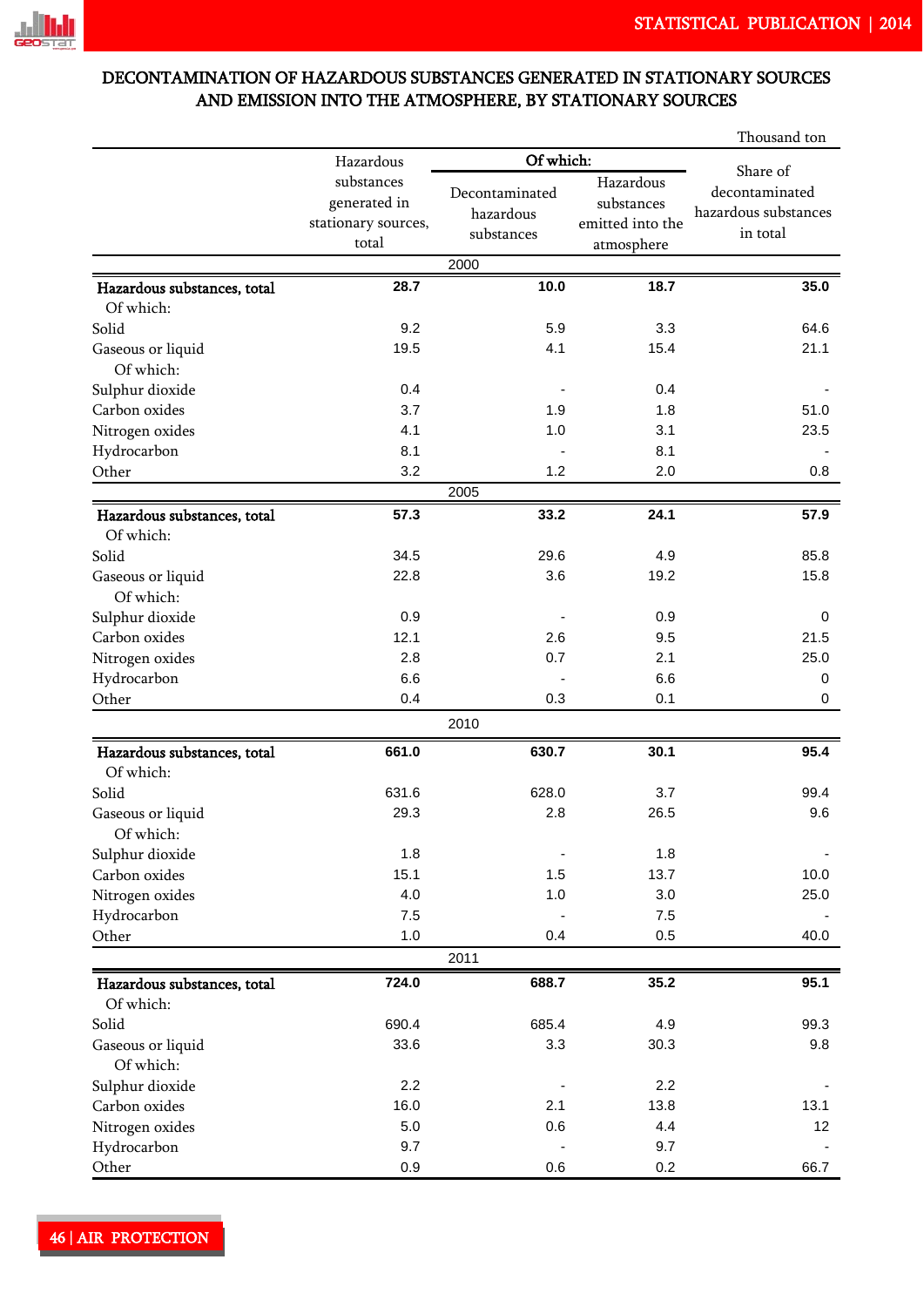|                                          |                                                            |                                           |                                                           | continued                                                      |  |  |  |  |
|------------------------------------------|------------------------------------------------------------|-------------------------------------------|-----------------------------------------------------------|----------------------------------------------------------------|--|--|--|--|
|                                          | Hazardous                                                  |                                           | Of which:                                                 |                                                                |  |  |  |  |
|                                          | substances<br>generated in<br>stationary sources,<br>total | Decontaminated<br>hazardous<br>substances | Hazardous<br>substances<br>emitted into the<br>atmosphere | Share of<br>decontaminated<br>hazardous substances<br>in total |  |  |  |  |
|                                          |                                                            | 2012                                      |                                                           |                                                                |  |  |  |  |
| Hazardous substances, total              | 799.9                                                      | 761.3                                     | 38.6                                                      | 95.2                                                           |  |  |  |  |
| Of which:                                |                                                            |                                           |                                                           |                                                                |  |  |  |  |
| Solid                                    | 762.9                                                      | 757.7                                     | 5.2                                                       | 99.3                                                           |  |  |  |  |
| Gaseous or liquid                        | 37.0                                                       | 3.6                                       | 33.4                                                      | 9.7                                                            |  |  |  |  |
| Of which:                                |                                                            |                                           |                                                           |                                                                |  |  |  |  |
| Sulphur dioxide                          | 2.0                                                        |                                           | 2.0                                                       |                                                                |  |  |  |  |
| Carbon oxides                            | 17.7                                                       | 2.0                                       | 15.7                                                      | 11.2                                                           |  |  |  |  |
| Nitrogen oxides                          | 5.2                                                        | 0.6                                       | 4.6                                                       | 11.5                                                           |  |  |  |  |
| Hydrocarbon                              | 11.3                                                       | 0.2                                       | 11.1                                                      | 1.8                                                            |  |  |  |  |
| Other                                    | 0.9                                                        | 0.7                                       | 0.2                                                       | 77.8                                                           |  |  |  |  |
|                                          |                                                            | 2013                                      |                                                           |                                                                |  |  |  |  |
| Hazardous substances, total              | 852.0                                                      | 808.3                                     | 43.7                                                      | 94.8                                                           |  |  |  |  |
| Of which:                                |                                                            |                                           |                                                           |                                                                |  |  |  |  |
| Solid                                    | 808.5                                                      | 804.0                                     | 4.5                                                       | 99.4                                                           |  |  |  |  |
| Gaseous or liquid                        | 43.5                                                       | 4.3                                       | 39.2                                                      | 9.9                                                            |  |  |  |  |
| Of which:                                |                                                            |                                           |                                                           |                                                                |  |  |  |  |
| Sulphur dioxide                          | 2.1                                                        | 0.0                                       | 2.1                                                       | 0.0                                                            |  |  |  |  |
| Carbon oxides                            | 22.8                                                       | 2.6                                       | 20.3                                                      | 11.4                                                           |  |  |  |  |
| Nitrogen oxides                          | 7.0                                                        | 0.8                                       | 6.2                                                       | 11.4                                                           |  |  |  |  |
| Hydrocarbon                              | 5.8                                                        | 0.1                                       | 5.7                                                       | 1.7                                                            |  |  |  |  |
| Other                                    | 5.7                                                        | 0.8                                       | 4.9                                                       | 14.0                                                           |  |  |  |  |
|                                          |                                                            | 2014                                      |                                                           |                                                                |  |  |  |  |
| Hazardous substances, total<br>Of which: | 938.7                                                      | 893.9                                     | 44.7                                                      | 95.2                                                           |  |  |  |  |
| Solid                                    | 895.7                                                      | 890.0                                     | 5.7                                                       | 99.3                                                           |  |  |  |  |
| Gaseous or liquid                        | 43.0                                                       | 3.9                                       | 39.0                                                      | 9.1                                                            |  |  |  |  |
| Of which:                                |                                                            |                                           |                                                           |                                                                |  |  |  |  |
| Sulphur dioxide                          | 2.6                                                        | 0.1                                       | 2.5                                                       | 3.8                                                            |  |  |  |  |
| Carbon oxides                            | 21.8                                                       | 2.3                                       | 19.6                                                      | 10.6                                                           |  |  |  |  |
| Nitrogen oxides                          | 7.8                                                        | 1.1                                       | 6.7                                                       | 14.1                                                           |  |  |  |  |
| Hydrocarbon                              | 7.8                                                        | 0.0                                       | 7.8                                                       | 0.1                                                            |  |  |  |  |
| Other                                    | 3.0                                                        | 0.4                                       | 2.5                                                       | 13.3                                                           |  |  |  |  |

Source: Ministry of Environment and Natural Resources Protection of Georgia.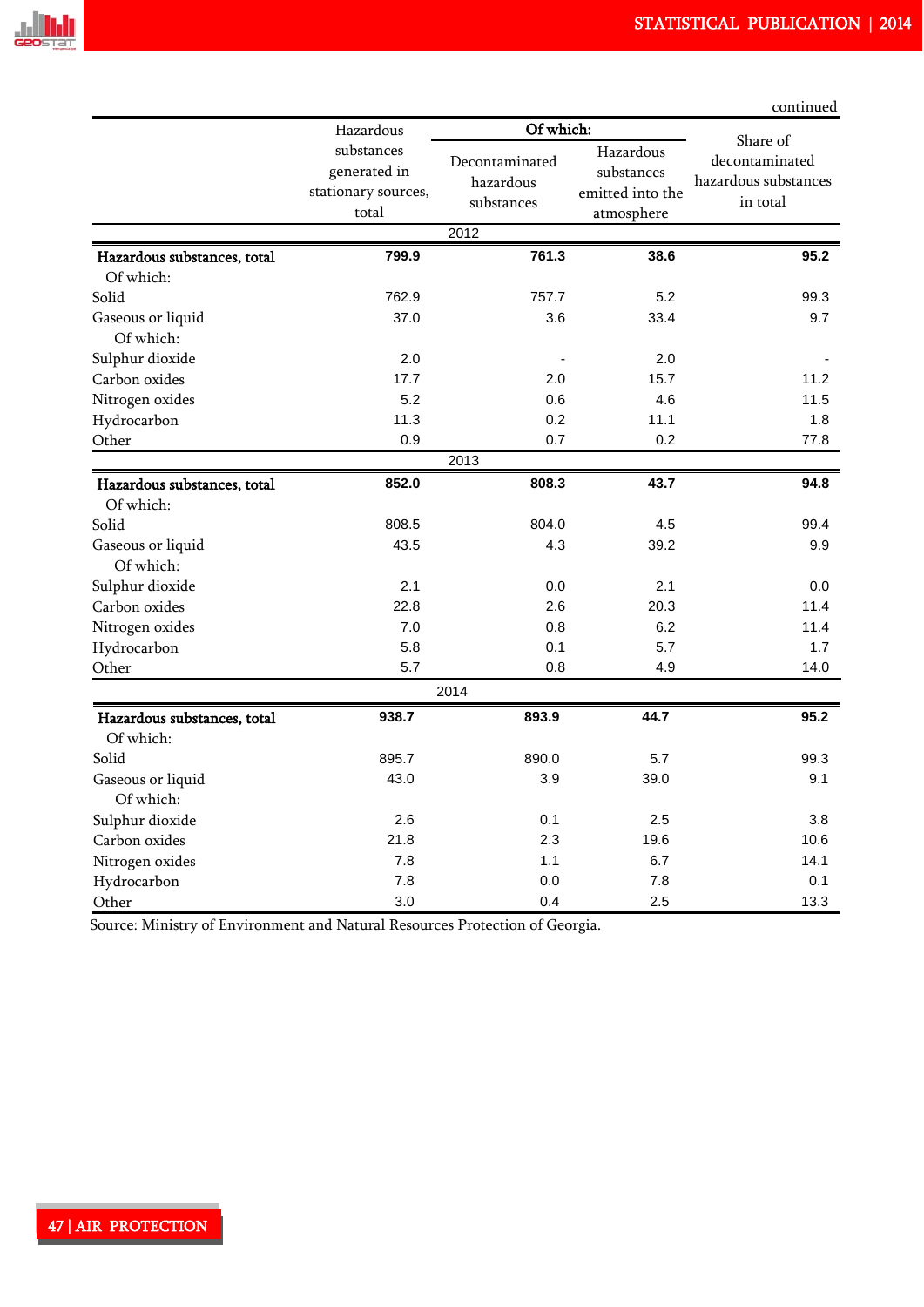

### DECONTAMINATION AND EMISSION INTO THE ATMOSPHERE OF HAZARDOUS SUBSTANCES GENERATED IN STATIONARY SOURCES, BY ADMINISTRATIVE UNITS

|                                   |                     |                | Thousand ton     |  |  |  |
|-----------------------------------|---------------------|----------------|------------------|--|--|--|
|                                   | Hazardous           | Of which:      |                  |  |  |  |
|                                   | substances          |                |                  |  |  |  |
|                                   | generated in        |                | Emitted into the |  |  |  |
|                                   | stationary sources, | Decontaminated | atmosphere       |  |  |  |
|                                   | total               |                |                  |  |  |  |
|                                   | 2000                |                |                  |  |  |  |
| Georgia, total                    | 28.7                | 10.0           | 18.7             |  |  |  |
| Tbilisi                           | 0.8                 | 0.2            | 0.6              |  |  |  |
| Abkhazia A/R                      | $\cdots$            | $\cdots$       | $\cdots$         |  |  |  |
| Adjara A/R                        | 9.8                 | 0.0            | 9.8              |  |  |  |
| Samegrelo-Zemo Svaneti            | 0.5                 | 0.0            | 0.4              |  |  |  |
| Guria                             | 0.0                 | 0.0            | 0.0              |  |  |  |
| Imereti                           | 3.6                 | 3.1            | 0.5              |  |  |  |
| Racha-Lechkhumi and Kvemo Svaneti |                     |                |                  |  |  |  |
| Shida Kartli                      | 0.2                 | 0.1            | 0.1              |  |  |  |
| Mtskheta-Mtianeti                 | 0.2                 |                | 0.2              |  |  |  |
| Kakheti                           | 0.0                 | 0.0            | 0.0              |  |  |  |
| Kvemo Kartli                      | 13.5                | 6.7            | 6.8              |  |  |  |
| Samtskhe-Javakheti                | 0.0                 |                | 0.0              |  |  |  |
|                                   | 2005                |                |                  |  |  |  |
| Georgia, total                    | 57.3                | 33.2           | 24.1             |  |  |  |
| Tbilisi                           | 3.0                 | 0.1            | 2.9              |  |  |  |
| Abkhazia A/R                      | $\cdots$            | $\cdots$       | $\cdots$         |  |  |  |
| Adjara A/R                        | 4.1                 | 0.0            | 4.0              |  |  |  |
| Samegrelo-Zemo Svaneti            | 0.3                 |                | 0.3              |  |  |  |
| Guria                             |                     |                |                  |  |  |  |
| Imereti                           | 27.8                | 19.2           | 8.6              |  |  |  |
| Racha-Lechkhumi and Kvemo Svaneti |                     |                |                  |  |  |  |
| Shida Kartli                      | 11.0                | 8.2            | 2.8              |  |  |  |
| Mtskheta-Mtianeti                 | 0.8                 | 0.4            | 0.4              |  |  |  |
| Kakheti                           | 0.0                 | 0.0            | 0.0              |  |  |  |
| Kvemo Kartli                      | 10.2                | 5.4            | 4.8              |  |  |  |
| Samtskhe-Javakheti                | 0.0                 | 0.0            | 0.0              |  |  |  |
|                                   | 2010                |                |                  |  |  |  |
| Georgia, total                    | 661.0               | 630.7          | 30.1             |  |  |  |
| Tbilisi                           | 26.0                | 24.8           | 1.2              |  |  |  |
| Abkhazia A/R                      | $\cdots$            | $\cdots$       | $\cdots$         |  |  |  |
| Adjara A/R                        | 4.2                 | 2.1            | 2.1              |  |  |  |
| Samegrelo-Zemo Svaneti            | 5.4                 | 4.3            | 1.1              |  |  |  |
| Guria                             | 0.0                 |                | 0.0              |  |  |  |
| Imereti                           | 20.5                | 5.7            | 14.8             |  |  |  |
| Racha-Lechkhumi and Kvemo Svaneti | 0.0                 |                | 0.0              |  |  |  |
| Shida Kartli                      | 237.0               | 232.8          | 4.2              |  |  |  |
| Mtskheta-Mtianeti                 | 8.7                 | 8.3            | 0.4              |  |  |  |
| Kakheti                           | 3.8                 | 3.3            | 0.5              |  |  |  |
| Kvemo Kartli                      | 355.0               | 349.0          | 6.0              |  |  |  |
| Samtskhe-Javakheti                | 0.5                 | 0.4            | 0.1              |  |  |  |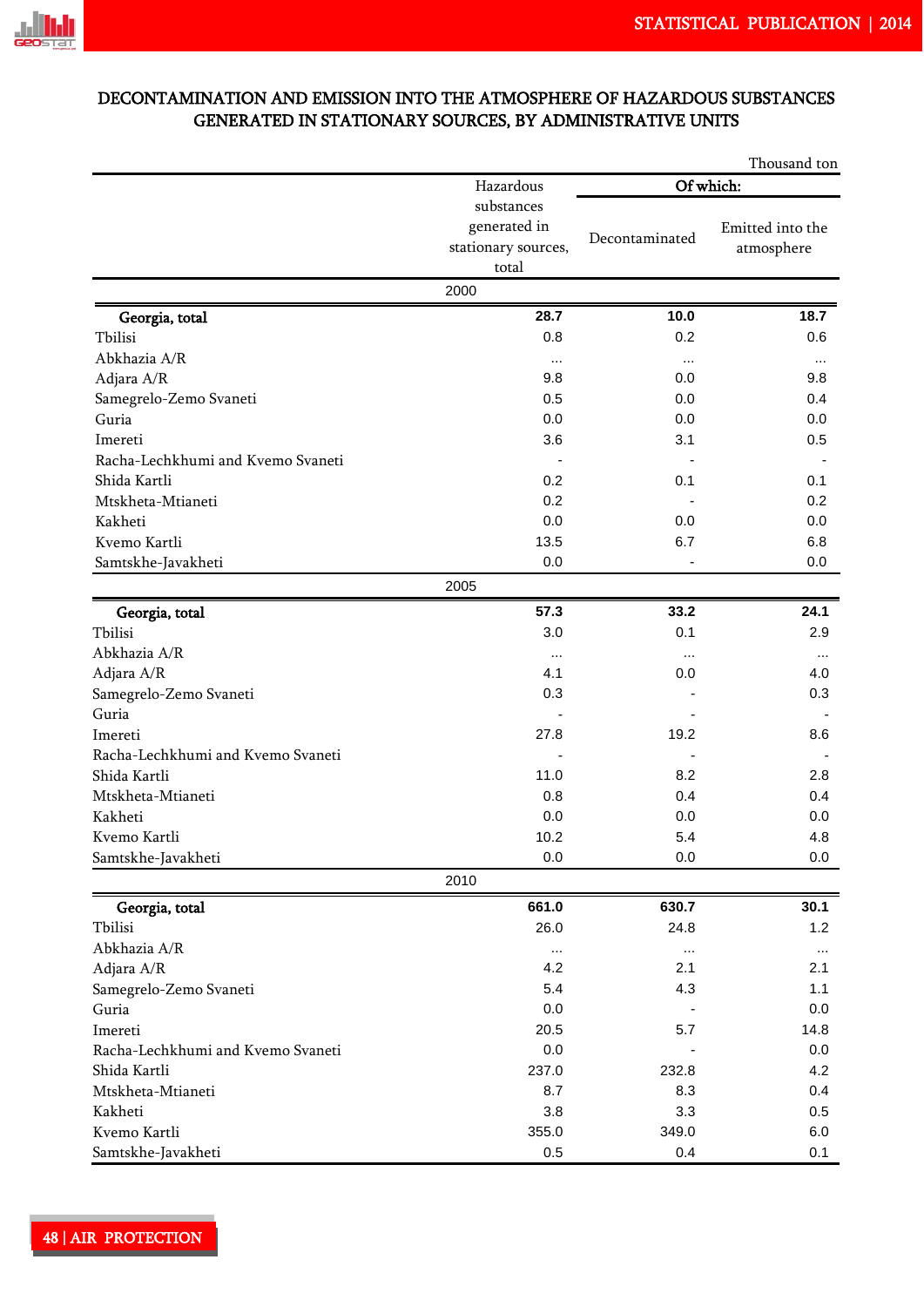|                                   |                        |                | continued        |  |  |
|-----------------------------------|------------------------|----------------|------------------|--|--|
|                                   | Hazardous              | Of which:      |                  |  |  |
|                                   | substances generated   |                | Emitted into the |  |  |
|                                   | in stationary sources, | Decontaminated | atmosphere       |  |  |
|                                   | total                  |                |                  |  |  |
|                                   | 2012                   |                |                  |  |  |
| Georgia, total                    | 799.8                  | 761.2          | 38.6             |  |  |
| Tbilisi                           | 37.6                   | 36.7           | 0.9              |  |  |
| Abkhazia A/R                      | $\cdots$               | $\cdots$       | $\cdots$         |  |  |
| Adjara A/R                        | 3.8                    | 1.5            | 2.3              |  |  |
| Samegrelo-Zemo Svaneti            | 6.8                    | 5.5            | 1.3              |  |  |
| Guria                             | 0.4                    | 0.3            | 0.1              |  |  |
| Imereti                           | 74.9                   | 57.1           | 17.8             |  |  |
| Racha-Lechkhumi and Kvemo Svaneti | 0.0                    |                | 0.0              |  |  |
| Shida Kartli                      | 267.3                  | 263.1          | 4.2              |  |  |
| Mtskheta-Mtianeti                 | 11.1                   | 10.6           | 0.5              |  |  |
| Kakheti                           | 2.7                    | 2.1            | 0.6              |  |  |
| Kvemo Kartli                      | 393.8                  | 383.0          | 10.8             |  |  |
| Samtskhe-Javakheti                | 1.1                    | 1.0            | 0.1              |  |  |
|                                   | 2013                   |                |                  |  |  |
| Georgia, total                    | 852.0                  | 808.3          | 43.7             |  |  |
| Tbilisi                           | 20.3                   | 16.8           | 3.5              |  |  |
| Abkhazia A/R                      | $\cdots$               | $\cdots$       | $\cdots$         |  |  |
| Adjara A/R                        | 3.3                    | 1.2            | 2.1              |  |  |
| Samegrelo-Zemo Svaneti            | 5.7                    | 5.1            | 0.6              |  |  |
| Guria                             | 1.3                    | 0.4            | 0.8              |  |  |
| Imereti                           | 80.6                   | 65.7           | 14.9             |  |  |
| Racha-Lechkhumi and Kvemo Svaneti | 0.8                    | 0.8            | 0.1              |  |  |
| Shida Kartli                      | 311.3                  | 304.2          | 7.1              |  |  |
| Mtskheta-Mtianeti                 | 37.1                   | 36.5           | 0.6              |  |  |
| Kakheti                           | 2.2                    | 1.7            | 0.5              |  |  |
| Kvemo Kartli                      | 388.8                  | 375.4          | 13.4             |  |  |
| Samtskhe-Javakheti                | 0.6                    | 0.5            | 0.1              |  |  |
|                                   | 2014                   |                |                  |  |  |
| Georgia, total                    | 938.7                  | 893.9          | 44.7             |  |  |
| Tbilisi                           | 21.4                   | 17.4           | 4.0              |  |  |
| Abkhazia A/R                      | $\cdots$               |                | $\cdots$         |  |  |
| Adjara A/R                        | 2.6                    | 1.1            | 1.5              |  |  |
| Samegrelo-Zemo Svaneti            | 6.1                    | 5.4            | 0.7              |  |  |
| Guria                             | 1.3                    | 0.4            | 0.8              |  |  |
| Imereti                           | 62.1                   | 47.9           | 14.2             |  |  |
| Racha-Lechkhumi and Kvemo Svaneti | 0.8                    | 0.7            | 0.1              |  |  |
| Shida Kartli                      | 366.3                  | 358.8          | 7.5              |  |  |
| Mtskheta-Mtianeti                 | 2.5                    | 1.7            | 0.8              |  |  |
| Kakheti                           | 2.8                    | 2.0            | 0.8              |  |  |
| Kvemo Kartli                      | 471.8                  | 457.6          | 14.2             |  |  |
| Samtskhe-Javakheti                | 1.0                    | 0.9            | 0.1              |  |  |

Source: Ministry of Environment and Natural Resources Protection of Georgia.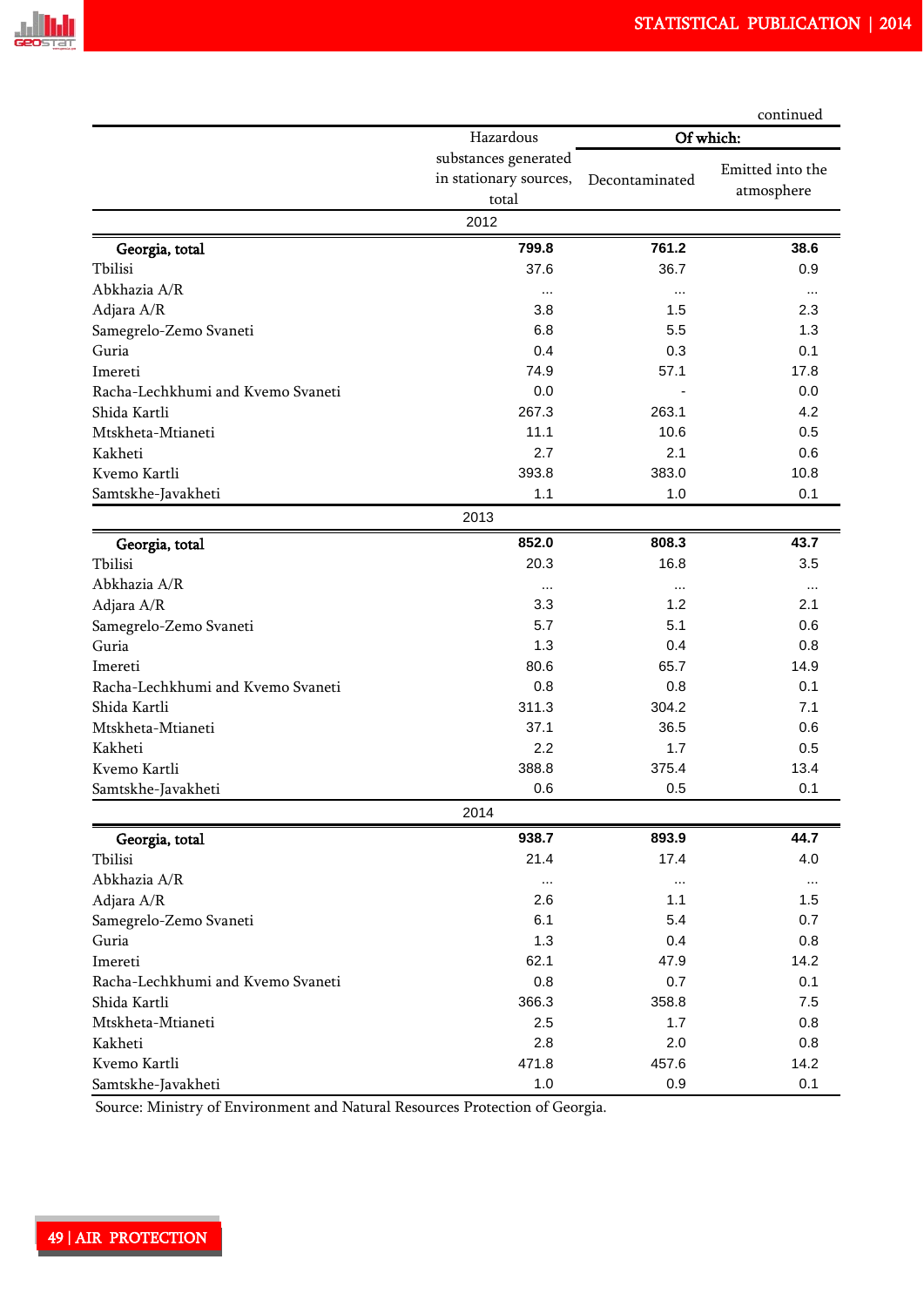### DECONTAMINATED AND EMITTED HAZARDOUS SUBSTANCES GENERATED IN STATIONARY SOURCES IN CITIES, AND THEIR SHARE IN POLLUTION OF ATMOSPHERIC AIR OF REGION AND COUNTRY, 2014

|           |           |                      |         |                                                 | Thousand ton                                     |  |  |  |
|-----------|-----------|----------------------|---------|-------------------------------------------------|--------------------------------------------------|--|--|--|
|           |           | Hazardous substances |         |                                                 |                                                  |  |  |  |
| City      |           | Of which             |         | City share, percentage                          |                                                  |  |  |  |
|           | Generated | Decontaminated       | Emitted | In pollution of<br>atmospheric air<br>of region | In pollution of<br>atmospheric air<br>of country |  |  |  |
| Tbilisi   | 21.4      | 17.4                 | 4.0     | 100.0                                           | 8.9                                              |  |  |  |
| Kutaisi   | 6.1       | 5.8                  | 0.3     | 5.2                                             | 11.6                                             |  |  |  |
| Rustavi   | 455.5     | 447.4                | 8.1     | 57.0                                            | 18.1                                             |  |  |  |
| Batumi    | 1.9       | 0.6                  | 1.3     | 86.7                                            | 2.9                                              |  |  |  |
| Zestaponi | 50.4      | 41.2                 | 9.2     | 64.8                                            | 20.6                                             |  |  |  |
| Kaspi     | 358.5     | 352.0                | 6.5     | 86.7                                            | 14.5                                             |  |  |  |
| Gardabani | 1.7       | 0.0                  | 1.7     | 12.0                                            | 3.8                                              |  |  |  |
| Poti      | 4.4       | 4.1                  | 0.3     | 14.2                                            | 0.7                                              |  |  |  |

Source: Ministry of Environment and Natural Resources Protection of Georgia.

### EXHAUST EMISSIONS FROM ROAD TRANSPORT BY TYPE, 2014

|                            | Thousand ton |
|----------------------------|--------------|
| Hazardous substances       | Amount       |
| Carbon oxides              | 87.9         |
| Nitrogen oxides            | 22.8         |
| Hydrocarbons               | 13.6         |
| Sulphur dioxide            | 2.8          |
| Soot.                      | 0.9          |
| Ammonia                    | 0.3          |
| <b>PM10</b>                | 0.3          |
| PM <sub>2.5</sub>          | 0.2          |
| Other hazardous substances | 0.0          |

Source: Ministry of Environment and Natural Resources Protection of Georgia.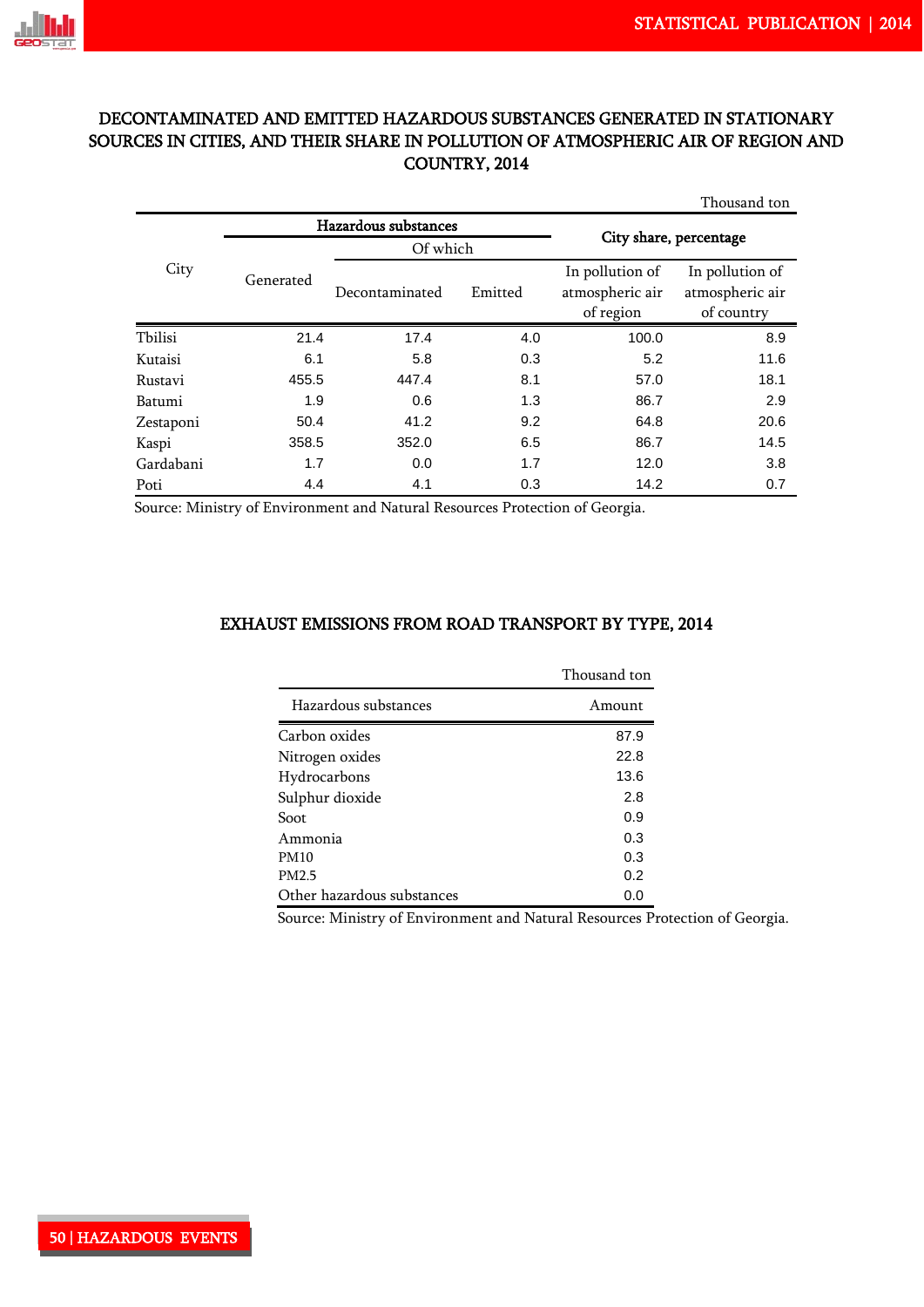

# HAZARDOUS EVENTS

I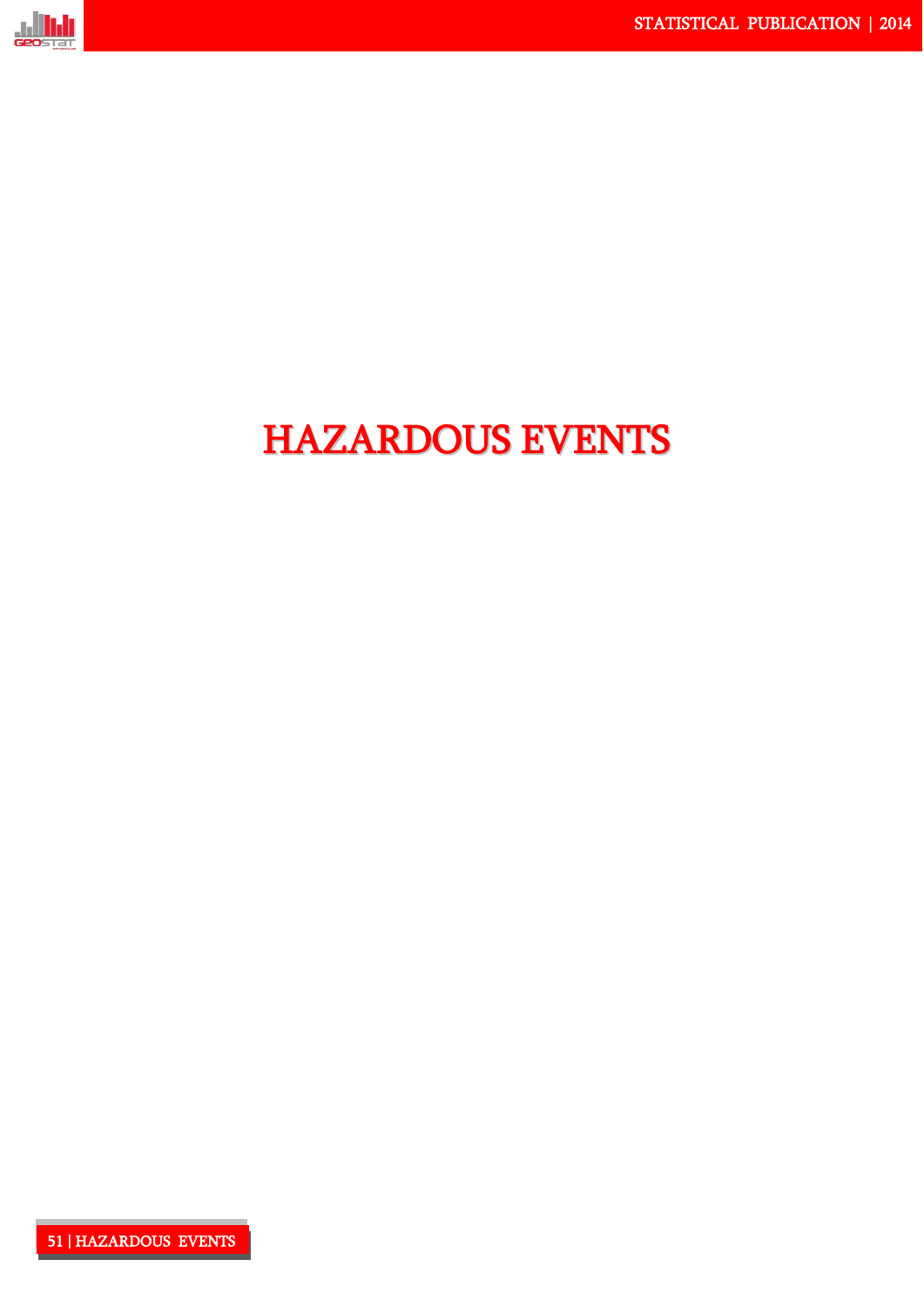

### DEFINITION OF TERMS USED IN TABLES

| Avalanche   | A rapid flow of snow or land down a sloping surface.                                                                                                                             |
|-------------|----------------------------------------------------------------------------------------------------------------------------------------------------------------------------------|
| Flash Flood | A sudden raise f water level caused by heavy rains and intensive snow melting.                                                                                                   |
| Flood       | An overflow of river water that submerges land (during heavy rains or melting<br>of snow).                                                                                       |
| Hail        | A form of solid precipitation that consists of ball or irregular lumps of ice.                                                                                                   |
| Hurricane   | Very strong wind, velocity of which exceeds 20 mpc and which causes strong<br>storm on the sea and damage of buildings on the ground.                                            |
| Landslide   | A geological phenomenon which includes a wide range of ground movements,<br>such as rockfalls and deep failure of slopes. Its primary driving force is the<br>action of gravity. |
| Mudflow     | A downhill movement of soft wet and debris, made fluid by rain or melted<br>snow and often building up great speed.                                                              |
| Squall      | Short hurricane.                                                                                                                                                                 |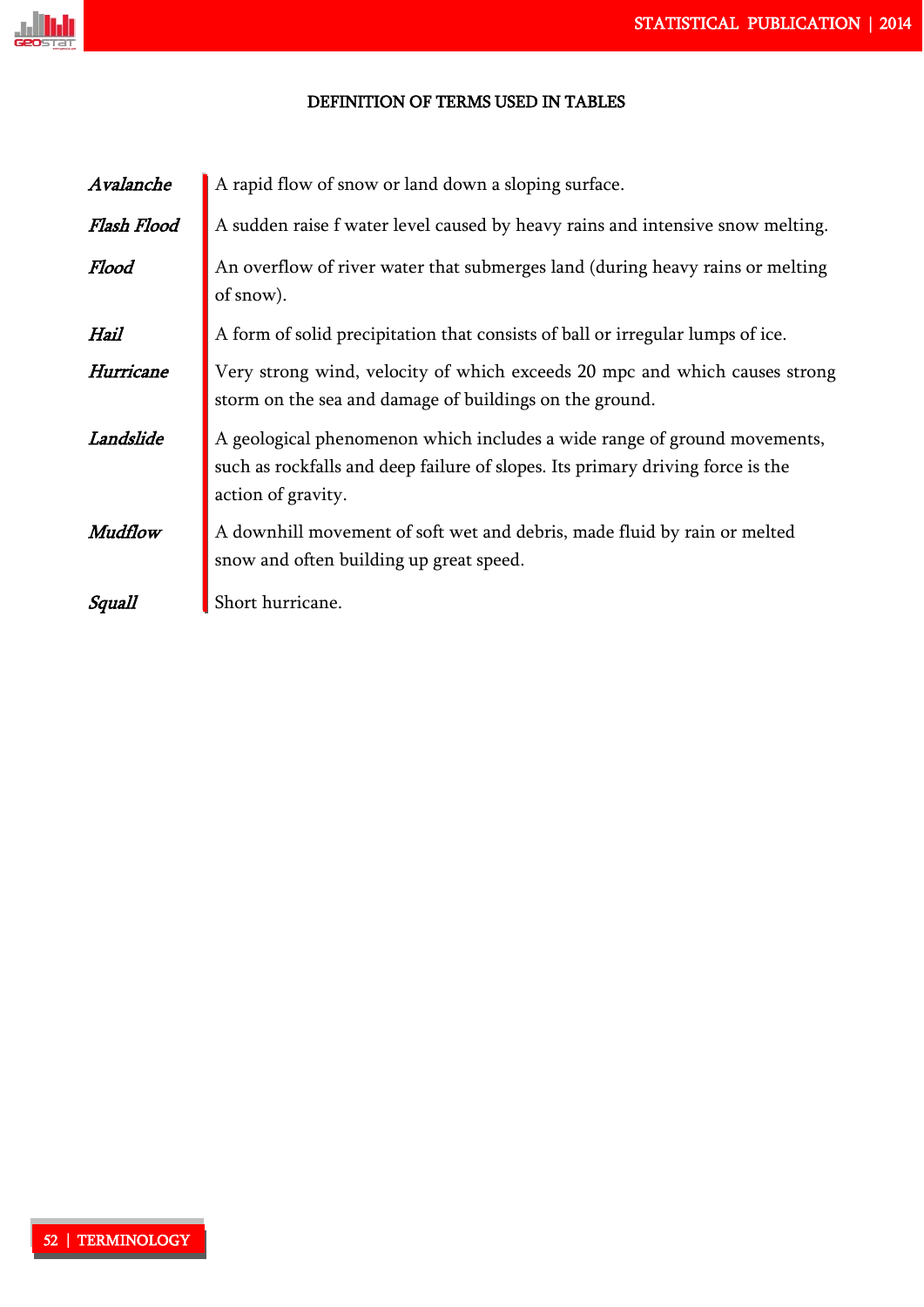

### FREQUENCY OF GEOLOGICAL PHENOMENA (LANDSLIDE, MUDFLOW), APPROXIMATE MONETARY LOSS, NUMBER OF HUMAN FATALITIES, AND VULNERABLE OBJECTS 1995-2014 YEARS

|      |                                                          | Landslide                                            |                               |                       | Mudflow                                              |                               |                                      | Vulnerable objects            |                                |                     |  |  |
|------|----------------------------------------------------------|------------------------------------------------------|-------------------------------|-----------------------|------------------------------------------------------|-------------------------------|--------------------------------------|-------------------------------|--------------------------------|---------------------|--|--|
| Year | landslides (activated<br>or newly occurred)<br>Number of | Approximate direct<br>monetary loss<br>(million GEL) | Number of human<br>fatalities | Number of<br>mudflows | Approximate direct<br>monetary loss<br>(million GEL) | Number of human<br>fatalities | Total monetary loss (million<br>GEL) | Affected agricultural<br>land | Number of human<br>settlements | Number of buildings |  |  |
| 1995 | 670                                                      | 132                                                  | 6                             | 250                   | 96                                                   | 12                            | 228                                  | 179                           | 274                            | 195                 |  |  |
| 1996 | 610                                                      | 80                                                   | 3                             | 165                   | 27                                                   | $\mathbf 5$                   | 107                                  | 232                           | 403                            | 626                 |  |  |
| 1997 | 871                                                      | 102                                                  | $\overline{c}$                | 335                   | 44                                                   | $\overline{7}$                | 146                                  | 337                           | 458                            | 227                 |  |  |
| 1998 | 543                                                      | 67                                                   | 5                             | 173                   | 20                                                   | 6                             | 87                                   | 230                           | 370                            | 159                 |  |  |
| 1999 | 56                                                       | 12                                                   | 1                             | 27                    | 5                                                    |                               | 17                                   | 138                           | 157                            | 314                 |  |  |
| 2000 | 65                                                       | 13                                                   | 1                             | 23                    | 3                                                    |                               | 16                                   | 162                           | 240                            | 207                 |  |  |
| 2001 | 75                                                       | 15                                                   |                               | 26                    | 4                                                    | $\blacksquare$                | 19                                   | 128                           | 191                            | 127                 |  |  |
| 2002 | 69                                                       | 14                                                   | 1                             | 23                    | 2.5                                                  | $\overline{c}$                | 16                                   | 148                           | 203                            | 193                 |  |  |
| 2003 | 71                                                       | 15                                                   | 3                             | 28                    | 4                                                    | $\overline{a}$                | 19                                   | 107                           | 90                             | 207                 |  |  |
| 2004 | 949                                                      | 147                                                  | 4                             | 258                   | 28                                                   | 2                             | 175                                  | 16 289                        | 755                            | 6 0 4 2             |  |  |
| 2005 | 603                                                      | 96                                                   |                               | 155                   | 9                                                    | 4                             | 105                                  | 7590                          | 473                            | 3682                |  |  |
| 2006 | 356                                                      | 71                                                   | 1                             | 63                    | 9                                                    |                               | 80                                   | 3 1 7 3                       | 531                            | 2 0 6 6             |  |  |
| 2007 | 136                                                      | 21                                                   |                               | 104                   | 12                                                   | $\overline{\phantom{a}}$      | 32                                   | 1 3 8 9                       | 269                            | 707                 |  |  |
| 2008 | 311                                                      | 48                                                   | 10                            | 126                   | 15                                                   | 8                             | 63                                   | 1 3 8 8                       | 392                            | 1 1 9 8             |  |  |
| 2009 | 323                                                      | 64                                                   | 1                             | 193                   | 17                                                   | 3                             | 80                                   | 8 2 3 2                       | 521                            | 2696                |  |  |
| 2010 | 250                                                      | 20                                                   | 3                             | 81                    | 5                                                    | $\overline{c}$                | 25                                   | 1 1 5 5                       | 366                            | 822                 |  |  |
| 2011 | 94                                                       |                                                      | 3                             | 37                    | 9                                                    | 8                             | 20                                   | 652                           | 181                            | 463                 |  |  |
| 2012 | 325                                                      | $\cdots$                                             | 1                             | 88                    | 50                                                   | 5                             | 50                                   | 1 2 5 5                       | 239                            | 845                 |  |  |
| 2013 | 336                                                      |                                                      |                               | 93                    |                                                      |                               | $\cdots$                             | 1 4 1 3                       | 739                            | 1 2 6 9             |  |  |
| 2014 | 727                                                      | $\cdots$                                             |                               | 141                   |                                                      | 10                            | $\cdots$                             | $\cdots$                      | 1 0 4 1                        | 962                 |  |  |

Source: Ministry of Environment and Natural Resources Protection of Georgia. National Environmental Agency.